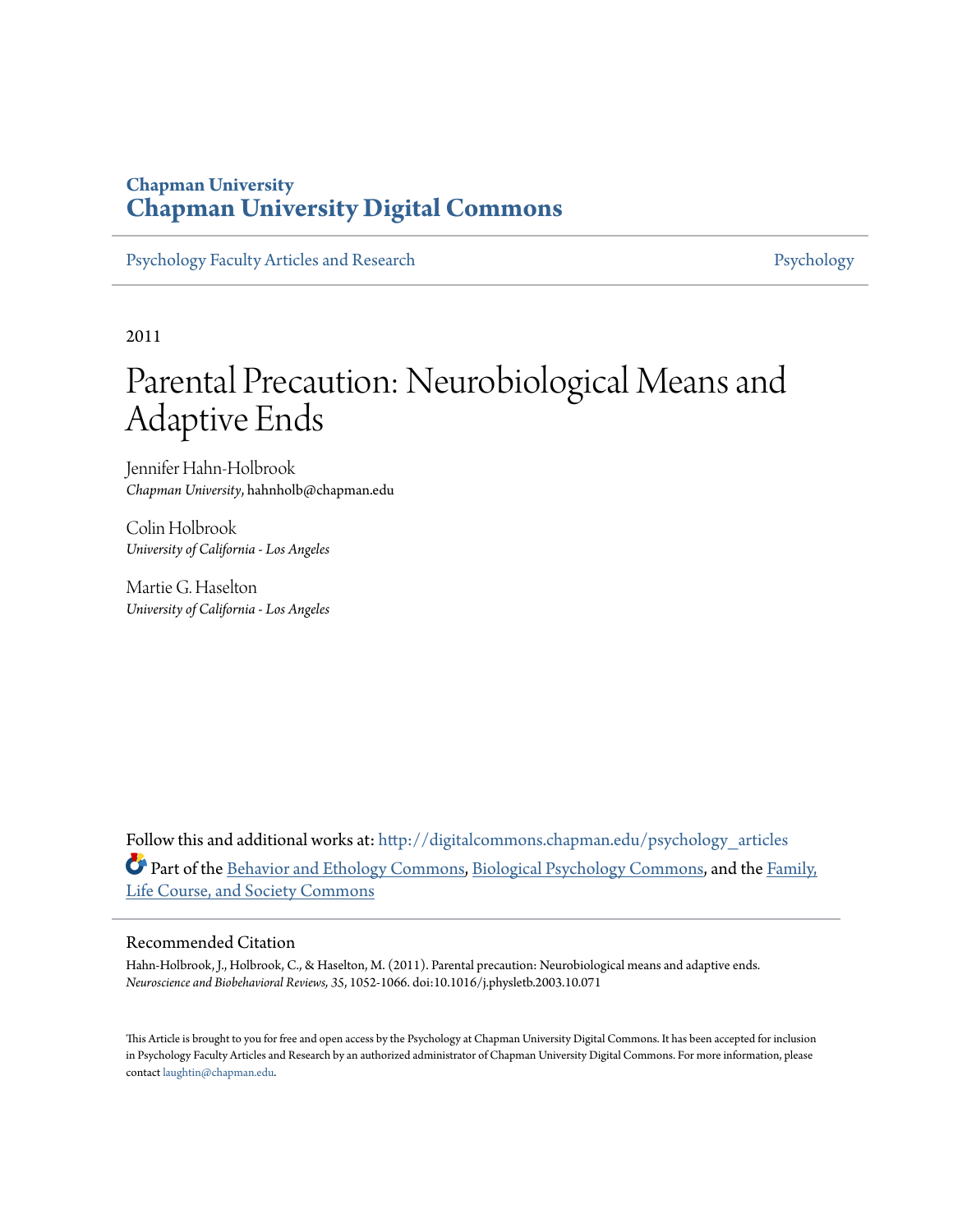# Parental Precaution: Neurobiological Means and Adaptive Ends

#### **Comments**

NOTICE: this is the author's version of a work that was accepted for publication in *Neuroscience and Biobehavioral Reviews*. Changes resulting from the publishing process, such as peer review, editing, corrections, structural formatting, and other quality control mechanisms may not be reflected in this document. Changes may have been made to this work since it was submitted for publication. A definitive version was subsequently published in *Neuroscience and Biobehavioral* Reviews, volume 35, in 2011. [DOI:10.1016/](http://dx.doi.org/10.1016/j.physletb.2003.10.071) [j.physletb.2003.10.071](http://dx.doi.org/10.1016/j.physletb.2003.10.071)

The Creative Commons license below applies only to this version of the article.

#### **Creative Commons License** <u>@0®ම</u>

This work is licensed under a [Creative Commons Attribution-Noncommercial-No Derivative Works 4.0](http://creativecommons.org/licenses/by-nc-nd/4.0/) [License.](http://creativecommons.org/licenses/by-nc-nd/4.0/)

**Copyright** Elsevier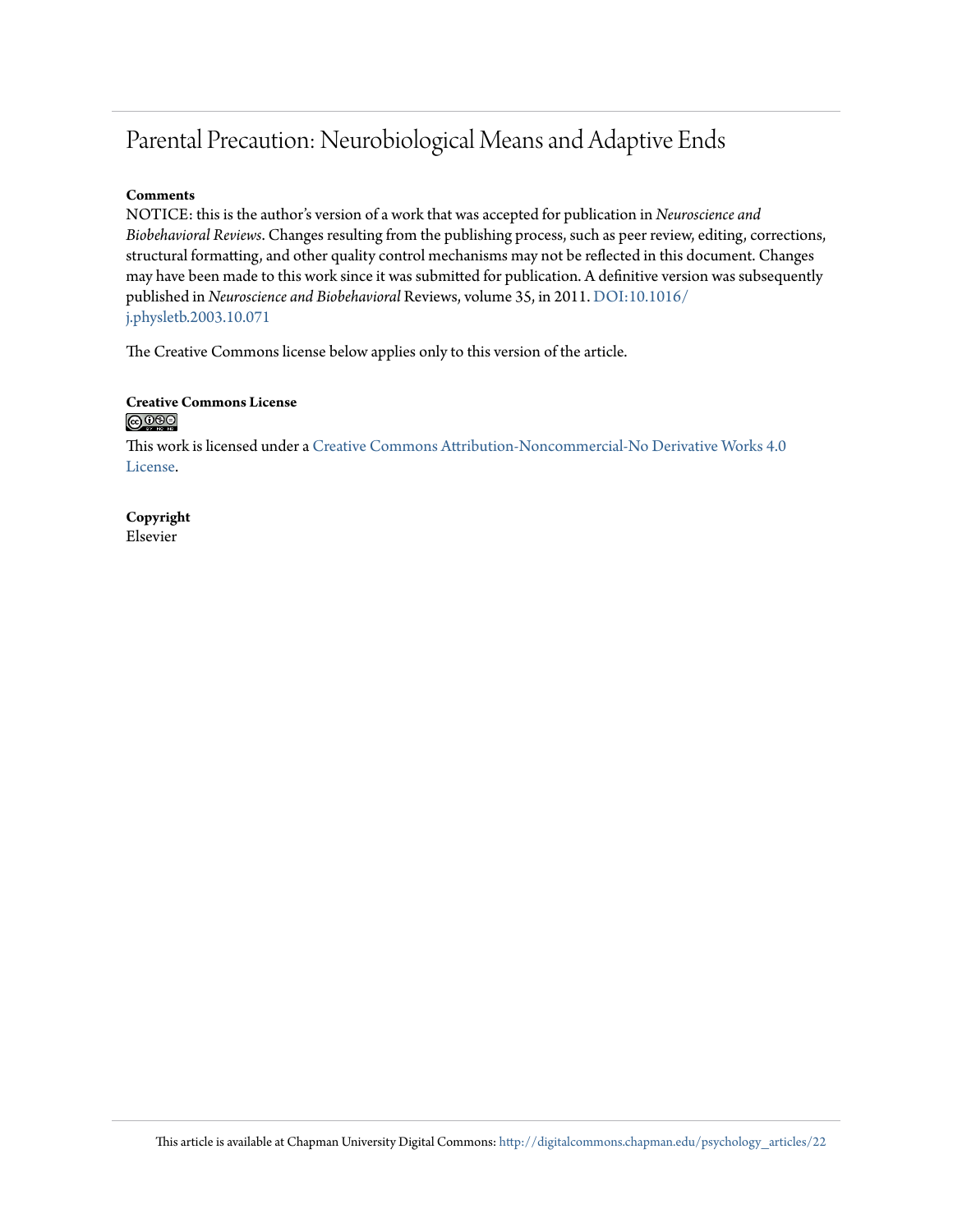

# NIH Public Access

**Author Manuscript**

Neurosci Biobehav Rev. Author manuscript; available in PMC 2012 May 07.

#### Published in final edited form as:

Neurosci Biobehav Rev. 2011 March ; 35(4): 1052–1066. doi:10.1016/j.neubiorev.2010.09.015.

### **Parental precaution: Neurobiological means and adaptive ends**

#### **Jennifer Hahn-Holbrook**a,\*,1, **Colin Holbrook**b,1, and **Martie G. Haselton**<sup>c</sup>

aDepartment of Psychology, University of California, Los Angeles, 1282A Franz Hall, Los Angeles, CA 90095, United States

**bDepartment of Anthropology, University of California, Los Angeles, 341 Haines Hall, Los** Angeles, CA 90095, United States

<sup>c</sup>Departments of Communication Studies and Psychology, University of California, Los Angeles, 2303 Rolfe Hall, Los Angeles, CA 90095, United States

#### **Abstract**

Humans invest precious reproductive resources in just a few offspring, who remain vulnerable for an extended period of their lifetimes relative to other primates. Therefore, it is likely that humans evolved a rich precautionary psychology that assists in the formidable task of protecting offspring. In this review, we integrate precautionary behaviors during pregnancy and postpartum with the adaptive functions they may serve and what is known of their biological mediators, particularly brain systems motivating security and attachment. We highlight the role of reproductive hormones in (i) priming parental affiliation with young to incentivize offspring protection, (ii) focusing parental attention on cues of potential threat, and (iii) facilitating maternal defense against potentially dangerous conspecifics and predators. Throughout, we center discussion on adaptive responses to threats of disease, accident and assault as common causes of child mortality in the ancestral past.

#### **Keywords**

Parenting; Precautionary psychology; Evolution; Security motivation; Oxytocin; Maternal defense; Lactation; Obsessive–compulsive disorder; Postpartum; Pregnancy

### **1. Introduction and overview**

Humans are unique among our closest primate relatives in the sheer amount of parental care required to raise offspring to reproductive age (see Pillsworth and Haselton, 2006, for a review). Compared to other species, human offspring are vulnerable and heavily dependent on parents for many years of their lives. From birth, chimpanzee offspring, for example, are able to hold onto their mothers' backs as they search their surroundings for food and are fully self-sufficient at 5 years of age (Lancaster et al., 2000). Human offspring, by contrast, are unable to lift their heads or unfold their hands until almost 3 months of age. During their extended period of dependency, human offspring need help to avoid a number of deadly hazards, including disease, accidents and hostile humans.

<sup>© 2010</sup> Elsevier Ltd. All rights reserved.

<sup>\*</sup>Corresponding author at: University of California, Los Angeles, Department of Psychology, 1285 Franz Hall, Box 951563, Los Angeles, CA 90095-1563, United States. jhahn@psych.ucla.edu (J. Hahn-Holbrook).<br><sup>1</sup>These authors contributed equally to this work.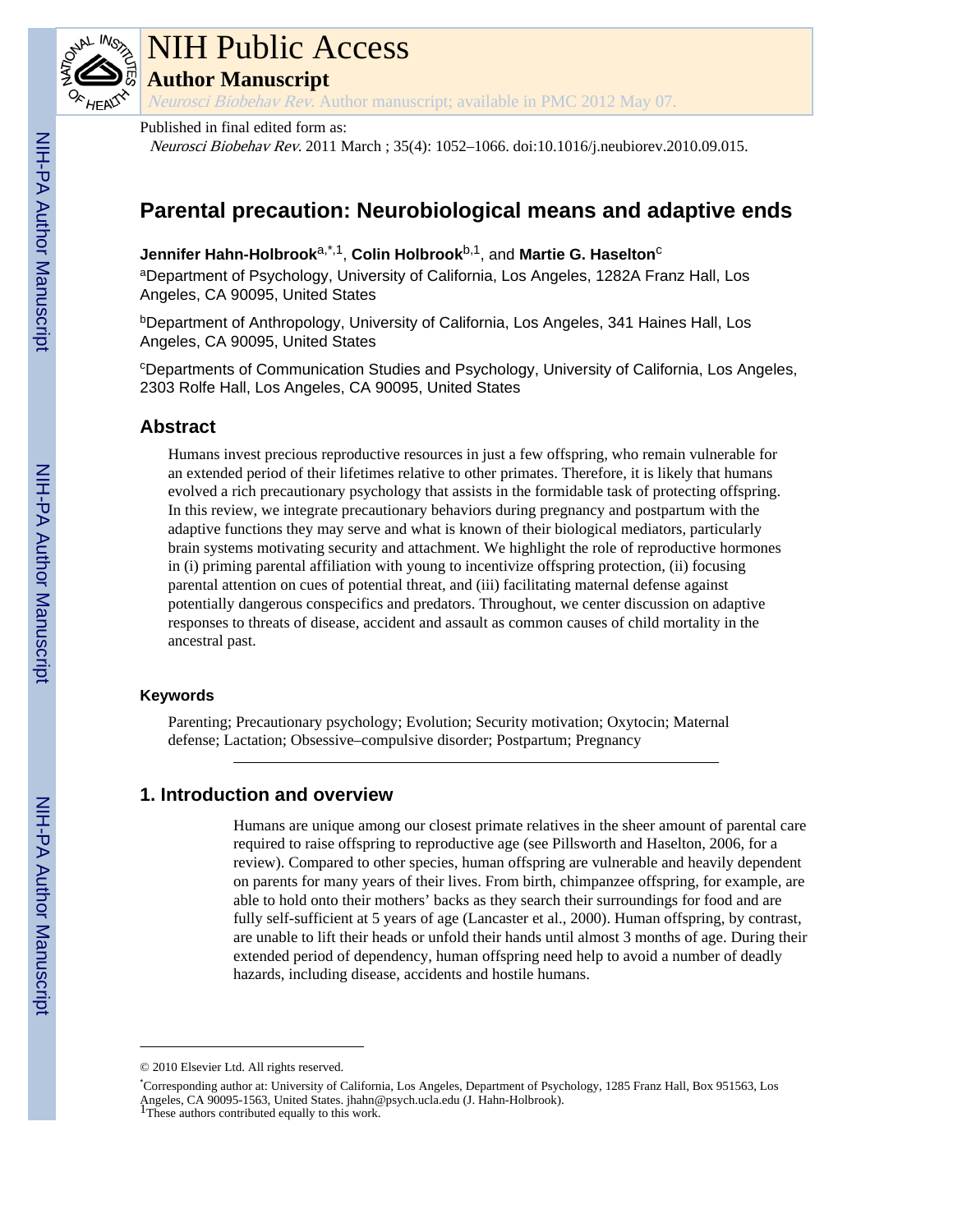Human progeny are also precious in the sense that humans produce relatively few offspring during their lifetimes. For example, the average woman living in a traditional, naturalfertility culture, begins her reproductive career at around 20 years of age and produces only 2.4 offspring who survive to adulthood (Hewlett, 1991). Losing one of those children as a result of accident or disease could reduce a mother's lifetime reproduction by nearly 50%. Because human offspring are so vulnerable and so precious, evolution should have favored the development of a rich parental precautionary psychology to protect viable offspring from harm.

This review is the first application of precautionary psychology theory to parenting. We relate the brain mechanisms theorized to subserve security motivation (Szechtman and Woody, 2004) to parental manifestations of precaution. Our presentation also extends prior considerations of the role of security motivation systems in generating precautionary behavior by highlighting the crucial contributions of reward systems. Perinatal hormones, particularly oxytocin, are discussed as they incentivize offspring protection, the development of detailed knowledge of infant cues, and maternal defense against potentially threatening conspecifics or predators. In addition to mobilizing heightened precautionary efforts, we also cite the importance of parental reward in attenuating otherwise maladaptive levels of parental anxiety.

The review adopts a vertically integrative perspective on parental precautionary psychology which relates evolutionary ends to neurobiological means. In Section 2, we outline chronic adaptive challenges to offspring in the ancestral past to predict which threats should be reflected in modern humans' parental worries and precautionary behaviors. In Sections 3–6, we synthesize results from the study of parental neurobiology with Szechtman and Woody's (2004) model of security motivation, highlighting the crucial importance of parental love in both incentivizing and buffering security-motivated worry. The discussion next turns to specific expressions of precautionary parental behavior during pregnancy, postpartum and beyond. Section 7 summarizes disease-avoidant shifts in food and social preferences during early pregnancy, Section 8 addresses ways of compensating for increased vulnerability to attack during late pregnancy, Section 9 discusses parental preoccupations with a variety of potential infant threats during the postpartum period, and Section 10 focuses on mechanisms of maternal defense against conspecifics who pose risk to offspring. Within each developmental phase, we discuss the possible biological underpinnings of precautions directed at preventing offspring from coming to harm (Table 1 summarizes pregnancy and Table 2 summarizes the postpartum period). Finally, in Section 11, we relate the assembled data on parental precaution to the issues involved in disentangling co-opted adaptations designed for precaution in other domains from adaptations designed specifically for parental precaution in response to particular classes of hazard.

#### **2. Ancestral hazards and parental precaution**

Parental precaution systems should be disproportionately attuned to threats which regularly harmed offspring in the ancestral past, much like evolved fear–acquisition systems are attuned to recurrent threats such as dangerous animals and falling from heights (e.g., Seligman, 1971; for a review of developmental precautionary psychology, also see Boyer and Bergstrom, 2011). In this section, we explore the classes of threats likely to have negatively or even lethally impacted children in the environment in which humans evolved.

One class of danger which appears to have posed a serious risk to offspring in the ancestral past is harm inflicted by fellow humans, particularly unrelated males whose reproductive interests conflicted with those of mothers and their existing children (Hahn-Holbrook et al., 2010a). Infanticide committed by unrelated males is commonplace among nonhuman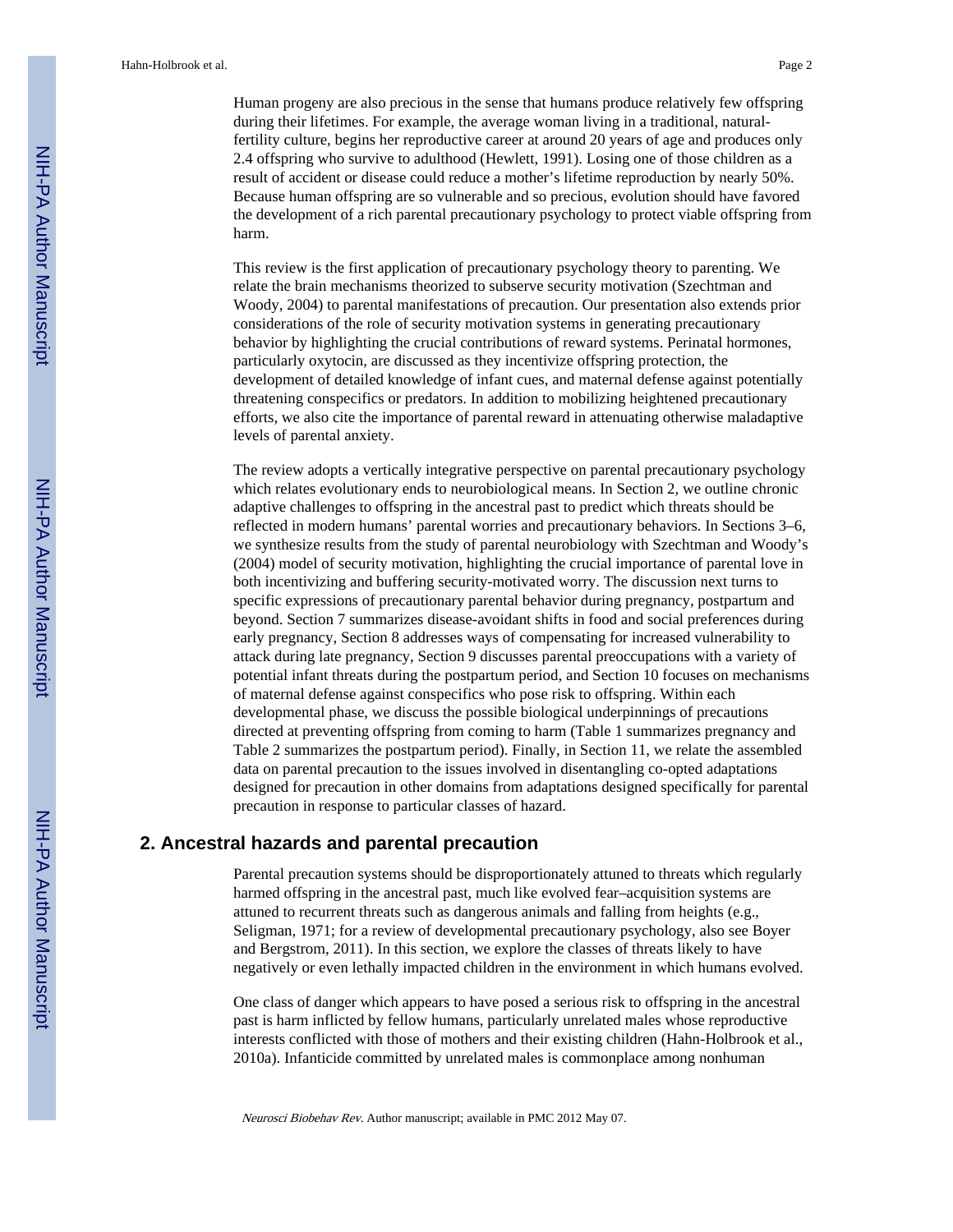animals (Van Schaik and Kappeler, 1997). Hrdy (1999) compares the prevalence of male strangers committing infanticide across primate species with evidence gathered from the Ache Indians. Among this Paraguayan hunter-gatherer society, out-group tribe members constituted the single greatest cause of mortality for children aged 4–14, accounting for 56% of deaths, and 16% of the deaths of children 0–3 years of age (Hill and Hurtado, 1996). The presence of this pattern in modern traditional societies is consistent with the notion that human history was fraught with infanticidal attacks.

This ancient threat is echoed in the worries of modern parents. For example, parents report that one of their foremost anxieties is that their child will be abused or killed by strangers (Kantrowitz, 1997; Kidscape, 1993). In reality, stranger abuse and homicide account for less than 1% of the actual harm that befalls children in the United States (Center for Disease Control and Prevention, 1982). By contrast, automobile accidents account for 41% of all non-natural child deaths each year (UNICEF, 2001). Modern parents worry over these two potential sources of harm to children at comparable rates despite the drastic differences in their frequencies in the modern world (Stickler et al., 1991). Critics of "stranger danger" hysteria typically blame the mass media for sensationalizing incidents of child assault by strangers (e.g. Skenazy, 2008). Although there is likely to be some merit to the mediainfluence hypothesis, the question of why this gambit is so effective remains. Given the low probability of child harm due to strangers, why do these scenarios, rather than far more likely and equally severe threats to children, pique the concern of contemporary audiences?

Hahn-Holbrook et al. (2010a) review evidence that stranger anxiety, which emerges crossculturally at around the time infants begin to crawl, is an evolved mechanism facilitating caution towards strangers which persists throughout the lifespan, albeit muted by habituation and executive inhibition as children age. For example, infants who display overt stranger anxiety at 8-months (e.g. crying or grimacing) go on to display implicit anxiety (e.g. heightened cortisol) when approached by strangers at year 3 (Zimmermann and Stansbury, 2004). In a comparison of implicit versus explicit negative attitudes toward strange outgroup members in 6-year-olds, 10-year-olds and adults, Baron and Banaji (2005) likewise found that self-reported aversion decreased with age, but implicit aversion varied little across age groups. In addition, male strangers, who are believed to have posed greater threats in the ancestral past (Hrdy, 1999), are disproportionately feared by both adults (Navarrete et al., 2009) and infants (Benjamin, 1961; Feinman, 1980; Skarin, 1977). Infants display more fear of male strangers even if those infants' primary caregivers were male, discounting the alternative hypothesis that the aversion against males simply results from familiarity with females (Lamb et al., 1982). Taken together, these findings indicate that adults' predisposition to fear strangers, especially males, echoes a genuine threat posed to children in the ancestral environment, leading modern parents to index strangers as salient threats to their offspring today.

Beyond stranger violence, other causes of child mortality in traditional societies provide clues of recurrent ancestral threats and thereby predict the domains of focus for parental precaution. Detailed demographic studies of mortality among hunter-gatherer populations have been published for the !Kung (Ju/'hoansi) of Botswana–Namibia (Howell, 1979), the Ache of Paraguay (Hill and Hurtado, 1996), the Agta of the Philippines (Early and Headland, 1998), and the Hiwi of Venezuela and Columbia (Hill et al., 2007). In comparing the causes of death for children across these populations prior to the colonial era, disease was the most important, accounting for anywhere from 20 to 85% of mortality (Hill et al., 2007). Further, in all populations sampled, infancy was the most vulnerable phase of development. For example, the likelihood of dying during the first year of life for a Hiwi infant was 14% for males and 26% for females. Excluding parental infanticide, the most common causes of death among Hiwi infants were congenital defects (30%), infectious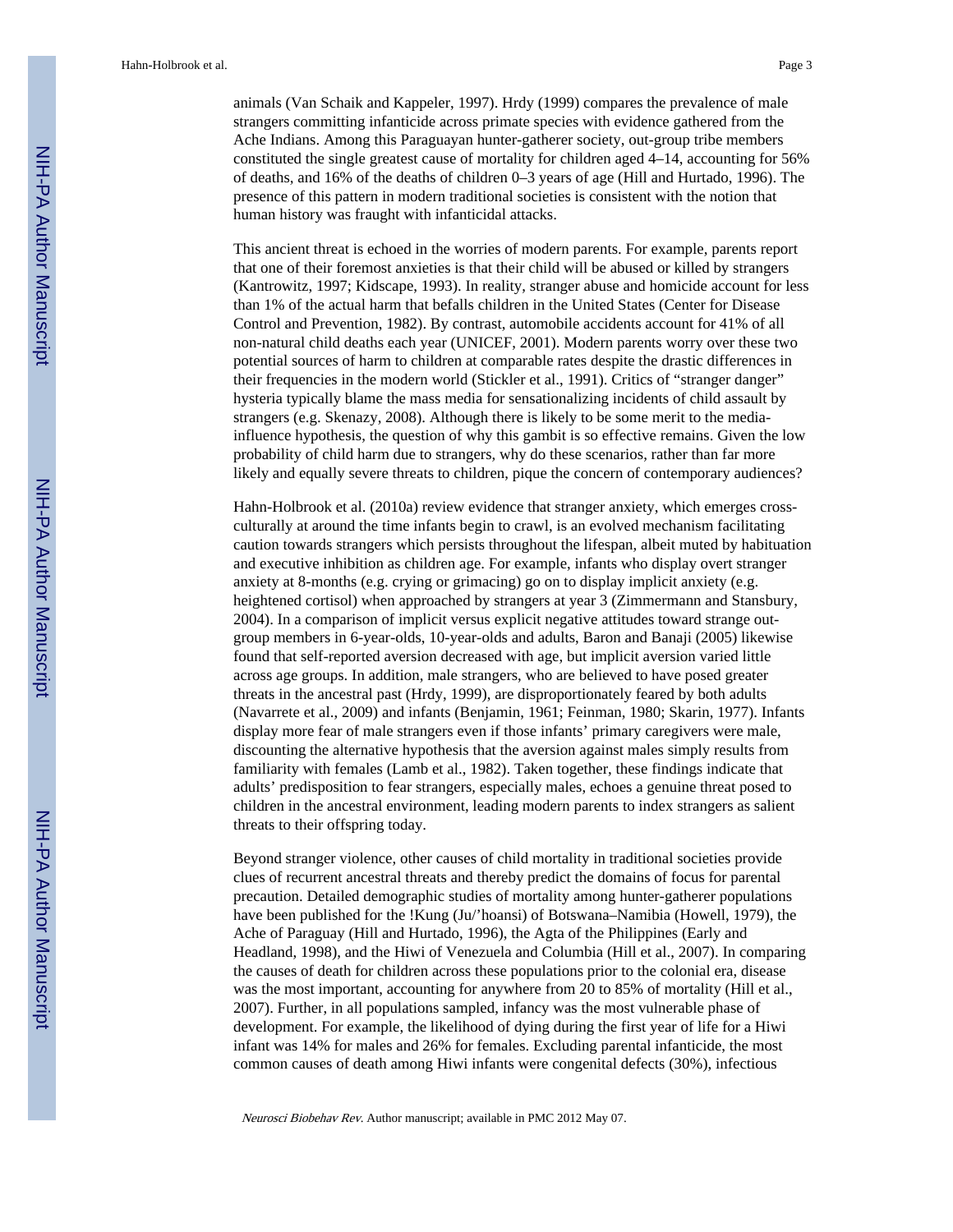Hahn-Holbrook et al. Page 4

diseases (27%), stranger/out-group violence (7%), negligence/accidents (6%), and withingroup violence (3.5%). Between the ages of 1 and 9, the mortality rate drops considerably. In the older age group, diseases still accounted for roughly 66% of deaths among the Hiwi, with accidents and homicides each accounting for approximately 14%. These data indicate that modern parents should be expected to promote protection of children from diseases, accidents, and stranger violence, particularly during infancy. Because congenital defects accounted for substantial rates of infant mortality and can be caused by mothers' exposure to pathogens during gestation (Fessler, 2002), pregnant mothers should also exhibit intense contagion precautions. In the next several sections, we introduce neurobiological mechanisms which may mediate the psychological processes involved in parental precaution in these domains.

An evolutionary perspective also predicts sex differences in parental precaution. Women must invest heavily in each offspring they produce because of the energetic costs of pregnancy and breastfeeding. Due in part to these costs, women's reproductive budgets are limited compared to those of men. Moreover, because gestation happens internally within women's bodies, women are certain of their relatedness to offspring, whereas fathers are not, leading to greater on-average returns on maternal investment than paternal investment (see Pillsworth and Haselton, 2006, for a review). All of these factors typically lead to greater parental investment by mothers than fathers (Trivers, 1972), including, we propose, investments in precautionary behaviors.

Fathers nevertheless play a critical role in safeguarding offspring. For example, in traditional societies the absence of a father (due to death or divorce) is associated with as much as a two-fold increase in the likelihood of child death (Hurtado and Hill, 1992). There is also evidence from nonhuman species for the importance of protection from fathers. Hrdy (1999) describes male gorillas picking up their offspring when intruding males display aggressive behavior, evidently to guard progeny against potential attacks from unrelated males (Hausfater and Hrdy, 1984). Van Schaik and Kappeler (1997) have proposed that the evolution of year-round male–female association in primates may reflect the necessity for fathers to ward off infanticidal male interlopers. Fathers are likely to display a range of other precautionary protective behaviors in defense of young beyond guarding against conspecifics. Unfortunately, however, the preponderance of research relevant to parental precaution has studied mothers. Although the evidence for precautionary behavior and neurobiology in fathers is less abundant than for mothers, we make reference to this work when it is available.

#### **3. Neurobiology of parental precaution**

Precautionary psychology investigates ways people detect and respond to cues of potential danger (e.g. predator proximity) as opposed to imminent danger (e.g. predator attack). These two types of hazard stimuli appear to elicit distinct behavioral and psychobiological processes (Woody and Szechtman, 2011). The security motivation system is hypothesized to be functionally designed to avert possible threats (Boyer and Lienard, 2006; Szechtman and Woody, 2004). In this section, we review psychobiological data suggesting that parental precaution co-opts mechanisms associated with the security motivation system, much as parental love has been depicted as largely subserved by reward circuitry common to romantic love (Bartels and Zeki, 2004). To demonstrate this co-optation, key neurobiological regions linked to the security motivation system (for a fuller discussion, see Szechtman and Woody, 2004; Woody and Szechtman, 2011) are synthesized with parallel findings generated in studies of parents' responses to cues of potential infant threat. In addition, we highlight the contributions of reward-oriented affiliative motivation circuits to the production of adaptive parental precaution.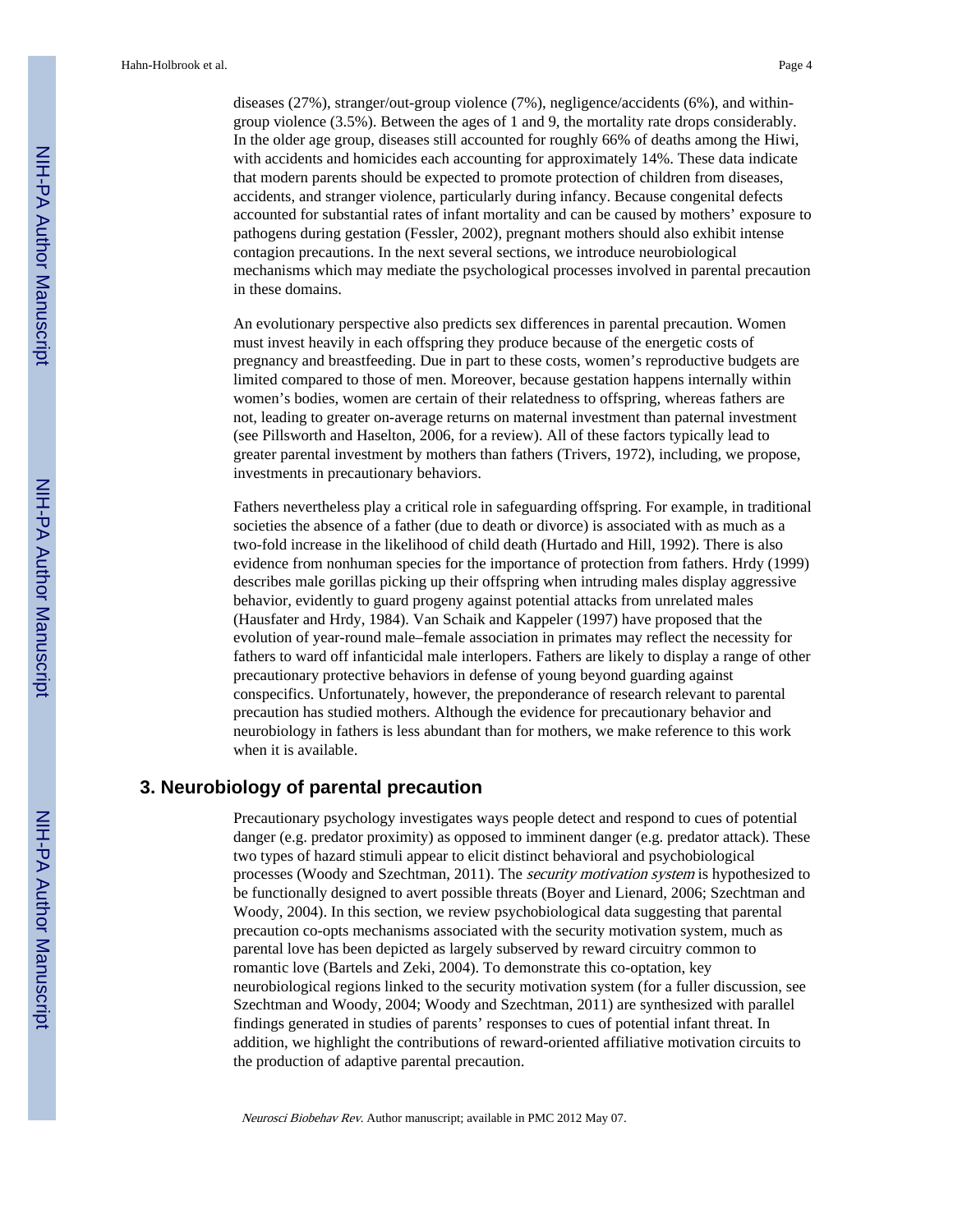Motivation systems are comprised of inter-related circuits which serve three basic functions: appraisal, response selection, and satiety. Initially, stimuli must be appraised as significant to relevant affective and motor response pathways. Once a particular motivational pathway is energized by appraisal circuits, goal-relevant responses are selected. Finally, feelings of satiety terminate the motivational state. For example, a security-motivated individual may appraise an ambiguous sound as indicative of potential hazard, which promotes anxiety about the origin of the noise and the selection of cautious checking behaviors, ultimately culminating in feelings of safety once the potential threat is determined to have been managed. We organize discussion of the motivational circuitry underlying parental precaution according to appraisal, response selection, and satiety functions in the three sections which follow.

To preview, parents' hazard appraisal regions identify cues of potential threat to offspring and mobilize precautionary affective and behavioral responses. Infants themselves are appraised as rewarding attachment-objects, motivating parental care and attention. This reward-appraisal appears to incentivize defense of the child against potential threats via security motivation processes. In addition, affiliative parental reward enhances learning of idiosyncratic infant attributes, including indications of possible problems. Upon appraisal of potential hazards to young, parental response selection regions initiate anxious feelings and motor responses suggestive of efforts to resolve threats, but which may also stem from a reward-motivated predisposition to approach infants when the infant is the source of the threat cue (e.g. the infant cries or appears ill). Parenthood is stressful, in part, because parents' precaution systems naturally generate worry over potential future harm coming to their children. The reward response derived from affiliative interactions with offspring buffers otherwise deleterious levels of heightened anxiety related to parenting, helping to satiate precautionary parental drives.

#### **4. Appraisal mechanisms**

The appraisal system detects potential threats and initiates security-motivated response selection pathways related to feelings of anxiety and behaviors such as checking, organizing or cleaning (Boyer and Lienard, 2006; Szechtman and Woody, 2004). Alternatively, in affiliative contexts, appraisal centers initiate feelings of affection and related approachoriented behavior (Strathearn et al., 2009). As we will discuss, these dual articulations of the brain's appraisal network appear to interact, such that the reward connotations of young incentivize parental precautionary expenditures as well as learning of offspring cues of potential hazard.

Key elements of the appraisal network include the prefrontal cortex, amygdala, hippocampus, and bed nucleus of the stria terminalis (Depue and Morrone-Strupinsky, 2005; Szechtman and Woody, 2004). Prefrontal processing enables the forecasting of future outcomes, including potential threats to infants (Swain et al., 2007), and relays these interpretations to the amygdala, which functions as an "alarm" complex to relay signals of threat (Baxter and Murray, 2002; Bechara et al., 2000; Gottfried et al., 2003). The hippocampus receives inputs from the amygdala prerequisite to the formation of contextual emotional memories—a vital function for deriving cues of potential danger (Davis and Shi, 1999; Selden et al., 1991; Winocur, 1997). The bed nucleus of the stria terminalis is a major output pathway of the appraisal network (Depue and Morrone-Strupinsky, 2005). In what follows, we briefly discuss how each of these regions, in concert with reward activity related to parenting, may subserve parental precaution.

Parents appraise their infants, particularly in the early months postpartum, as intensely rewarding (Swain, 2008). Oxytocin is a reproductive neuropeptide which may help to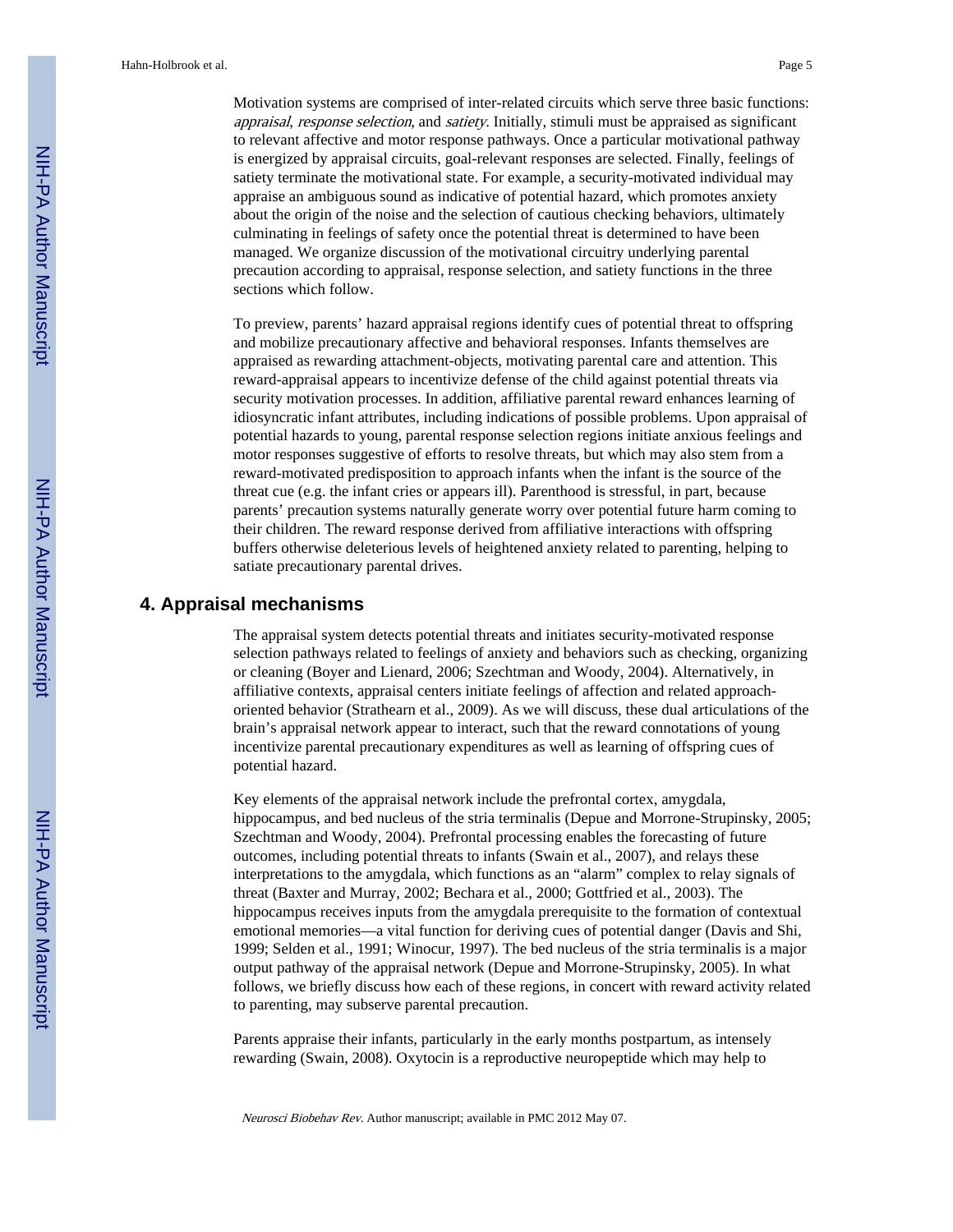explain these dramatic reward responses. Oxytocin is produced in the hypothalamic paraventricular nucleus and projected to appraisal centers (e.g. amygdala, hippocampus) as well as response selection areas (e.g. nucleus accumbens) related to affiliative motivations. High levels of oxytocin are released by vaginocervical stimulation at the time of parturition, during lactation, and in early interactions with offspring (Carter and Altemus, 1997; Gimpl and Fahrenholz, 2001). Immediately after birth, for instance, mother–infant skin contact elevates maternal oxytocin levels (Nissen et al., 1995). Oxytocin intensifies the reward associations of co-occurring stimuli by increasing the release of opiates (Depue and Morrone-Strupinsky, 2005). Oxytocin-enhancement of opiate release may account for rat dams' notable preference for pups over cocaine in the first few days after parturition (Mattson et al., 2003). Although highly rewarding attachment-objects are typically regarded as eliciting pleasurable reactions, sources of reward trigger heightened distress when the attachment object is in jeopardy (Panksepp, 1981). Thus, the opioid activity associated with offspring should be expected to increase the degree of alarm elicited by prospective offspring threat, particularly in the early months after parturition when offspring generate the most intense reward activation.

Heightened "alarm" reactions in the amygdala have been documented in several imaging studies of parents' reactions to infant cries, which may be regarded as cues of potential threat. Swain et al. (2003) exposed primiparous parents to sound recordings of their infants' cries and found notable activation in both the amygdala and insula (linked with aversive affect), suggesting an appraisal of alarm likely to initiate a precautionary response. In a comparison of the responses of parents and non-parents to infant cry versus laugh recordings, Seifritz et al. (2003) observed that infant crying elicited greater right amygdala response than infant laughing among parents, whereas non-parents showed the reverse pattern. This indicates a change in amygdala function accompanying parenthood such that cues of potential child hazard are appraised as more motivationally salient. The amygdala was also found active in response to infant cry stimuli when compared with inter-stimulus rest periods in a study of primiparous mothers 1–2 months postpartum (Lorberbaum et al., 2002; also see Sander et al., 2007). Strathearn et al. (2008) found that images of crying infant faces significantly activated the amygdala relative to a no-face baseline in a study of 28 primiparous mothers, whether the images were of their own infants or unknown infants. While these findings of amygdala response to infant cry are suggestive, it is important to caution that some researchers have failed to detect significant differences in amygdala reactivity to infant cry (Bartels and Zeki, 2004; Nitschke et al., 2004; Swain et al., 2008), possibly because the amygdala habituates rapidly to infant stimuli (Kim et al., 2010).

Beyond increasing appraisals of alarm at the prospect of infant threat, the reward-incentive associated with infants may also facilitate the acquisition of detailed knowledge of offspring cues. Oxytocin release appears to intensify parental interest in and memory of interactions with infants. In mice, for example, oxytocin has been found to improve long-term potentiation in hippocampus-mediated spatial learning and memory, an effect hypothesized to assist mothers in tracking pups (Tomizawa et al., 2003). In humans, oxytocin receptors are densely expressed in regions which project to the amygdala, hippocampus, and thalamus, as well as diffusely projecting to acetylcholinergic targets in neocortex. These acetylcholinergic targets are known to modulate memory formation in concert with the amygdala and hippocampus, indicating that oxytocin modulates parental learning indirectly by influencing acetylcholine (Depue and Morrone-Strupinsky, 2005; McGaugh, 2000).

As important as reward-incentive appears to be for learning about young, hormone data indicates that a certain level of parental anxiety also helps parents to acquire high-resolution representations of their offspring. In an early study of the contribution of parental stress, primiparous human mothers with higher levels of cortisol (indicative of stress) were found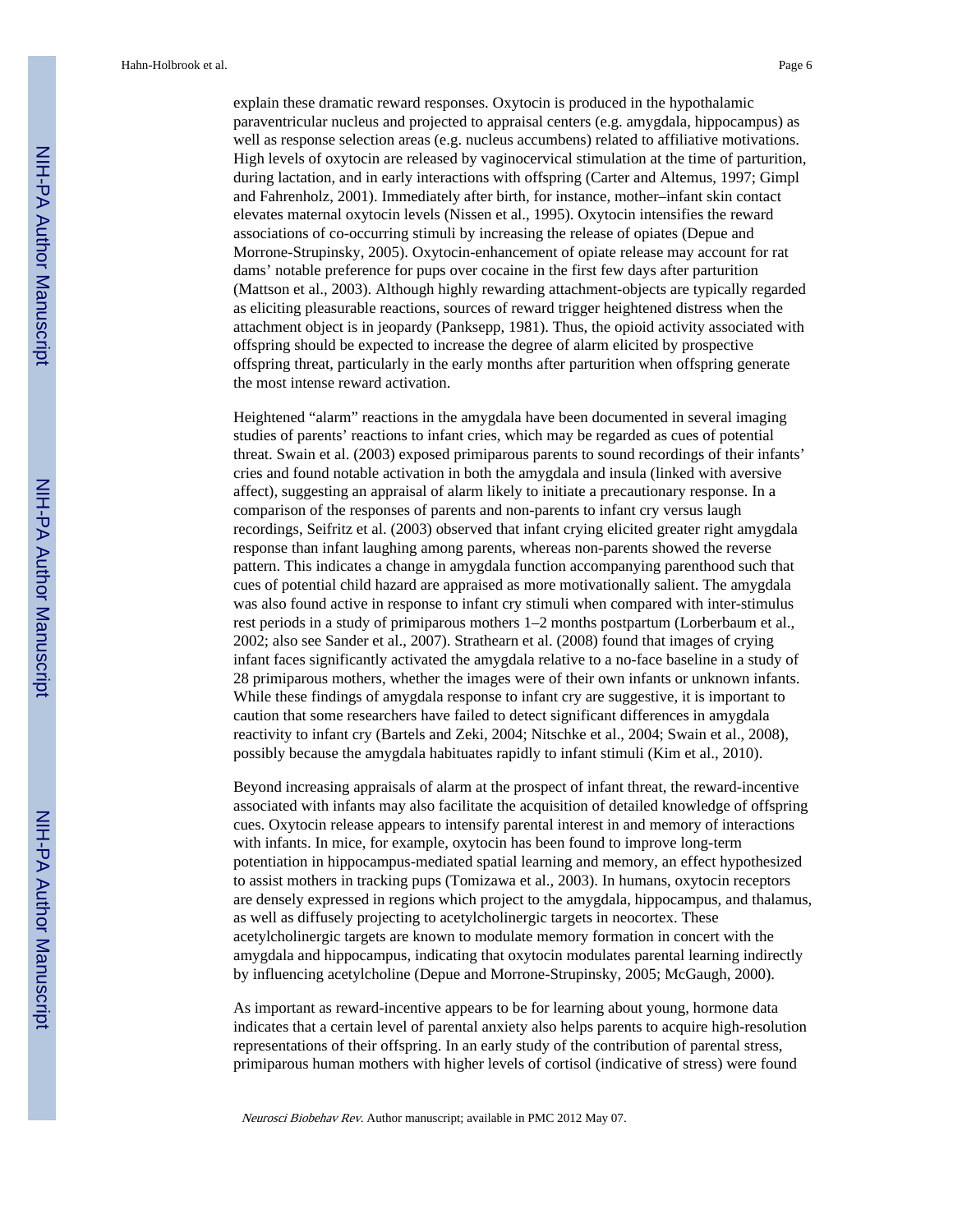more accurate in discriminating their own infants from others by smell (Fleming et al., 1997). Notably, these high-cortisol mothers also displayed more affectionate maternal behavior—pointing once again to the interconnectedness of parental anxiety and love. In a follow-up study which attempted to directly measure the contribution of mild stress reactions to maternal care, primiparous mothers in the first 2 days postpartum were exposed to sound recordings of infant hunger cries versus infant pain cries and compared to nulliparous women (Stallings et al., 2001). The investigators found that mothers reported more sympathy with the pain cries, exhibited increased heart rate, had higher levels of salivary cortisol and tended toward emotions which favored approach. Nulliparous females, by contrast, expressed less sympathy, exhibited lower heart rate, possessed less salivary cortisol, and were inclined toward infant avoidance. As predicted, mothers also displayed greater ability to perceptually discriminate hunger from pain cries. The degree of accuracy in discriminating types of cry positively correlated with salivary cortisol levels, mirroring the previous finding regarding infant discrimination by smell (Fleming et al., 1997). Moreover, the most sympathetic mothers in the sample showed the greatest cortisol reactivity when exposed to infant cries, as well as the most dramatic subsequent reduction in cortisol. It is possible that this pattern reflects a relatively greater maternal glucocorticoid stress reaction to cues of potential harm to offspring, followed by greater parasympathetic stress alleviation related to their rewarding attachment relationships with young.

The bed nucleus of the stria terminalis relays signals from the amygdala to the hypothalamus, where both anxiogenic hormones related to security concerns and anxiolytic hormones related to reward and affiliation are emitted (Depue and Morrone-Strupinsky, 2005). This may account for observations that the bed nucleus of the stria terminalis triggers both nurturant maternal behavior and anxious responses (Mayes et al., 2009). As an output of the hazard appraisal system, the bed nucleus of the stria terminalis is thought to regulate anxiety during the postpartum period (Lonstein, 2007).

The medial preoptic area of the basal forebrain is closely connected with the bed nucleus of the stria terminalis, and strongly linked with motivating parental care behaviors (Lorberbaum et al., 2002). Lactation has been found to increase oxytocin receptor binding in the bed nucleus of the stria terminalis and the medial preoptic area of rat dams (Bosch et al., 2010), likely attuning maternal responsiveness to young as social attachments with them develop. For example, parturient dams who were administered an oxytocin antagonist into the medial preoptic area failed to retrieve or assume a nursing posture over their pups (Pedersen et al., 1994). As output regions from the appraisal network to the response selection centers, the bed nucleus of the stria terminalis and the closely related medial preoptic area may trigger species-typical, stereotypical parental responses, or flexible, planned responses drawing on higher executive centers, via distinct output pathways. In rodents, descending connections from the bed nucleus of the stria terminalis/medial preoptic area region have been observed to modulate basic parental behaviors such as nursing, grooming and carrying reflexes, whereas ascending connections with the mesolimbic and mesocortical dopamine systems appear to enable selection of more flexible, situationally appropriate responses, including reacting to cues of potential hazard (Numan and Insel, 2003). In the following section, we review the contribution of response selection regions to the production of both security and affiliation-motivated behaviors which help protect offspring from potential harm.

#### **5. Response selection mechanisms**

Shifting focus from the appraisal to the response selection network, precautionary parental behaviors are orchestrated via cortico–striato–thalamo–cortical circuits (O'Donnell, 2005; Swain, 2008; Williamson, 2006) theorized by Szechtman and Woody (2004) to subserve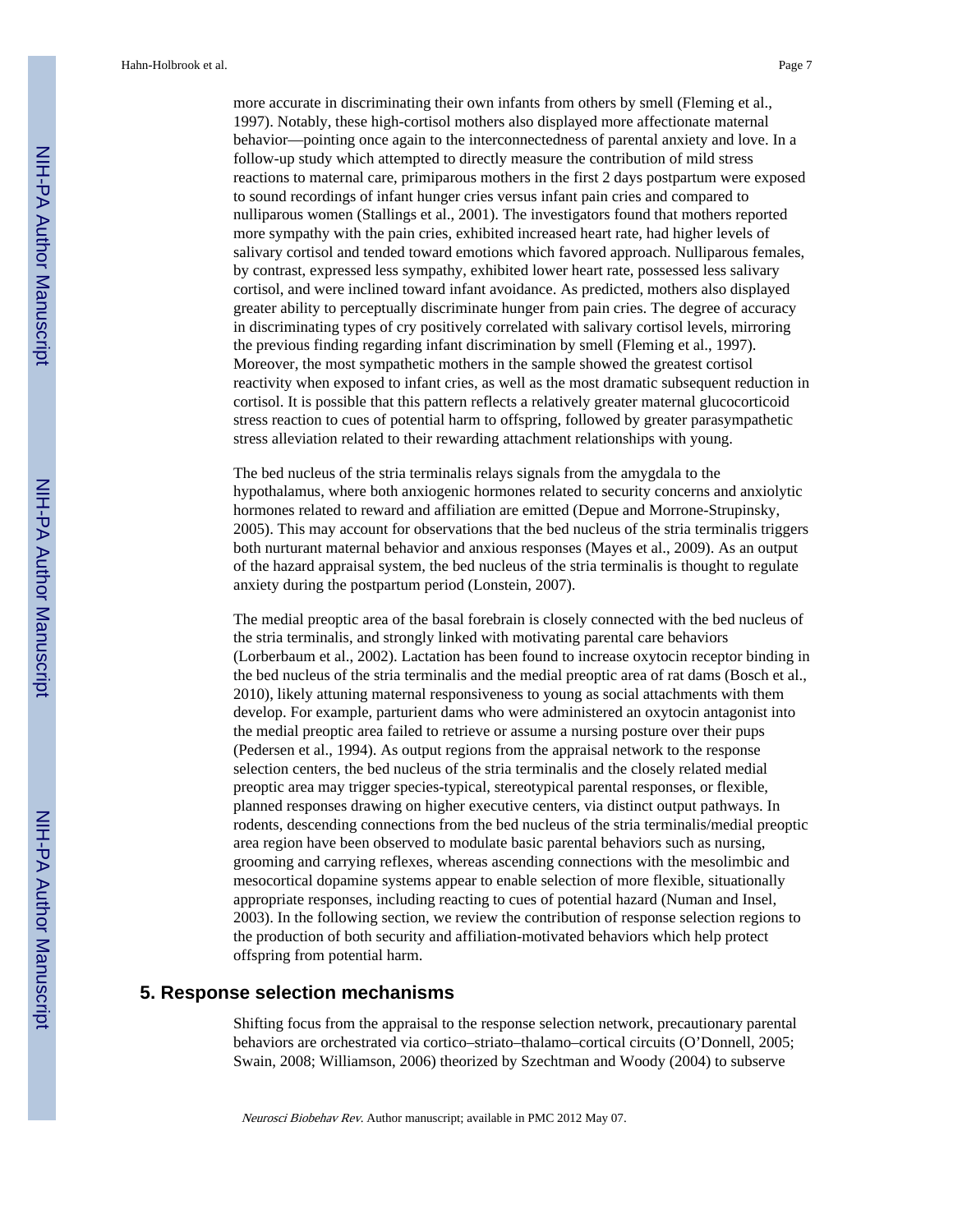security motivation. When a parent acts to protect their child from possible harm, these motor responses are thought to be disinhibited via a striatal circuit through the ventroanterior/ventrolateral thalamic nucleus to motor regions of cortex, triggering specific behaviors (e.g. infant cleaning) by selectively disinhibiting target motor areas (Lukhanina, 1995; Szechtman and Woody, 2004). In support of this model, degeneration of medial thalamic nuclei has been found to impair maternal behavior in rats and hamsters (Maclean, 1990).

Affective parental responses appear subserved by a closely parallel striato–thalamo–cortical pathway. Once signalled by dopaminergic inputs from the amygdala or ventral tegmental area (e.g., activation associated with child cues), the nucleus accumbens region of the ventral striatum inhibits target areas of the ventral pallidum, thereby disinhibiting regions of the mediodorsal thalamic nucleus thought to relay affective signals related to children to the prefrontal association cortex (Swain, 2008). This parallel relay of affective and motor signals has been theorized to correlate affective reactions to online stimuli with behavioral responses (Li et al., 2004; Groenewegen and Trimble, 2007).

Oxytocin establishes response selections related to the care of offspring (for a review, see Gimpl and Fahrenholz, 2001). Lesion of the oxytocin-generating cells of the paraventricular nucleus has been found to suppress maternal behavior in postpartum dams (van Leegoed et al., 1987), while intracerebroventricular administration of oxytocin into virgin female rats induces full maternal behavior within mere minutes (Pedersen and Prange, 1979). In humans, Feldman et al. (2007) correlated mothers' plasma oxytocin levels with infant interactions and self-reported infant-related thoughts and behaviors. Oxytocin levels both before birth and during the postpartum period were related to a clearly defined set of maternal bonding behaviors, including infant gazing, vocalizations, affectionate touch, and frequent checking. The co-occurrence of precautionary checking and affiliative behaviors in mothers with higher oxytocin levels reported in this study underlines the importance of reward in parental precaution.

Parents' responses to infant cry have been empirically linked with the limbic regions and striato–thalamo–cortical basal ganglia circuits implicated in both security and affiliative motivation (Boyer and Lienard, 2006; Swain, 2008; Swain et al., 2003; Szechtman and Woody, 2004). For example, Swain et al. (2003) exposed primiparous parents at 2–4 weeks postpartum to cry stimuli recorded from either their own or an unfamiliar infant. The sounds of parents' own infants crying elicited greater activation in the midbrain and basal ganglia in comparison to the sounds of unfamiliar babies. Mothers showed a more intense level of activation than fathers, consonant with evolutionary predictions of relative parental investment. Other imaging studies of human mothers exposed to infant cues of varying modalities (e.g. images, cry recordings) have replicated findings of reward activation in response selection regions including the ventral tegmental area, substantia nigra, and nucleus accumbens (Bartels and Zeki, 2004; Squire and Stein, 2003; Strathearn et al., 2009). In Lorberbaum et al.'s (2002) infant cry study, for example, cry stimuli activated the ventral tegmental area, hypothalamus, septal and striatal regions linked with the selection of maternal responses in humans and considered fundamental for rodent maternal behavior (also see Strathearn et al., 2008).

The ventral striatum component of the response selection network has been conceptualized as a region for the integration of emotional information (via afferents from the amygdala), contextual information (via hippocampus) and executive information (via prefrontal cortex). The outputs of the ventral striatum combine these sources to influence brain areas involved in the production of motivated behavioral and affective responses (Groenewegen and Trimble, 2007). In rodents, lesions of the nucleus accumbens region of the ventral striatum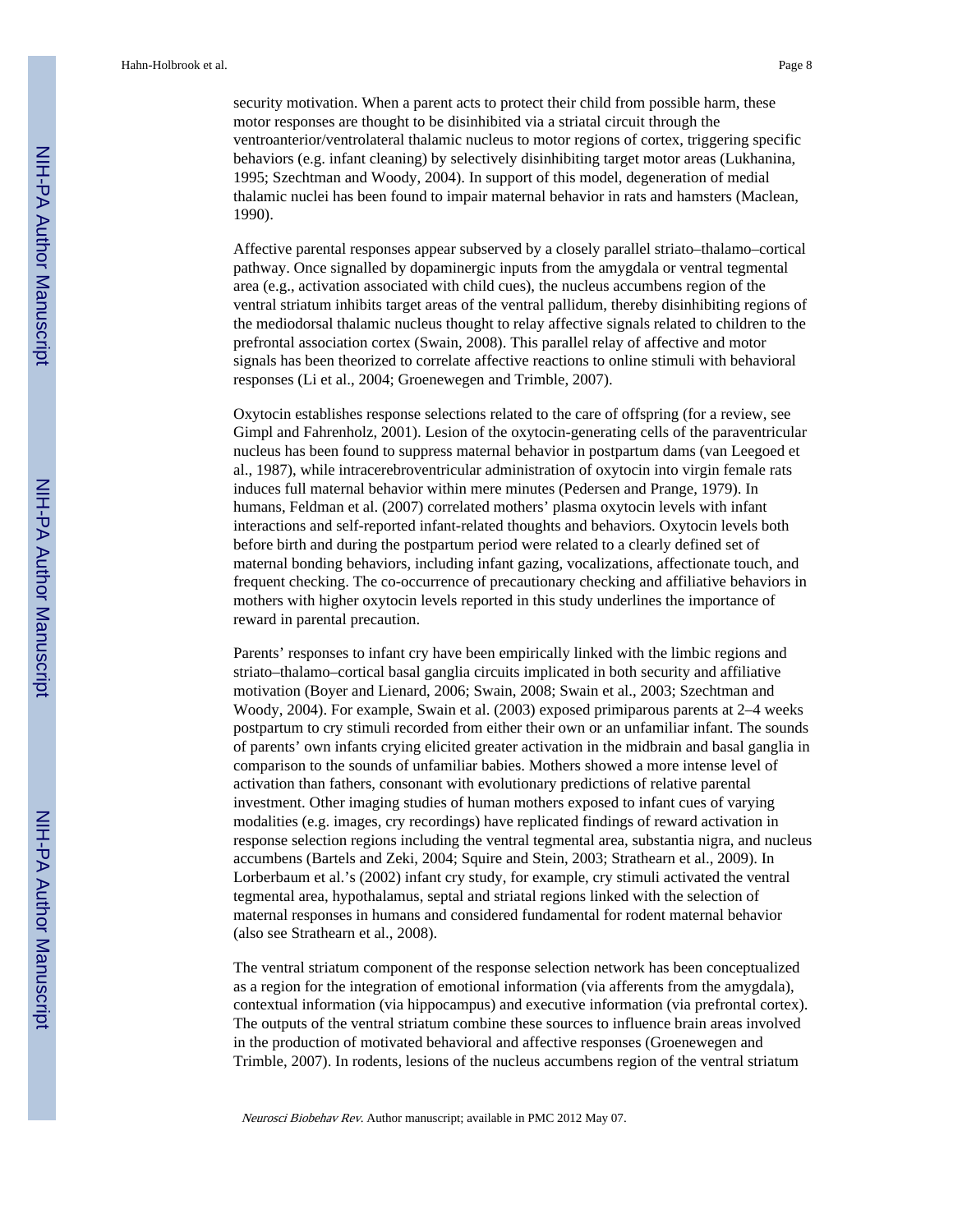impair maternal behavior (Hansen, 1994), whereas pup cues trigger reward-related activity in the nucleus accumbens (Champagne et al., 2004). Dopamine activity in the ventral striatum is often identified with reward-seeking behavioral tendencies, but is also implicated in avoidant reactions linked with stress and anxiety (Reynolds and Berridge, 2002; Schultz, 2007), responses which are each closely linked with parental behavior in both nonhuman animals and humans (Swain, 2008).

Strathearn and colleagues' recent studies illustrate the importance of reward-related reactivity in eliciting parental responsiveness (e.g. as measured by activation of the ventral striatum) to cues of potential harm. In an event-related imaging study (Strathearn et al., 2008), 28 primiparous mothers were exposed in 2-s intervals to images of the faces of their own or an unknown infant, aged between 5 and 10 months. The infants were photographed smiling, crying or neutrally expressive. Regardless of face valence, regions linked with response selection, including the ventral tegmental area/substantia nigra regions (indicating reward), ventral striatum, and primary motor area were activated in response to images of own-infant faces compared with unknown infant faces. A region-of-interest analysis revealed that reactivity in nigrostriatal reward-related regions interconnected by dopaminergic neurons was proportional to the positivity of the infant's affect for each contrast between the known versus unknown infants: smiling faces elicited greater responses than neutral faces, which elicited greater responses than crying faces. Thus, images of mothers' own infants automatically initiated behavioral response selection mechanisms regardless of their facial affect, but smiling infants evoked the most rewarding activity.

Strathearn and colleagues subsequent (2009) experiment examined the effect of individual differences in maternal attachment on responsiveness to the same classes of known versus unknown smiling, neutral or crying infant face photos. 30 primiparous women were administered the Adult Attachment Interview and scores were correlated with (i) activity in reward areas and stress areas (e.g. insula) within the mothers' brains upon exposure to infant face stimuli and (ii) the peripheral release of oxytocin during infant contact (measured in a separate session approximately 4 months prior to brain scanning). Mothers with secure attachment relationships showed greater activation of reward centers while viewing images of their infant smiling or crying, as well as greater peripheral oxytocin release during the infant interaction session. Remarkably, in securely attached mothers, oxytocin release during infant contact measured 4 months previously positively correlated with brain activity in the ventral striatum during the scanning session, as well as activation in appraisal centers containing oxytocin projections (amygdala, hippocampus, bed nucleus of the stria terminalis). In contrast, mothers with insecure attachment relationships did not evince ventral striatum reactivity or high levels of oxytocin during prior infant interaction, instead showing heightened insula reactivity in response to images of their own-infant crying.

Interpreting Strathearn et al.'s findings from the perspective of parental precaution, insecurely attached mothers failed to evince automatic impulses toward behavioral responses to cues of potential offspring harm—despite displaying stronger appraisals of those cues as aversive. Conversely, securely attached mothers showed the greatest ventral striatum response suggestive of adaptive precautionary checking and care behaviors—yet the least reflexive aversion to cry cues. This pattern clearly demonstrates the insufficiency of anxious, security-motivated responses alone to account for parental precaution. Indeed, highly anxious parents who garner low levels of reward from offspring interaction tend toward avoidant, abusive or overbearing parenting styles with adverse child outcomes (Mayes et al., 2009; Moses-Kolko et al., 2008; Numan and Insel, 2003). Similarly, mothers whose attachment systems have been "hijacked" by pleasurable substances such as cocaine also tend toward neglectful or physically abusive treatment of their children (Chaffin et al., 1996).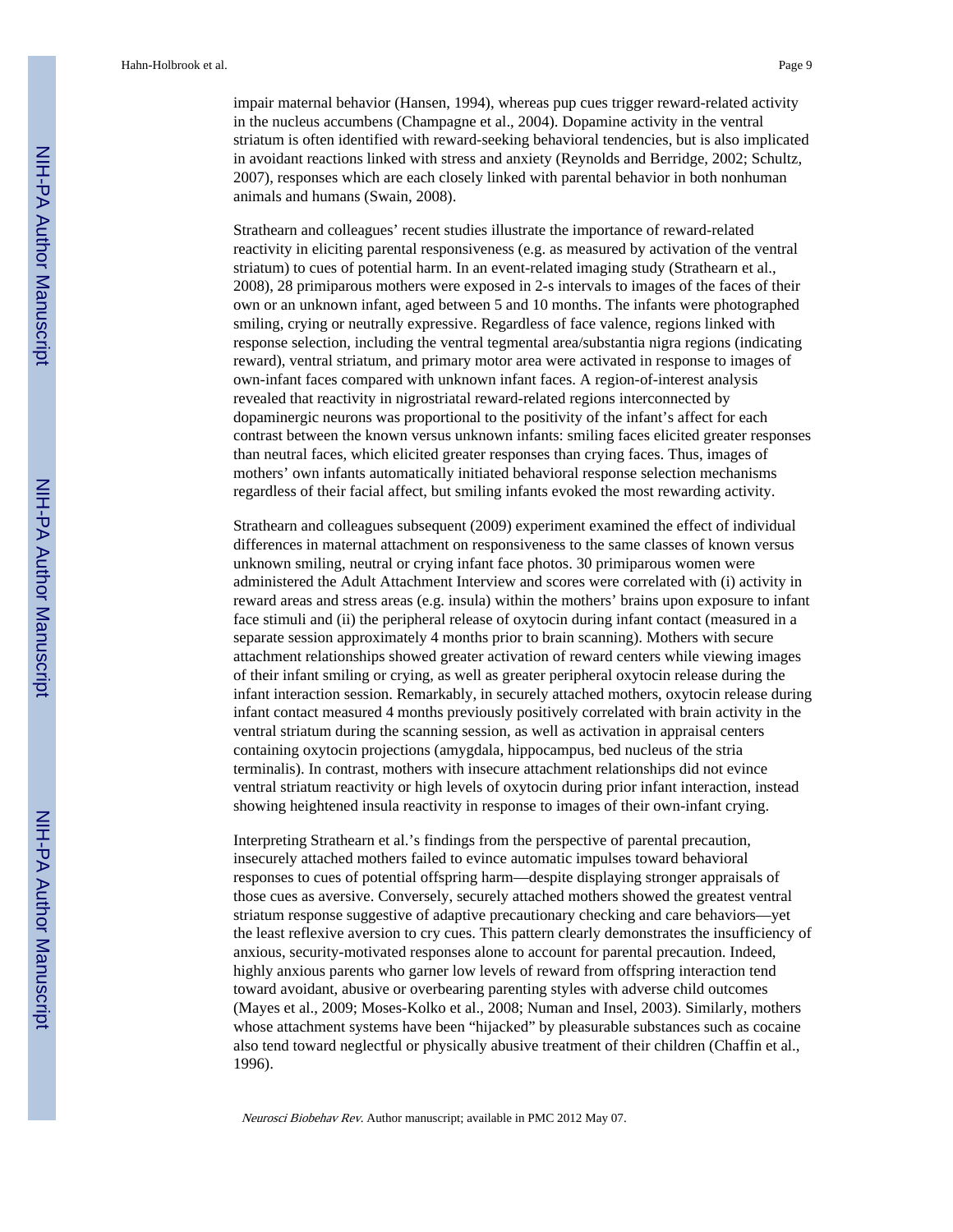Strathearn and colleagues' (2009) finding that securely attached mothers do not display significant aversion to imagery of their infants' crying should not be mistaken for evidence that these mothers lacked concern when exposed to cues of potential infant harm. Given the precautionary themes characteristic of parental preoccupations with child safety (Leckman et al., 1999; see Section 9), it seems that a certain measure of heightened stress reactivity in early parenting, particularly in response to cues of potential child threat, facilitates care and defense of offspring (Stallings et al., 2001). The early postpartum period is characterized by relatively high levels of cortisol and emotional lability (Fleming et al., 1987), but affiliation with infants during this period simultaneously increases parental reward (Strathearn et al., 2008, 2009) and attenuates parental anxiety (Neumann and Bosch, 2008).

#### **6. Satiety mechanisms**

Szechtman and Woody (2004) noted that security motivation differs from other motivational states in that it must be terminated by endogenously generated satiety signals—the environment is literally incapable of providing conclusive safety cues regarding potential hazards (e.g. the lion may yet lurk). Serotonin released in conjunction with the production of precautionary behaviors (e.g. checking, cleaning) has been proposed to provide the satietylike signal of safety needed to abate security motivation (Woody and Szechtman, 2011). In support of this premise, serotonin release from the brainstem has been observed to downregulate both threat-avoidant and reward-seeking motivational states (e.g. Blundell, 1991; Linnoila and Virkkunen, 1992), and has been linked with parasympathetic activity related to feelings of satisfaction and calmness (Depue and Morrone-Strupinsky, 2005).

Applying the same logic to parental security motivation, the organism must produce satiety signals indicating that sufficient precautions have been taken to safeguard the child. Deficiencies in serotonin transmission should therefore lead to failure to terminate parental precautionary behaviors and feelings of anxiety. Indeed, in primates, low serotonin has been correlated with greater maternal protectiveness and vigilance (Fairbanks et al., 1998; Lindell et al., 1997; for a review, see Maestripieri, 2008). In humans, low serotonin levels have been implicated in pathological levels of parental precaution. New parents typically experience intrusive thoughts regarding their child's safety, but these precautionary intrusions typically last no more than 1 h per day and, although distressing, do not interfere with normal functioning. For a small portion of new parents, however, these preoccupations and anxieties deepen into postpartum obsessive–compulsive disorder (Moses-Kolko et al., 2008; Swain et al., 2007). Parents with postpartum obsessive–compulsive disorder suffer clinically extreme fixations on infant safety and related behaviors such as frequent checking, washing and cleaning (Maina et al., 1999). Serotonin reuptake inhibitors have been found effective in treating postpartum obsessive–compulsive symptoms (Aouizerate et al., 2005) as well as ameliorating non-parental obsessive–compulsive disorder (see Woody and Szechtman, 2011), further corroborating the overlap between parental and non-parental articulations of security motivation mechanisms.

We have reviewed evidence that reward-associations function to inspire parental incentive to safeguard infants, yet the anxiogenic qualities of parental reward appear to buffer parental worry. Howcan parental reward incentivize security motivation to protect infants on the one hand, and down-regulate security-motivated anxiety on the other? It would seem that there are two aspects of parental reward: the desire to interact with infants, and the satisfaction derived from these interactions. This pattern resembles the classic distinction between anticipatory and consummatory reward (Dillon et al., 2008). Consider, for instance, the value a hungry person might attach to a particularly tasty lunch morsel. Prospective threats to the cherished lunch (e.g. being stolen or dropped) should be expected to evoke a heightened motivation to protect it (Panksepp, 1981). Consuming a delicious lunch,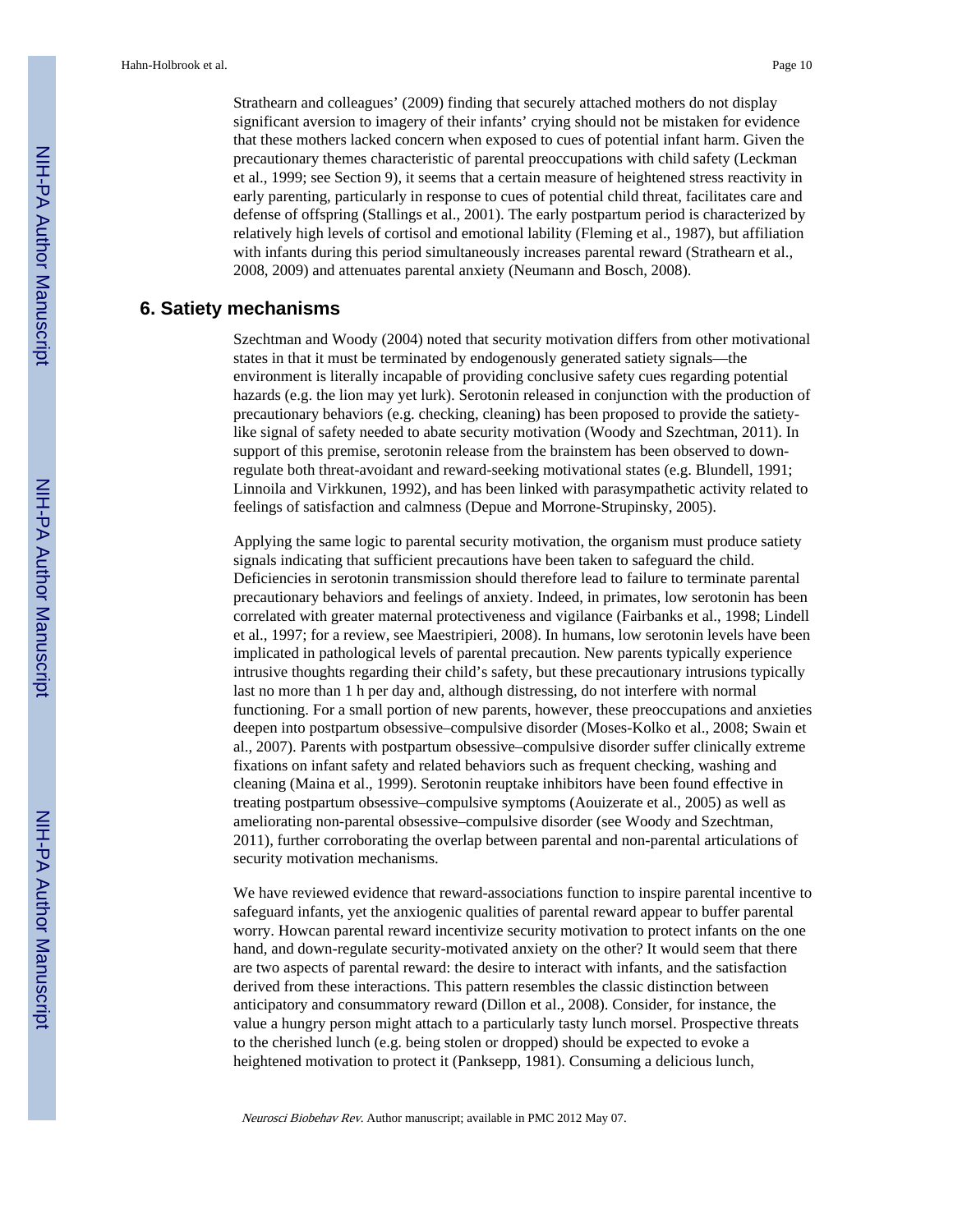however, produces pleasant feelings of enjoyment and satisfaction. Analogously, an intensely attached parent should be expected to worry over and take steps to prevent harm to cherished offspring (e.g. being stolen or dropped), and affiliative interactions with young should elicit feelings of enjoyment and satisfaction which assuage parental anxiety. These two aspects of parental reward appear cyclical, as satisfying interactions with young reinforce their anticipatory reward value.

To conclude, parental precautionary behaviors appear largely to co-opt the brain circuits associated with security motivation described by Szechtman and Woody (2004; also see Swain, 2008). Equally importantly, parental neurobiology is characterized by dramatic shifts in reward motivation which underlie offspring affiliation. Parental reward appears to incentivize precautionary expenditures to learn about and protect the cherished attachment object (Strathearn et al., 2009; Swain et al., 2007). We have reviewed evidence confined almost exclusively to parents' reactions to infant cries, as these studies provide the clearest data on precautionary processes available. The lack of imaging studies employing a broader array of cues of potential threat to offspring significantly limits our discussion. Future studies of parental precaution should explore how parents respond to more indirect indications of potential hazards, particularly hazards from within the domains which posed the greatest adaptive challenges in the ancestral past (e.g. responses to sick individuals in close proximity to infants).

In the balance of the review, we address ways in which strategic shifts in the parental precaution system (e.g. changing reactions to food, faces or kin) may adaptively track with the demands of successive reproductive phases. We relate the hypothesized biological mediators of these changes during pregnancy and postpartum to the security and affiliative motivation framework where evidence is available.

#### **7. Pregnancy and pathogen-avoidance**

Many potentially fatal birth defects are avoidable if mothers minimize contact with contaminants during pregnancy. Indeed, a growing body of evidence suggests that pregnant mothers become more avoidant of potential sources of contagion, such as foods more likely to carry pathogens (Fessler, 2002; Flaxman and Sherman, 2000, 2008; Hook, 1974; Profet, 1988). The most commonly reported pregnancy-related food aversions concern meats (Flaxman and Sherman, 2000), which are highly susceptible to pathogens unless prepared using sanitary methods likely unavailable to our ancestors. These pathogens (e.g. Escherichia coli) are especially harmful when contracted during early pregnancy, before the fetus develops key immune defenses (for a review of studies linking various pathogens to adverse fetal, birth and developmental outcomes, see Fessler, 2002).

The selective pressure posed by this period of fetal vulnerability has prompted proposals that nausea and vomiting during pregnancy, commonly termed pregnancy or morning sickness, is an evolved response which promotes strategically adaptive shifts in dietary preferences (Fessler, 2002; Flaxman and Sherman, 2000, 2008; Hook, 1974; Profet, 1988). Endured by mothers the world over, 50–90% of all pregnancies are accompanied by nausea and vomiting in the early months (Gadsby et al., 1993). Pregnancy sickness usually begins roughly 4–6 weeks following conception, peaks at between 8 and 12 weeks, and subsides at approximately 14–15 weeks of gestation (Weigel and Weigel, 1989). In up to 20% of cases, however, nausea and vomiting may continue until delivery.

Fessler (2002) argues that during early pregnancy, when mothers' immune systems are temporarily weakened to permit the growth of a foreign organism (i.e., the fetus) and the added caloric demands of pregnancy are still minimal, changes in the olfactory system mediate nausea and disgust reactions to pathogen-rich foods (but see Forbes, 2002). In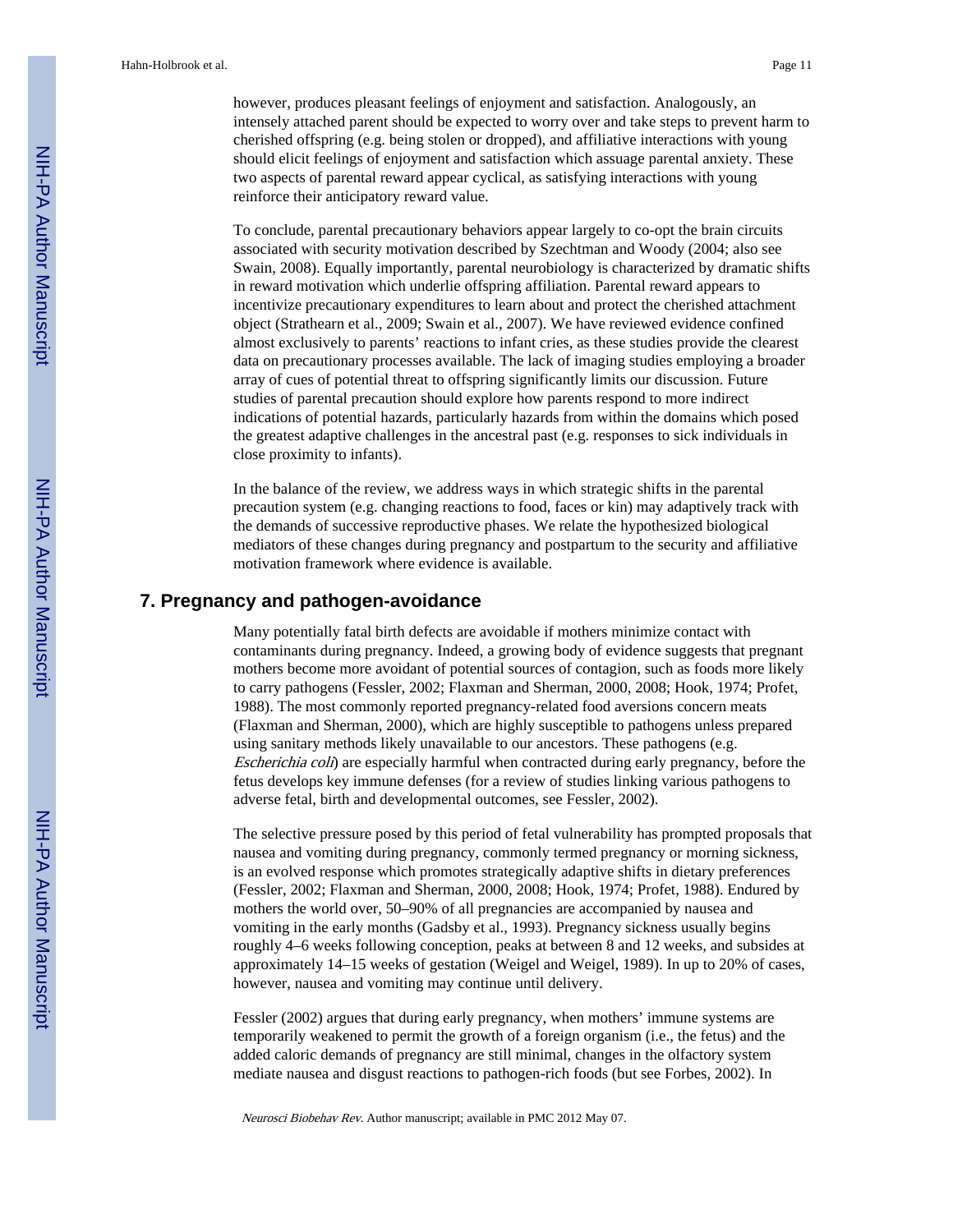support of this prophylactic function, cross-cultural rates of pregnancy sickness were found to correlate with higher average consumption of foods likely to harm the developing fetus (e.g. meats, sugars, alcohol) and lower average intake of safer foods (e.g. cereal grains) in a survey of 21 countries (Pepper and Roberts, 2006). Further, women with pregnancy sickness are less likely to experience miscarriages or preterm deliveries and are at reduced risk of intrauterine growth retardation (for a review, see Furneaux et al., 2001). As one might expect, however, severe levels of pregnancy sickness predict low birth weights, especially when persisting into later pregnancy (Zhou et al., 1999).

Although a relatively large body of research addresses the physiological underpinnings of pregnancy sickness, the specific hormonal mediators are still debated (for a review, see Jueckstock et al., 2010). Perhaps the best candidate is human chorionic gonadotropin (hCG), which peaks at around 12–14 weeks, the period of gestation when pregnancy sickness is most often reported (Furneaux et al., 2001). Masson et al. (1985) took measures of hCG, schwangerschaftsprotein 1, progesterone and oestradiolin in 116 pregnant women experiencing varying degrees of nausea and vomiting. They found that only elevated levels of hCG correlated with reported levels of nausea and vomiting. As all pregnant women experience elevated levels of hCG yet some do not experience pregnancy sickness, it is likely that hormone–receptor interactions modify the effects of hGC.

Progesterone has also been proposed to mediate pregnancy sickness (Fessler, 2002). In support of this link, mothers of twins have higher levels of progesterone and report greater levels of pregnancy sickness (Johnson et al., 1994). Progesterone administration can induce gastric dysrhythmias (a symptom of pregnancy sickness involving rhythm disruption in the intestines) in nonpregnant women (Walsh et al., 1996). Despite these suggestive findings, progesterone's role remains unclear as both low (Jarnfelt-Samsioe et al., 1986) and elevated levels (Yoneyama et al., 2002) have been reported in women experiencing pregnancy sickness (also see Masson et al., 1985; O'Connor et al., 1998, for null results). It is also important to note that pregnancy sickness typically disappears around mid-pregnancy, while progesterone levels steadily increase over pregnancy, a basic pattern which is difficult to reconcile with the premise that progesterone mediates pregnancy sickness. Whether or not progesterone mediates pathogen-avoidance through pregnancy sickness, however, menstrual cycle shifts in progesterone have been closely correlated with prophylactic behavioral efforts to avoid pathogen contact from the environment, such as increases in hand washing or avoidance of touching public toilet seats (Fleischman and Fessler, 2009). Aside from progesterone, a range of other hormones (such as estrogen, adrenocorticotropic hormone, cortisol and prolactin) have also been studied in relationship to pregnancy sickness, often with conflicting or null results (for a review, see Jueckstock et al., 2010). While the pathogen resistance function of pregnancy sickness appears fairly well-established, some have argued that this trait could be a by-product of genetic conflict between mother and embryo (Forbes, 2002). The proximal mechanisms responsible for pregnancy sickness must be rendered in higher resolution to draw conclusions about the evolutionary origins of this trait. Additional research is also necessary to clarify how shifts in hormone levels might engender increases in negative appraisals of risky foods (e.g. meats) and other potential sources of infection (e.g. public toilet seats). The correlation between hormonal changes and heightened precautionary behavior implies modifications to the neural structures implicated in the appraisal of disease hazards. Suggestively, the amygdala has been linked with both perinatal hormones and odor preferences. In humans, the amygdala is known to mediate aversion to foul odors (LeDoux, 1996); in rats, the amygdala has been found to mediate nulliparous females' aversion to pup odors (Numan and Sheehan, 1996). The neuroendocrine changes accompanying pregnancy have been found to remap pup smells from aversive to neutral or even rewarding connotations for dams (Numan, 1994). Given that perinatal hormones appear to recalibrate odor preferences for pups in rodents, we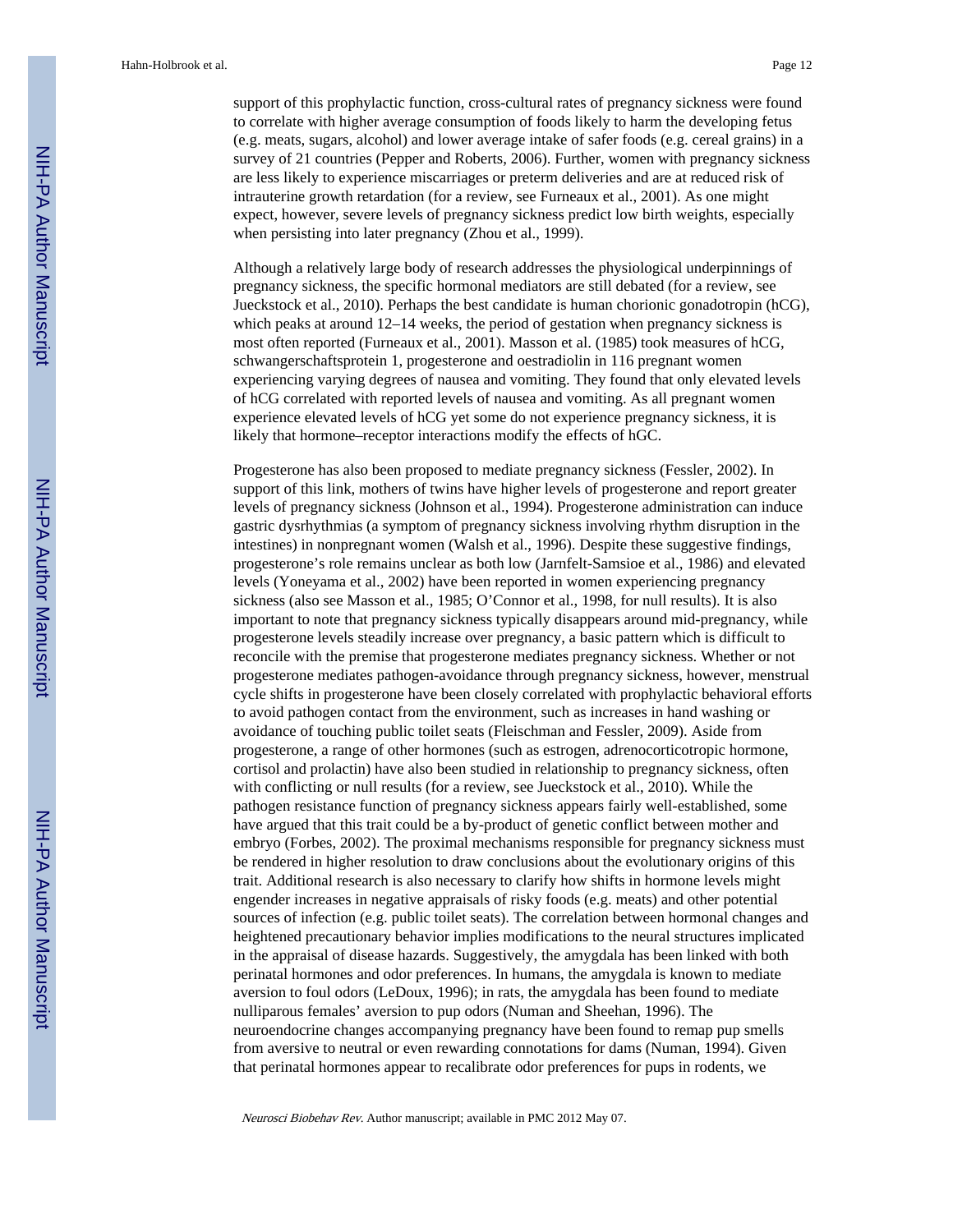conjecture that increases in progesterone or hCG may similarly engender aversions to pathogenic food odors by modifying appraisal circuitry, perhaps by activating receptors involved in eliciting disgust reactions.

Beyond prophylactic shifts in food preferences, there is emerging evidence that pregnant women also become more sensitive to potential sources of harmful pathogens in other people. Jones et al. (2005) found that pregnant women preferred healthy faces more than non-pregnant women. Moreover, they found that non-pregnant women in the luteal phase of their menstrual cycle, when progesterone is high, significantly favored healthy faces relative to women in the follicular or ovulatory phases. Jones et al. posit that the heightened progesterone levels associated with both pregnancy and the luteal phase of the menstrual cycle (when the body is prepared for implantation of a conceptus) may lead women to disfavor facial cues of ill health as an adaptive precaution to protect offspring. Although this finding is provocative, no studies to our knowledge have directly investigated the role of endocrine factors in biasing pregnant mothers against subtle cues of disease in fellow humans, a prediction that also follows from the pregnancy prophylaxis hypothesis. Recent rodent studies linking oxytocin with social identification, including the detection of pathogen-bearing conspecifics, provide a potentially relevant animal model (for a review, see Kavaliers et al., 2005). However, oxytocin levels heighten in association with parturition, and thus do not appear directly germane to shifts in preferences for healthy faces observed earlier in pregnancy.

Another shift in appraisals of potentially pathogen-bearing conspecifics during pregnancy has been proposed by Navarrete et al. (2007). They argue that the period of compromised immunocompetence associated with the first trimester of pregnancy necessitates increased aversion to out-group conspecifics due to the likelihood that out-group members might transmit novel pathogens to which mothers would be particularly vulnerable. Navarrete and colleagues presented 206 pregnant women at varying stages of pregnancy with two essays, one written by a foreigner expressing critical attitudes and one by an American author expressing complimentary attitudes about the United States (the participants' home country). Consistent with their disease-threat hypothesis, in-group preference correlated with the course of heightened vulnerability to disease in early pregnancy ( $r = .15$ ,  $p = .03$ ). It should be noted, however, that there was only amarginally significant trend linking out-group dislike with early pregnancy ( $r = .12$ ,  $p = .07$ ). Thus, the results provide more support for ingroup chauvinism during the first trimester than out-group aversion.

It is not clear that the primary function of increased group chauvinism during pregnancy would be to avert disease-transmission. As the authors acknowledge, signaling favoritism toward one's in-group during early pregnancy may yield multiple benefits attendant to coalition-enhancement which transcend disease-avoidance functions, such as acquiring extra provisioning and protection from allies. However, these alternative benefits should be expected to become, if anything, more useful over time as later pregnancy renders mothers less mobile. Instead, Navarrete and colleagues found that pro-U.S. bias steadily decreased as gestational weeks elapsed. The concentration of bias in early pregnancy therefore lends credence to their disease-avoidance interpretation. A final caveat is in order, however. Manipulations which have elicited exaggerated group favoritism measured with the same "pro-U.S. versus anti-U.S." instrument used in this study have been found to elicit analogously exaggerated ratings of pleasant versus aversive aesthetic stimuli unrelated to group favoritism, following experimental manipulations unrelated to disease or coalitional relations (Holbrook, 2010). This raises the possibility that the cognitive architecture underlying the heightened in-group favoritism effect reported by Navarrete and colleagues may not be dedicated to either coalitional reckoning or disease-avoidance, but rather reflect a slightly heightened sensitivity to positively and negatively valenced stimuli (across various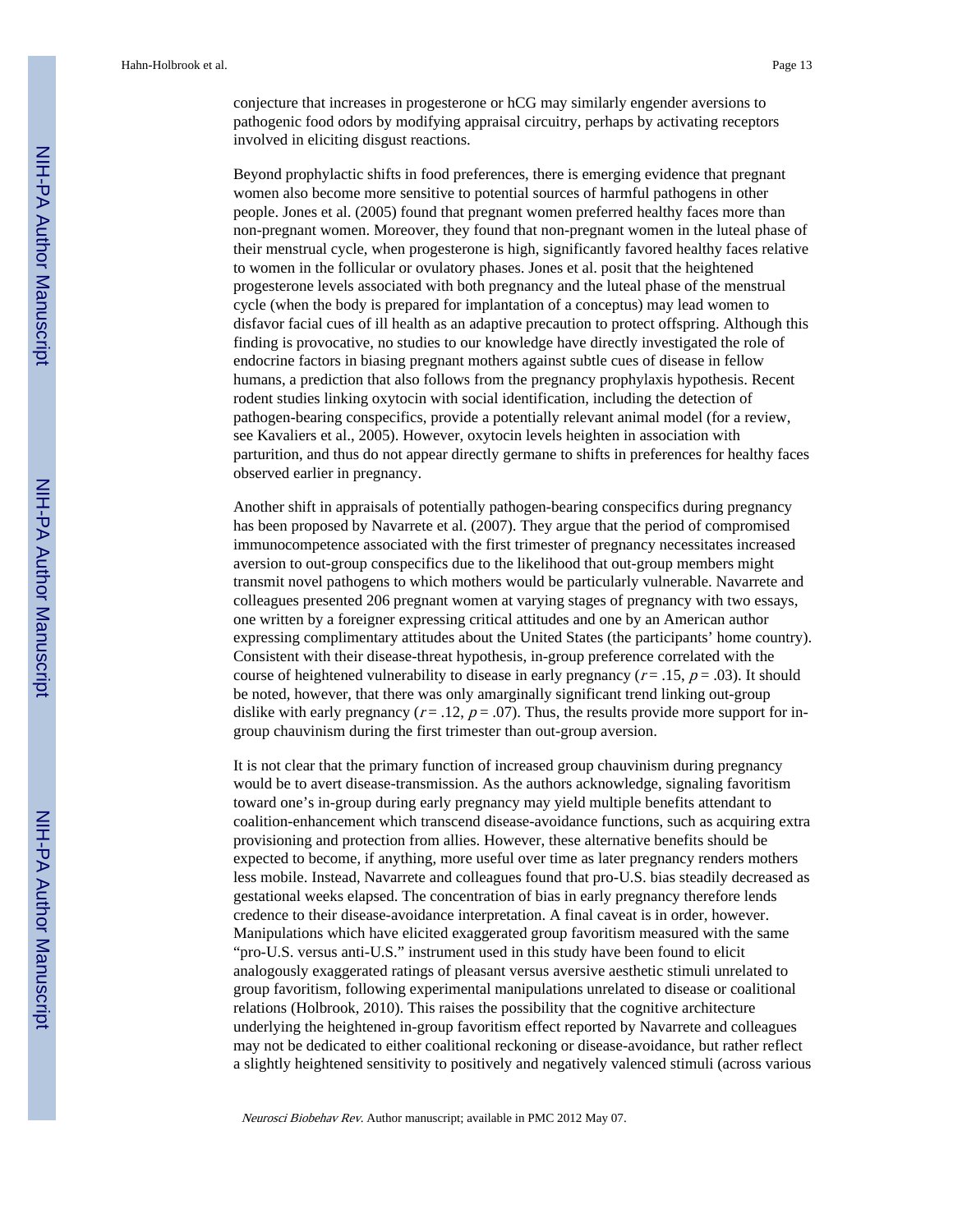domains) during the first trimester. Further research is needed to establish the discriminative validity of the group chauvinism effect.

"Nesting" activities in advance of parturition may also relate to pathogen-avoidance. Pregnant females across many species create nests for their offspring. Rodents, for example, typically seek the lowest available sheltered location in which to accumulate soft materials into semi-enclosed areas (Broida and Svare, 1983), and domestic cats also seek private, covered locations in which to build nests from surrounding materials (Feldman, 1993). Although no empirical studies have directly investigated nesting behaviors in humans, anecdotal data imply that a preponderance of human mothers experience a comparable impulse. As one health care professional recounted, "Probably 99 percent of the pregnant women I see have it. They stack and restack their baby's clothes, clean their houses like mad, and pack and repack their hospital bag" (Skolnik, 2003). Human parents often undertake large-scale renovation projects and elaborately 'baby-proof' their homes in preparation for the new child (Feygin et al., 2006; Leckman et al., 2004).

Interestingly, progesterone has also been implicated in nesting behavior. In some strains of mice, pregnant or nulliparous females injected with progesterone engage in more intense nest building behavior (Broida and Svare, 1983). Progesterone likely acts on selective regions of the medial preoptic area in nesting mothers, as lesions of the dorsal region of the medial preoptic area disrupt nesting and pup retrieval behaviors in lactating rats, yet leave other key maternal behaviors such as nursing and crouching intact (Jacobson et al., 1980). Given the evidence that progesterone mediates pathogen-avoidance (Fleischman and Fessler, 2009), and that contagion posed perhaps the most severe hazard to young in the ancestral past (Hill et al., 2007), maternal nesting behavior may serve primarily to support disease-avoidance. Consistent with the notion that precautionary mechanisms operative during pregnancy might sensitize mothers to potential pathogens, women who develop obsessive–compulsive disorder during pregnancy disproportionately report contamination obsessions and washing or cleaning rituals (Wisner et al., 1999). In addition, nesting may serve other precautionary functions: minimizing the risk of accidents, concealing young from potential attack, and accumulating resources to avert scarcity. Future research might test the specificity of the relationship between nesting and disease-avoidance by experimentally comparing nesting impulses following exposure to pathogenic (e.g. sick baby) versus non-pathogenic (e.g. dropped, attacked, or hungry baby) threat primes.

In sum, offspring are acutely vulnerable to pathogens their mothers may encounter while they are in the womb, particularly during early pregnancy. In line with evolutionary theory, pregnant mothers display adaptive shifts in diet, social preferences and nesting which appear to reduce the risk of disease contraction.

#### **8. Pregnancy and vulnerability to attack**

In addition to disease susceptibility, pregnant females are at greater risk of attack by predators or conspecifics due to hampered mobility (Bauwens and Thoen, 1981). The impaired mobility associated with pregnancy has led to the evolution of compensatory behavioral strategies in many species. For example, White-faced Capuchins reduce time spent foraging during pregnancy, as predators are more likely to lurk in food-rich environments (Rose, 1994). These monkeys offset their lost calorie consumption by decreasing energy expenditure, spending more time stationary and in safer areas (Rose, 1994). Pregnant bighorn sheep adopt the opposite strategy, migrating to food-rich areas which are relatively dense with predators. To overcome the compounded risk of attack plus reduced mobility, pregnant bighorns appraise cues of potential predator presence with acute sensitivity, becoming twice as likely as males to flee in response to indications that predators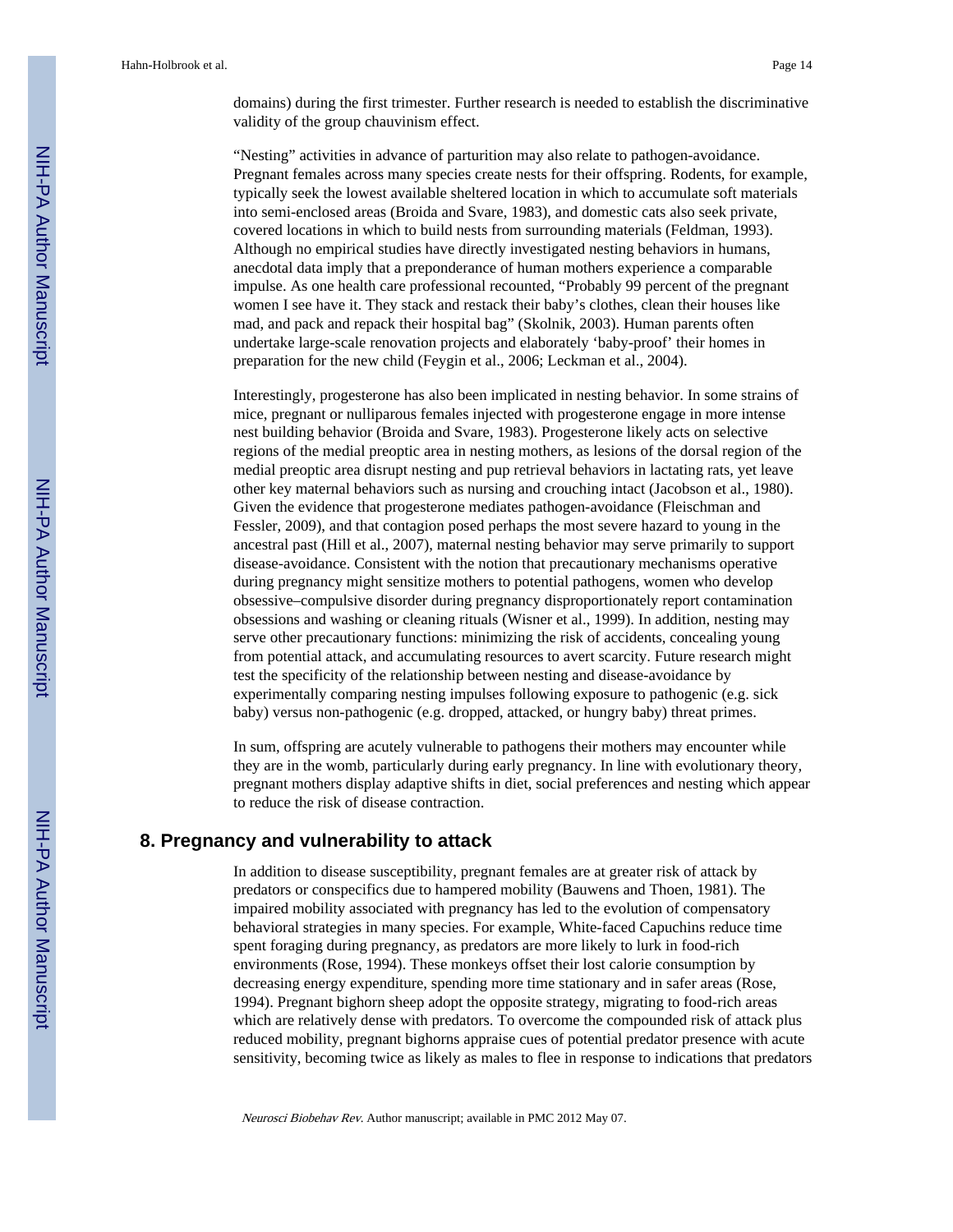are near (Berger, 1991). Yet another strategy has been observed in pregnant lizards, who engage in more freezing and less fleeing when attacked, ostensibly because their ability to run has been curtailed (Bauwens and Thoen, 1981). To our knowledge, no research has systematically investigated changes in human mobility, foraging behavior or reactions to cues of potential assault during pregnancy. Anecdotally, however, pregnant women often report an aversion to leaving their homes during late pregnancy (Skolnik, 2003). In huntergather societies, reduced mobility in association with reproduction has been found to decrease foraging and increase reliance on supplementary provisioning from mates or kin (Quinlin and Quinlin, 2008).

Heightened vulnerability to attack or mobility-related mishaps during pregnancy may have selected for adaptations prompting expectant mothers to affiliate with and derive heightened provisioning and protection from kin (Roberts et al., 2008; Wedekind and Füri, 1997). Olfactory changes during pregnancy, for example, appear to lead women to affiliate with family. The major histocompatibility complex (MHC) is a highly polymorphic gene complex that encodes cell-surface receptors which play a critical role in the initiation of immune responses. Several theorists have argued that preferences for others' body odors are mediated, in part, by the relative genetic similarity or dissimilarity of their MHC (for a review, see Thornhill et al., 2003). In line with this view, normally ovulating women prefer the scents of men who have rare MHC alleles (e.g., Thornhill et al., 2003), arguably because reproducing with highly dissimilar and varied MHC genes yields pathogen-resistant offspring (Penn et al., 2002). Interestingly, women using contraceptive pills, which hormonally mimic early pregnancy, preferred the scents of individuals with similar MHC genotypes to their own (Wedekind and Füri, 1997; Wedekind et al., 1995). Similar results were found by Roberts et al. (2008), who used a longitudinal design to show that initiation of contraceptive pill use was associated with a shift toward preference for the body odors of those with similar MCH genes. Analogous shifts in preferences for the odors of kin during pregnancy have been observed in rodents (Manning et al., 1992). No studies to date of which we are aware have examined the scent preferences and corresponding MCH matches of pregnant women, thus connections between pregnancy and preferences for scents of kin in humans have not yet been directly tested. This is a clear direction for future study; current theories relating MHC to pregnancy should be considered preliminary.

#### **9. Postpartum precautionary preoccupations**

Human children are at their most vulnerable during infancy, suggesting that parents should have evolved to disproportionately focus their precautionary expenditures during this time period. Indeed, roughly three-quarters of parents of newborns report extraordinary levels of preoccupation with thoughts of potential harm to their children (Abramowitz et al., 2003a,b). Approximately 95% of mothers and 80% of fathers report recurrent intrusive thoughts of the possibility of harm to their baby in the early weeks postpartum, with little change over the first 3 months (Leckman et al., 1999). The prevailing parental preoccupation themes echo the hazards infants faced in the ancestral past: disease, accidents due to parental neglect, and conspecific attack (Leckman et al., 1999). These thoughts often trigger meticulous cleaning and repeated checking of both the infant and the infant's surroundings (Swain, 2008).

Winnicott (1956) suggested that mothers' borderline obsessive levels of postpartum preoccupation with their infants, which he termed "the primary maternal preoccupation complex," heighten their abilities to anticipate infant needs and interpret cues indicative of potential problems. Although both mothers and fathers typically experience parental preoccupations, mothers exhibit considerably more (Leckman et al., 1999). In a functional imaging study conducted by Swain et al. (2004), for example, interview data showed that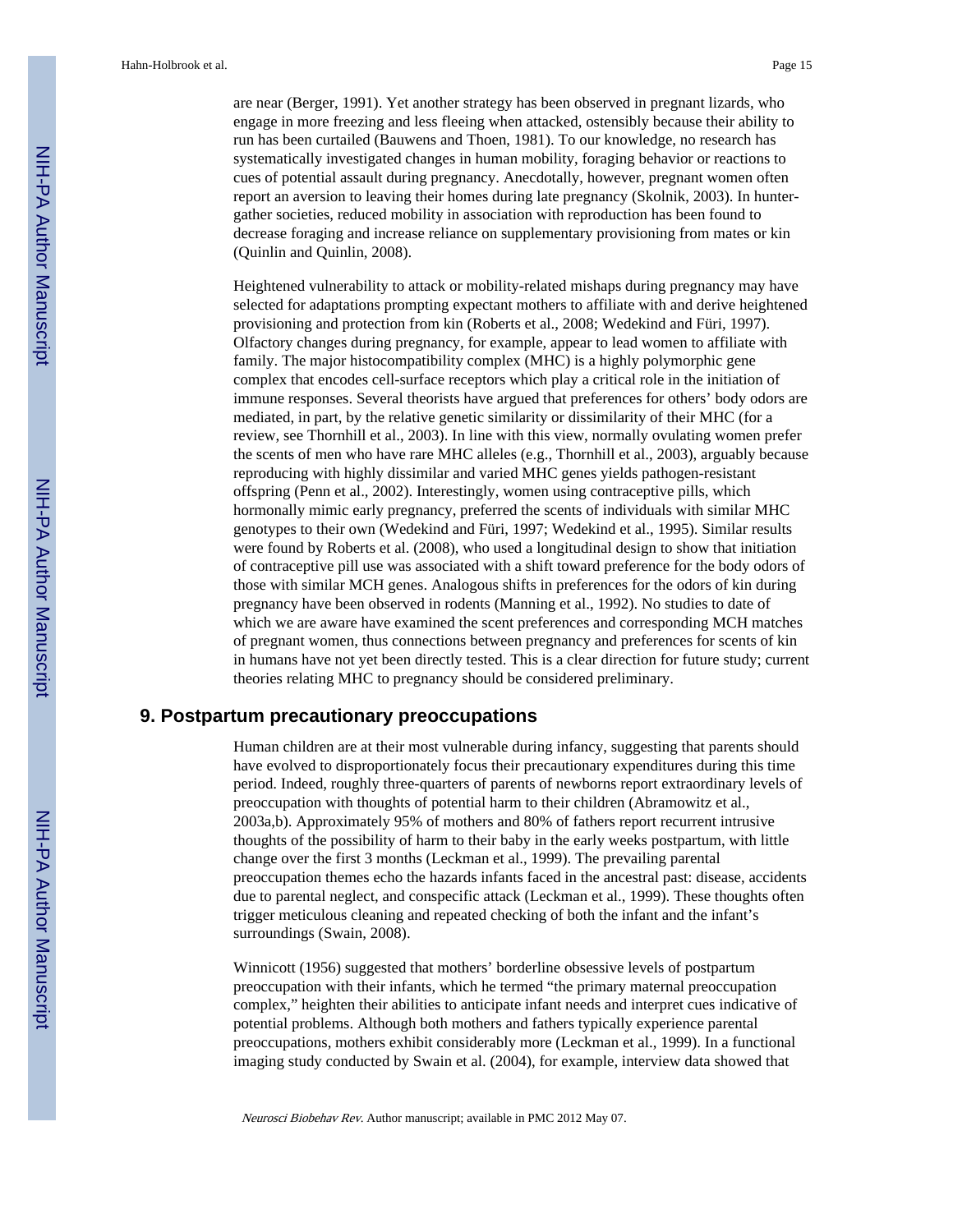mothers were significantly more preoccupied with their infants than fathers, an observation which was echoed by mothers' greater amygdala and basal ganglia activation in response to infant stimuli. From an evolutionary perspective, the primary maternal preoccupation complex may reflect women's greater incentive to invest in offspring (Trivers, 1972).

In an imaging study of postpartum parental worry as a function of vaginal versus Cesarean birth method, Swain et al. (2008) compared mothers' brain responses to the sounds of their infant crying at 2–4 weeks after delivery. Mothers in the vaginal birth group exhibited significantly more reactivity to the sounds of their infants' cries in alarm centers (e.g. amygdala) and behavioral response selection circuits (e.g. caudate, thalamus, hypothalamus). As the researchers hypothesized, the influx of oxytocin release accompanying vaginal delivery may account for the observations of heightened sensitivity to the sounds of their infants crying. These results should be approached with caution, however, as the sample of women who had Cesarean births elected to do so for their personal convenience, a potentially serious confounding factor which might explain the differences observed. Independent of mode of delivery, mothers' self-reported levels of worry about their infant's welfare positively correlated with activations in the left and right lenticular nuclei upon exposure to cry, consistent with the function of these regions in a range of repetitive anxious thoughts and behaviors (Mataix-Cols et al., 2004).

The neurobiological mechanisms discussed in Sections 4–6 appear likely to subserve the acute motivation to protect children from potential harm observed during the postpartum period. The proximal means by which modern parents' preoccupations come to echo threats common in the ancestral past, however, remain unspecified. It is likely that concerns over disease and accidents are largely culturally preserved and transmitted, given the continuing risk to children posed by these hazards in the industrialized world today (Anderson and Smith, 2005; UNICEF, 2001). The disequilibrium between the threat posed by strangers in the environments in which humans evolved and the marginal threat strangers pose in the contemporary modern world, however, raises the possibility of an innate representation of strangers as a source of threat (Hahn-Holbrook et al., 2010a). In the following section, we discuss mechanisms which may have evolved to enable mothers to confront conspecifics who posed a potential hazard to their offspring during the postpartum period.

#### **10. Postpartum maternal defense**

The term maternal defense, also referred to as maternal aggression or lactation aggression, describes a period of heightened aggression toward non-kin conspecifics and predators which typically coincides with the course of lactation (see Lonstein and Gammie, 2002, for a review). Maternal defense qualifies as a precautionary behavior insofar as lactating mothers frequently aggress against conspecifics whose presence implies potential threat but who pose no imminent hazard to offspring (Elwood et al., 1991; Flannelly and Kemble, 1988). Maternal defense has been documented in rats and mice (Lonstein and Gammie, 2002), prairie voles (Bales and Carter, 2003), hamsters (Ferris et al., 1992), lions (Grinnell and McComb, 1996), deer (Smith, 1987), domestic cats (Schneirla et al., 1963), rabbits (Ross et al., 1963), squirrels (Taylor, 1966) and domestic sheep (Hersher et al., 1963). Among primates, lactating Japanese and Rhesus Macaques display more aggression than females at any other reproductive stage (Maestripieri, 1994; Schino et al., 2004; Troisi et al., 1988).

Despite the prevalence of lactation aggression in other mammals, the topic has only recently received empirical attention in humans. To test whether lactating mothers display heightened levels of aggression, Hahn-Holbrook et al. (2010b) compared groups of breastfeeding, formula-feeding and nulliparous females' willingness to deliver aversive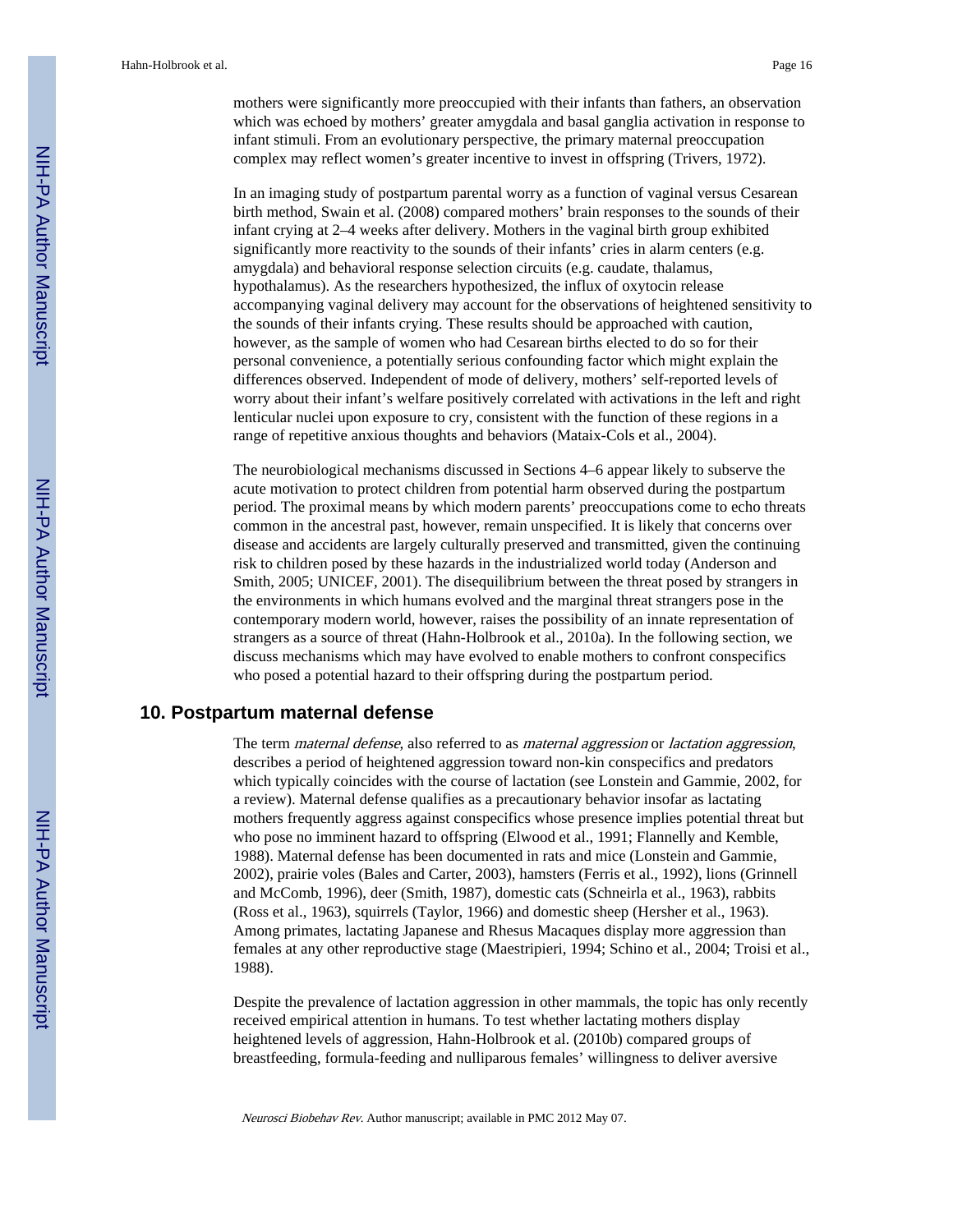sound bursts to an unduly hostile confederate in a competitive game based on an aggression paradigm developed by Bushman (2002). Aggression was operationalized as the combined volume and duration of sound bursts. As predicted, breastfeeders produced significantly more aggressive retaliatory sound bursts than either formula-feeders or nulliparous women.

Given the significant risk hostile conspecifics appear to have posed to offspring in the ancestral past (Hahn-Holbrook et al., 2010a), selection should have favored maternal defense to preempt potential assault in humans. Indeed, aggressive maternal defense behaviors in nonhuman animals are routinely elicited by cues of potential rather than imminent threat, such as the mere presence of an unrelated conspecific in the vicinity of the nest (Elwood et al., 1991; Flannelly and Kemble, 1988). In Hahn-Holbrook and colleagues' study of lactation aggression in humans, however, the aggressive confederate was actively rather than potentially hostile. In addition, the infants in the study spent most of the time in an adjacent room and were not present during the competitive game during which aggression was measured. Consequently, follow-up studies are needed to ascertain whether breastfeeding mothers display still more heightened aggression to deter conspecifics who are framed as potential offspring threats. Oriented within the security motivation framework, lactating mothers may appraise threatening conspecifics as more potentially hazardous to young but simultaneously less formidable as opponents. Imaging methods might be employed to test this hypothesis by comparing the amygdala reactivity of lactating mothers exposed to images of aggressive, unfamiliar men approaching the mothers versus images of such men approaching their infants.

The neurobiological mechanisms underlying maternal defense are not well understood. Studies of rodents species implicate a number of brain regions (see Lonstein and Gammie, 2002, for a review). For example, Gammie and Nelson (2001) compared lactating mice who displayed maternal defense with those who did not using two indirect markers of neural activity (cFOS and pCREB). Maternal defense was associated with increased expression of cFOS in the claustrum, bed nucleus of the stria terminalis, medial preoptic area, paraventricular nucleus, medial amygdala, and cortical amygdala; pCREB expression was increased in the ventrolateral septum and the ventrolateral caudal area. As the authors noted, these regions may be required to operate in concert to produce maternal aggression, but the potentially unique contributions of subcomponents are difficult to parse considering their dense interconnectivity. Thus, it is unclear whether increased cFOS or pCREB expression in each area was related to sensory input from the intruder or pups, or motor output necessary to produce maternal aggression.

Serotonin, GABA, and estrogens have all been linked to maternal defense. For example, injection of the serotonin 5-HT1 receptor agonist, fluprazine, decreases maternal aggression in mice, consistent with serotonin's role in signaling motivational satiety (Parmigiani et al., 1989). Hansen et al. (1985) observed that administrations of GABA antagonists reduced maternal aggression in lactating rats, who derive high levels of central GABA release and metabolism from pup suckling. Other researchers, noting that suckling suppresses gonadotropin release and thereby inhibits ovarian release of estrogens, have proposed that low estradiol levels may underlie lactation aggression. In line with this view, ovariectomizing pregnant mice hastens the onset of maternal aggression, whereas estrogen replacement delays the onset of maternal aggression (Ghiraldi et al., 1993).

Other biological models propose that lactation disinhibits aggressive behaviors toward potentially threatening conspecifics by triggering the release of stress-attenuating hormones (i.e., oxytocin and prolactin) which reduce mothers' fear to attack (Gammie et al., 2008; Hansen and Ferreira, 1986). Prolactin and oxytocin facilitate milk ejection and production, respectively, in response to infant suckling (Carter and Altemus, 1997). Several lines of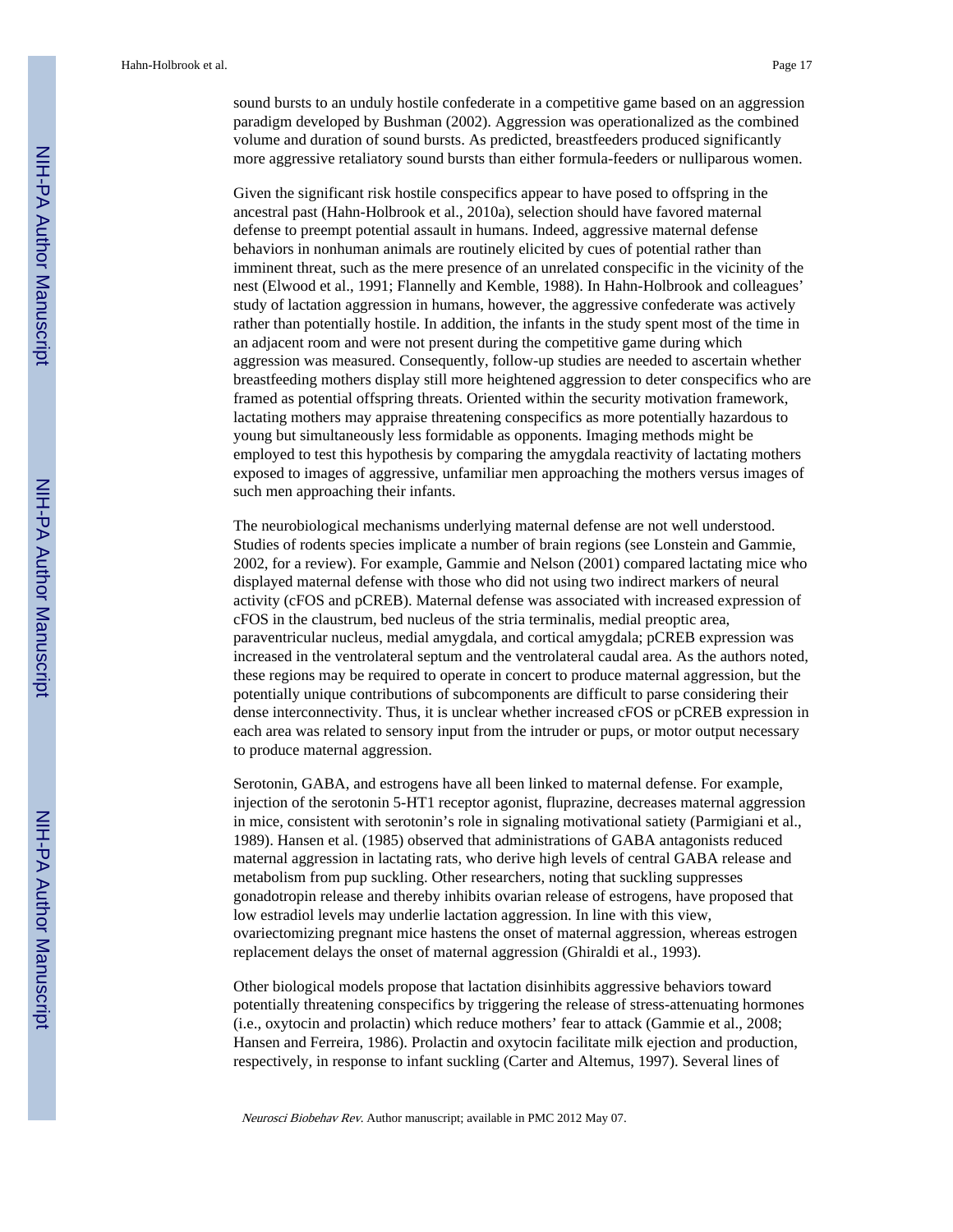Hahn-Holbrook et al. Page 18

evidence indicate that both hormones also reduce anxiety. Experimentally elevating prolactin in virgin female rats to mimic postpartum levels reduces neuronal, hormonal and behavioral responses to stress (Donner et al., 2007). In humans, women with higher plasma prolactin levels four days postpartum report less anxiety (Nissen et al., 1998). Likewise, women who possess higher plasma oxytocin levels four days postpartum report less anxiety (Nissen et al., 1998), and basal levels of oxytocin negatively correlate with anxiety (Uvnäs-Moberg et al., 1990). Oxytocin inversely correlates with stress hormone levels in the blood plasma of human mothers during suckling (Chiodera et al., 1991). In a neuroimaging experiment, Kirsch et al. (2005) intranasally administered either oxytocin or a placebo to human males, then measured brain reactivity in the amygdala while exposing participants to threatening stimuli (e.g. angry male faces). As predicted, oxytocin administration significantly depressed activation of the amygdala in response to threat cues.

Considerable research demonstrates the fear-buffering effects of lactation (for a review, see Mezzacappa, 2004). Numerous studies of lactating rodents document relatively depressed sympathetic reactivity in response to an array of stressors: the acoustic startle paradigm, the open field test, the elevated maze, the defensive burying paradigm, the punished drinking paradigm, and the light/dark choice test (Ferreira et al., 1989; Fleming and Luebke, 1981; Hard and Hansen, 1985; Lonstein and Gammie, 2002; Maestripieri and D'Amato, 1991). Lactating rodents also display dampened responsiveness to corticotropin-releasing hormone (for a review, see Gammie et al., 2008). For example, in comparison to non-lactating dams, lactating rats injected with corticotropin-releasing hormone show decreased stress-related neural activity and less acute startle response (de Costa et al., 1997). Converging research in humans also supports the stress-reducing properties of lactation (see Mezzacappa, 2004, for a review). For example, Mezzacappa et al. (2005) compared exclusively breastfeeding, exclusively formula-feeding, mixed-feeding and non-maternal participants' cardiovascular responses during mental arithmetic and cold pressor stressor tasks. Exclusive breastfeeders displayed less heart rate increase and less shortening of the milk pre-ejection period (an indicator of stress) in response to mental arithmetic, and the frequency of everyday breastfeeding negatively correlated with heart rate in response to both stressor tasks. A number of other studies report converging correlations of breastfeeding with greater calm, more positive moods and less anxiety in comparison to formula-feeding (Altshuler et al., 2000; Carter and Altemus, 1997; Fleming et al., 1990; Groer, 2005).

Fear has been found to reduce aggression in rodents, typically impelling flight or freezing behaviors instead (Boccia and Pedersen, 2001; Erskine et al., 1978; Maestripieri and D'Amato, 1991). Human females tend to experience more fear than males in physically aggressive contexts, which may account for sex-differences in physical aggression (Campbell, 2006). Consistent with the hypothesis that decreased fear facilitates the increases in aggression which coincide with lactation, breastfeeders in the study conducted by Hahn-Holbrook et al. (2010b) had significantly lower systolic blood pressure reactivity to the aggressive encounters compared to baseline than formula-feeders or nulliparous women. Further, systolic blood pressure during the aggressive encounters inversely correlated with aggression in the sample as a whole. These findings support the hypothesis that lactation proximally mediates human maternal defense, at least in part, by attenuating stress.

Oxytocin levels, which are linked with stress-reduction, have been directly correlated with maternal defense in nonhuman animals (for a review, see Campbell, 2008). For example, Bosch et al. (2005) measured oxytocin release before, during and after interaction between a rat dam and a female intruder, finding that oxytocin release positively correlated with aggressive behavior. Interestingly, the researchers also found that highly anxious dams released higher levels of oxytocin within the central amygdala and the paraventricular nucleus—key brain areas related to the regulation of fear—during maternal defense. In a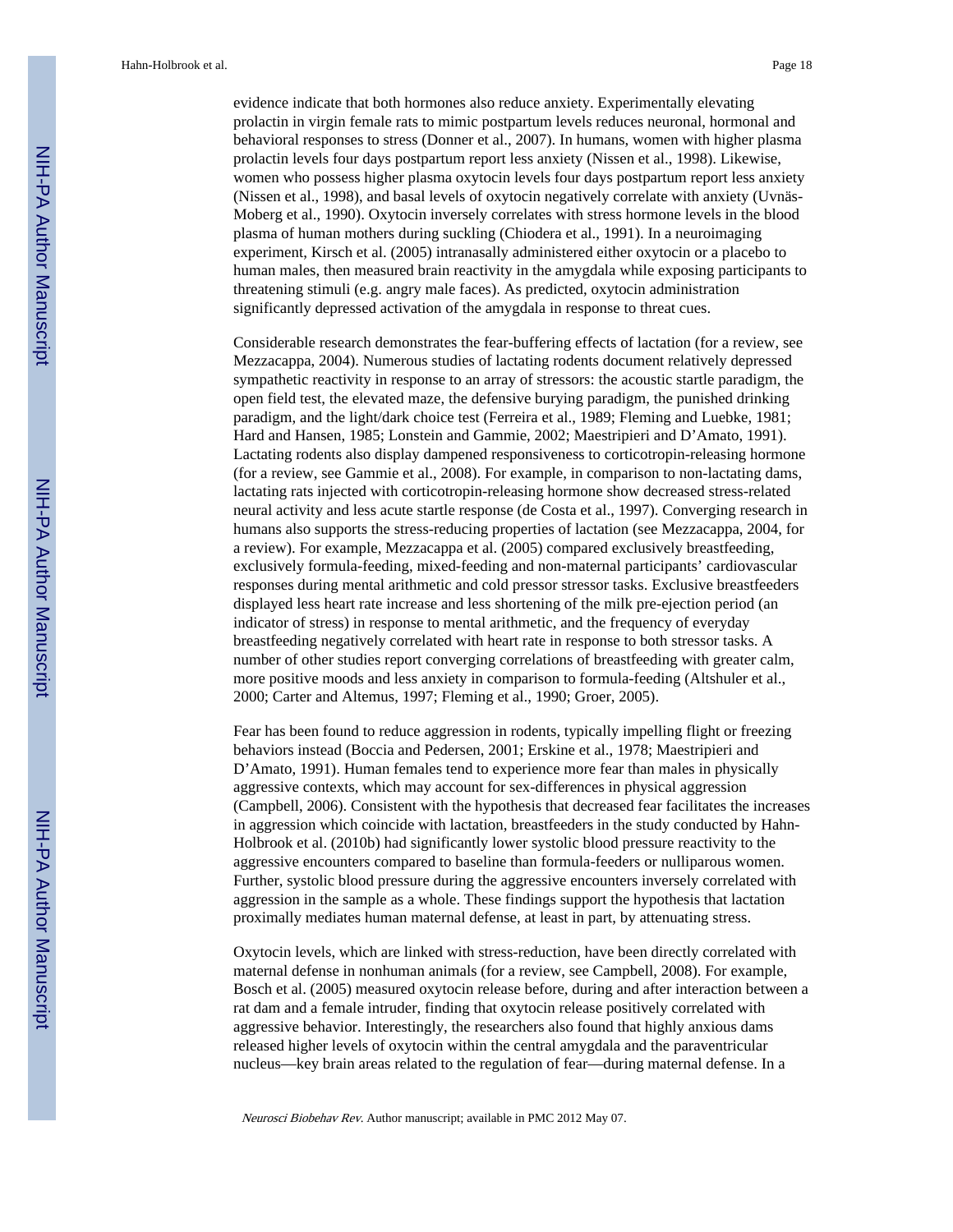Hahn-Holbrook et al. Page 19

follow-up study, the researchers blocked oxytocin receptor sites within the central amygdala and the paraventricular nucleus, observing that blockade of either site reduced maternal aggression. Conversely, Bosch's team found that local infusion of oxytocin within either the amygdala or paraventricular nucleus increased maternal attacks. As supportive of the role of oxytocin in maternal defense as these findings may appear, it is important to note that other rodent studies have reported null or even inhibitory effects of oxytocin on maternal defense, possibly resulting from testing with incommensurate procedures (Campbell, 2008). Studies of the influence of prolactin on maternal defense have consistently produced null or contradictory results, which is somewhat surprising given that elevated postpartum prolactin levels correlate with the period of heightened maternal aggression (for a review, see Lonstein and Gammie, 2002).

Researchers have only recently begun to investigate the relationship between oxytocin and aggression in humans, likely because the well-known function of oxytocin in promoting parenting and social attachment has discouraged psychologists from extending the link between oxytocin and aggression to humans. The influential "tend and befriend" model of oxytocin, for example, predicts that oxytocin would actually decrease aggressive behavior, instead promoting "tending" to offspring and "befriending" of potential allies to increase the mothers' probability of survival (Taylor, 2006). Consistent with the tend and befriend approach, Lee et al. (2009) found an inverse correlation between oxytocin levels in cerebrospinal fluid and self-reported life history of aggression. However, their self-report measure of aggression was unlikely to capture instances of aggression in defense of offspring or kin, which are often categorized separately from more common forms of offensive aggression. Alternatively, Campbell (2008) advocates the "specific attachment model," which portrays oxytocin as facilitating affiliation with offspring, mates and kin, such that oxytocin may intensify aggressive behavior on their behalf when threatened. In support of the specific attachment view, De Dreu et al. (2010) intranasally administered oxytocin or placebo to randomly assigned groups of males and observed increased aggression in defense of the experimentally defined in-group among participants who received oxytocin. On the basis of this result, De Dreu and colleagues advise updating the popular "tend and befriend" slogan to "tend and defend," a phrase with self-evident applicability to maternal defense and other forms of parental precaution. Further research focusing on females and measuring naturally released oxytocin is required to clarify the role of oxytocin in maternal defense in human.

#### **11. Characterizing adaptations for parental precaution**

We have reviewed evidence of numerous shifts in parental sensitivity to cues of potential threat. During pregnancy, for example, mothers evince preferences for foods which are less likely to carry pathogens, faces which appear healthy, kin odors and in-groups, all of which have been argued to adaptively reduce the chance of catching diseases which might seriously harm the gestating fetus. In addition, enhanced kin and in-group favoritism during pregnancy may function to recruit allies for defense against hostile conspecifics or predators, as well as provide access to shared material resources. Later, during the postpartum period, parents display seemingly adaptive preoccupations with averting threats of disease, accidents and stranger violence. This overall pattern of adaptive parental shifts across multiple domains raises complex questions about the evolutionary origins of the underlying psychological mechanisms. Which shifts reflect psychological adaptations specifically engineered by natural selection for these functions, and which reflect serendipitous benefits of traits which evolved for other reasons? Fitness-enhancing effects may arise via byproducts of adaptations designed for other functions, or even from byproducts of other byproducts (Buss et al., 1998; Thornhill, 1997). To qualify as a candidate adaptation for a given function, a mechanism must exhibit design attributes precisely corresponding to that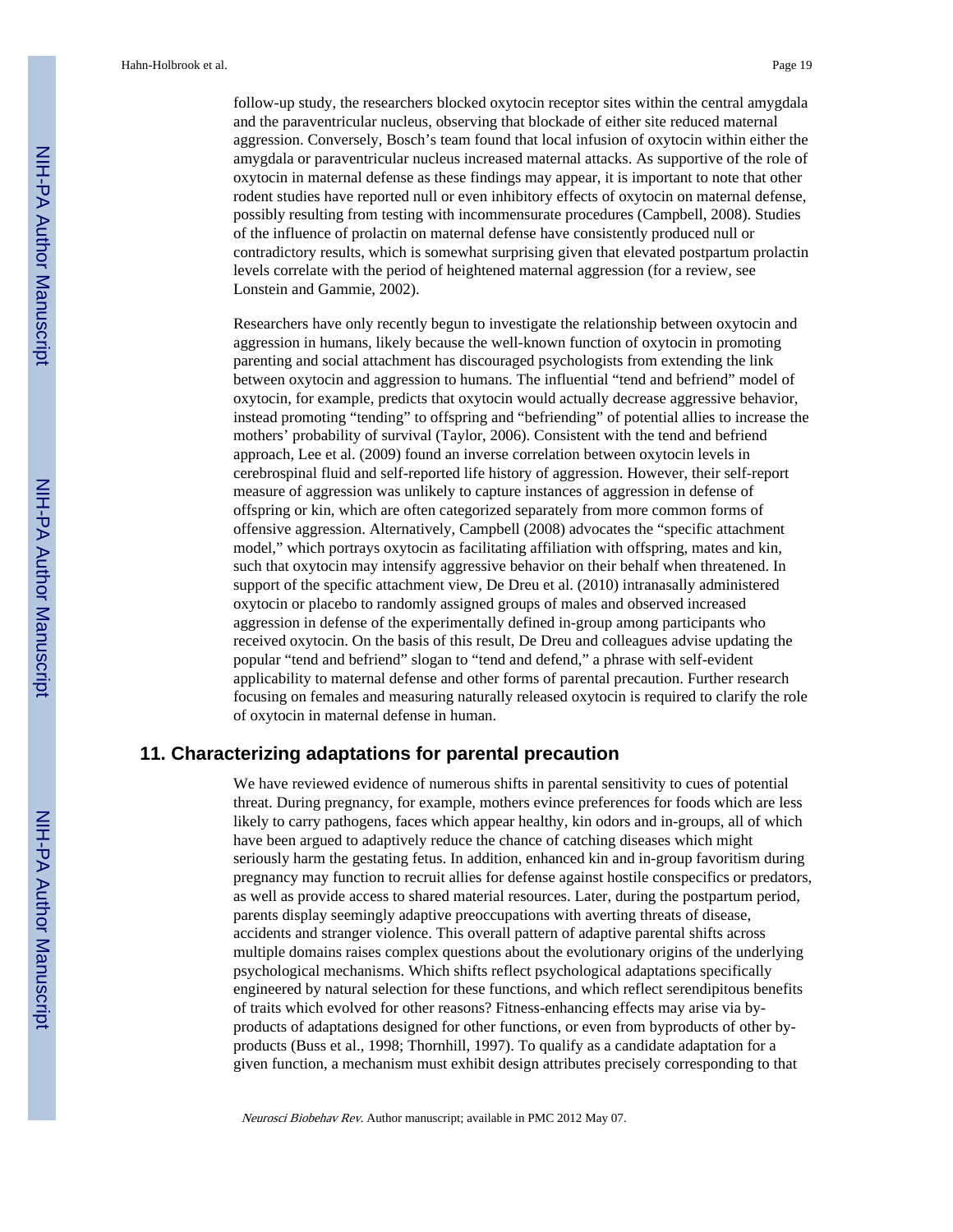function and not to others, like a key fitting a lock (Tooby and Cosmides, 2005; Williams, 1966). To ground consideration of these issues, we present recent evidence that a brain region linked with detecting conspecific-borne pathogens is modulated by oxytocin, then examine whether a hypothetical increase in oxytocin in this area which helps mothers avoid unhealthy individuals would qualify as a parental adaptation.

Oxytocin is important for social recognition of familiar conspecifics and kin in rodents (Kavaliers et al., 2005). Consistent with the role of oxytocin in social cognition and the notion that the medial amygdala is dedicated to processing socially relevant cues, the highest levels of oxytocin receptor gene expression observed in the mouse amygdala have been found within the medial amygdala (Gould and Zingg, 2003). In rodents, the odors of parasitized conspecifics, as well as familiar conspecifics or kin, have been found to activate the medial amygdala (Kavaliers et al., 2005; Meredith and Westberry, 2004). Oxytocin appears integral to detecting and avoiding diseased conspecifics in rodents, and oxytocinmediated sensitivity to pathogens in conspecifics appears related to social recognition, not an indiscriminate boost in olfactory perception or memory abilities, as oxytocin knock-out rodents have been found equally able to detect and avoid predator (i.e. cat) odors and to learn to associate novel odors with predator odors (for a review, see Kavaliers et al., 2005).

To summarize, the rodent data support the existence of an oxytocin-modulated region of the amygdala used in the detection of kin, familiar conspecifics, and diseased conspecifics. Suppose, for the sake of argument, that oxytocin were found to mediate sensitivity to cues of ill health in fellow humans by acting within the medial amygdala, and that mothers were better able to avoid pathogens as a result of perinatal increases in oxytocin. Would the perinatal upsurge of oxytocin in the medial amygdala constitute a maternal adaptation for avoiding diseases? As meticulously crafted as such a mechanism would seem, it would not be clear that parenting-related increases in oxytocin within the medial amygdala were designed to accentuate mothers' detection of sick people. Oxytocin increases in this region would likely yield adaptive effects on aspects of parental social behavior transcending disease-detection, such as bonding with offspring or affiliating with kin or social allies. Therefore, a hypothetical increased sensitivity of mothers to pathogenic individuals mediated by increased oxytocin action in the amygdala might be better interpreted as a fortuitous by-product (e.g. of a parental adaptation to promote bonding) or as a token of a broader function (e.g. of a parental adaptation to enhance social recognition, including kin, familiars, and those who are ill). On the other hand, if further research were to reveal that perinatal oxytocin increases in this area somehow mediate heightened disease-detection but not social recognition or bonding, such findings would provide convincing evidence of a domain-specific parental precaution adaptation dedicated to disease-avoidance.

We have emphasized the possible evolved functions of the mechanisms which subserve various forms of parental precaution throughout this review. Importantly, and as the example above illustrates, the question of whether these mechanisms are specialized adaptations designed for specific purposes of parental precaution requires further evidence. Looking forward, we may indeed discover adaptations geared toward domain-specific forms of parental precaution. For example, considering the correspondence between pregnancy sickness and the period of offspring vulnerability to disease, the evident discriminativity of nausea and vomiting to the domain of food consumption, and the tendency for mothers with pregnancy sickness to prefer safer foods and have healthier child outcomes, pregnancy sickness is a good candidate for an adaptation specific to parental precaution against foodborne pathogens. Alongside specialized parental adaptations, mechanisms evolved to serve more general security and affiliative functions may be efficiently co-opted to generate adaptive parental precautionary effects.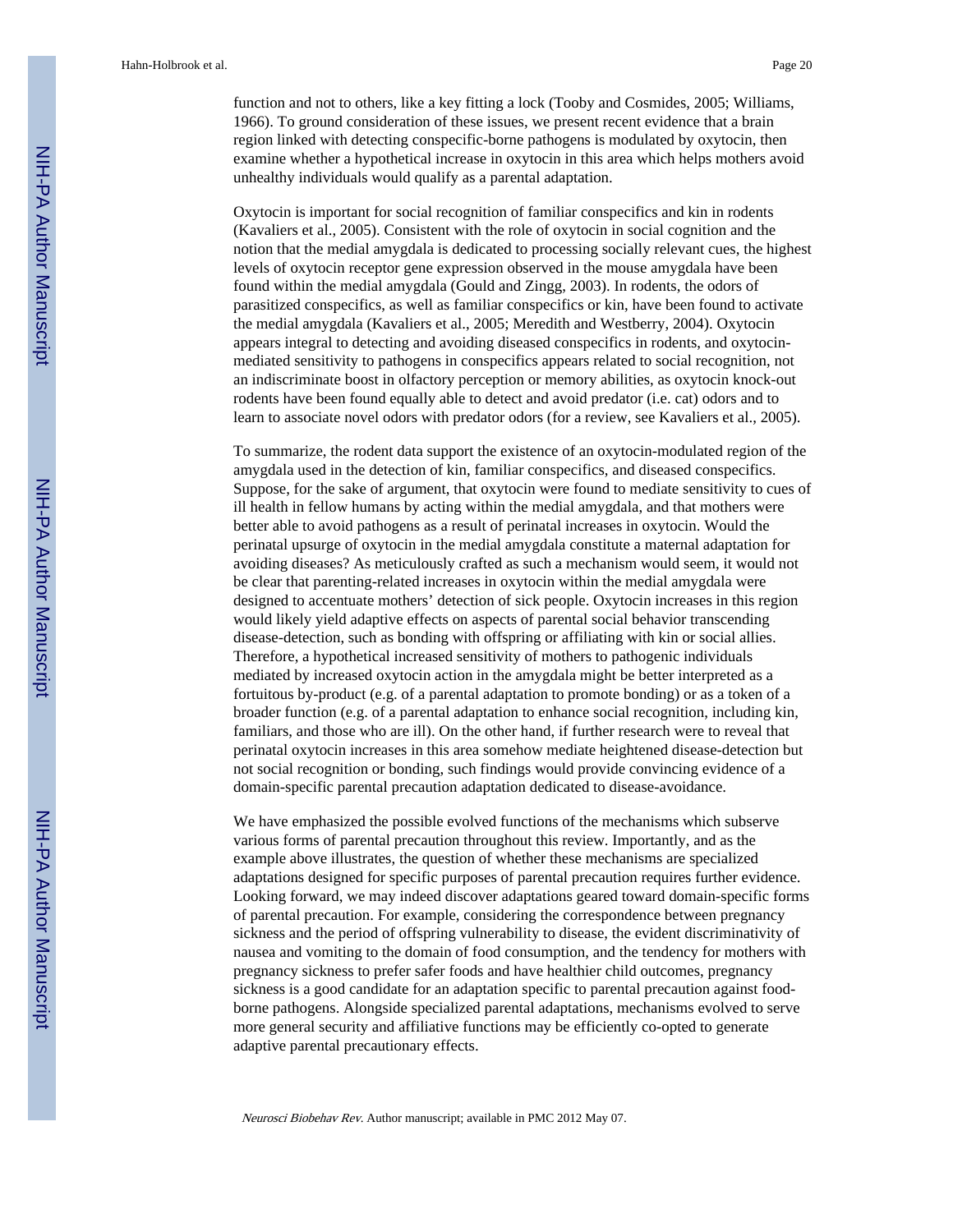#### **12. Conclusion**

In the environment in which our species evolved, offspring were severely threatened by congenital defects related to diseases contracted during gestation. Of those who survived birth, children were disproportionately vulnerable during the first year of life (Hill et al., 2007). The most severe postpartum threats appear to have been disease, accidents and conspecific attack (Hahn-Holbrook et al., 2010a; Hill et al., 2007). Today's empirical picture reflects these ancestral challenges. Pregnant mothers demonstrate a heightened aversion to potential sources of pathogens, postpartum parental preoccupations with infant safety revolve around disease, accident and conspecific attack, and concerns with preventing harm to young are most salient during the early months following birth.

In addition to outlining the evolutionary logic of parental precaution, we have also advanced plausible proximal mechanisms which may mediate some of these adaptive behaviors. Szechtman and Woody's (2004) proposed security motivation system provides a promising neurobiological framework within which to situate precautionary parental behaviors, but parental precaution appears to require the integral contributions of reward systems as well. The theoretical role of oxytocin in both maternal bonding and maternal defense, for example, illustrates the intersection of affiliation and security concerns in enabling parental precaution. Healthy levels of precautionary anxiety over potential infant threat require affiliative motivation to incentivize offspring protection, focus attention on offspring cues, and temper the potentially debilitating levels of stress associated with assuming parental responsibility. Looking ahead, the interactions between parental affiliation and security motivation systems present a general area demanding further research (see Swain, 2008). Ultimately, understanding parental precaution will require psychobiological models which integrate the motivational circuitry underlying both love and worry.

#### **References**

- Abramowitz JS, Schwartz SA, Moore KL. Obsessional thoughts in postpartum females and their partners: content, severity and relationship with depression. J. Clin. Psychol. Med. S. 2003a; 10:157–164.
- Abramowitz J, Schwartz S, Moore K, Luenzmann K. Obsessive–compulsive symptoms in pregnancy and the puerperium: a review of the literature. J. Anxiety Dis. 2003b; 17:461–478.
- Altshuler LL, Hendrick V, Cohen LS. An update on mood and anxiety disorders during pregnancy and the postpartum period. Prim. Care Companion J. Clin. Psychiatry. 2000; 2:217–222. [PubMed: 15014632]
- Anderson, RN.; Smith, BL. National Vital Statistics Reports, National Center of Health Statistics. Maryland: Hyattsville; 2005. Deaths: leading causes for 2002.
- Aouizerate B, Guehl D, Cuny E, Rougier A, Burbaud P, Tignol J, Bioulac B. Updated overview of the putative role of the serotoninergic system in obsessive-compulsive disorder. Neuropsychiatr. Dis. Treat. 2005; 1:231–243. [PubMed: 18568072]
- Bales KL, Carter S. Sex differences and developmental effects of oxytocin on aggression and social behaviour in prairie voles (Microtus ochrogaster). Horm. Behav. 2003; 44:178–184. [PubMed: 14609540]
- Baron AS, Banaji MR. The development of implicit attitudes. Psychol. Sci. 2005; 17:53–58. [PubMed: 16371144]
- Bartels A, Zeki S. The chronoarchitecture of the human brain natural viewing conditions reveal a time-based anatomy of the brain. NeuroImage. 2004; 22:419–433. [PubMed: 15110035]
- Bauwens D, Thoen C. Escape tactics and vulnerability to predation associated with reproduction in the lizard. J. Anim. Ecol. 1981; 50:733–743.
- Baxter MG, Murray EA. The amygdala and reward. Nat. Rev. Neurosci. 2002; 3:563–573. [PubMed: 12094212]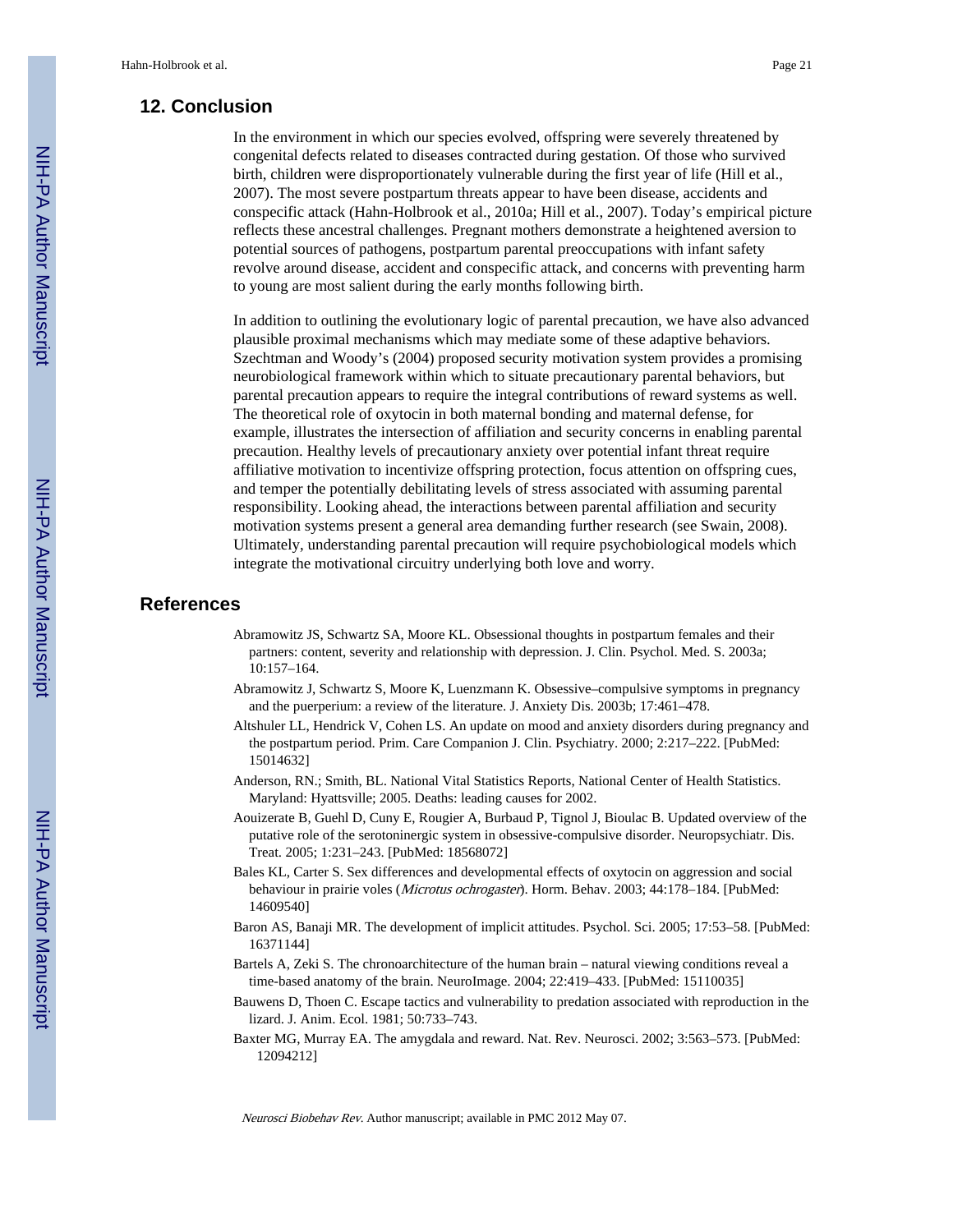- Bechara A, Damasio H, Damasio AR. Emotion, decision making and the orbitofrontal cortex. Cereb. Cortex. 2000; 10:295–307. [PubMed: 10731224]
- Benjamin JD. Some developmental observations relating to the theory of anxiety. J. Am. Psychoanal. Assoc. 1961; 9:652–668. [PubMed: 13867256]
- Berger J. Pregnancy incentives, predation constraints and habitat shifts: experimental and field evidence for wild bighorn sheep. Anim. Behav. 1991; 41:61–77.
- Blundell J. Pharmacological approaches to appetite suppression. Trends Pharmacol. Sci. 1991; 12:147–157. [PubMed: 2063481]
- Boccia ML, Pedersen CA. Brief vs. long maternal separations in infancy: contrasting relationships with adult maternal behavior and lactation levels of aggression and anxiety. Psychoneuroendocrinology. 2001; 26:657–672. [PubMed: 11500248]
- Bosch OJ, Meddle SL, Beiderbeck DI, Douglas AI, Neumann ID. Brain oxytocin correlates with maternal aggression: link to anxiety. J. Neurosci. 2005; 25:6807–6815. [PubMed: 16033890]
- Bosch OJ, Pförtsch J, Beiderbeck DI, Landgraf R, Neumann ID. Maternal behaviour is associated with vasopressin release in the medial preoptic area and bed nucleus of the stria terminalis in the rat. J. Neuroendocrinol. 2010; 22:420–429. [PubMed: 20163514]
- Boyer P, Bergstrom B. Threat-detection in child development: an evolutionary perspective. Neurosci. Biobehav. Rev. 2011; 35:1034–1041. [PubMed: 20832423]
- Boyer P, Lienard P. Why ritualized behavior? Precaution systems and action-parsing in developmental, pathological and cultural rituals. Behav. Brain Sci. 2006; 29:1–56. [PubMed: 16542524]
- Broida J, Svare B. Mice: progesterone and the regulation of strain differences in pregnancy-induced nest building. Behav. Neurosci. 1983; 97:994–1004. [PubMed: 6651968]
- Bushman BJ. Does venting anger feed or extinguish the flame? Catharsis, rumination, distraction, anger and aggressive responding. Pers. Soc. Psychol. B. 2002; 24:724–731.
- Buss DM, Haselton MG, Shackelford TK, Bleske AL, Wakefield J. Adaptations, exaptations, and spandrels. Am. Psychol. 1998; 53:533–548. [PubMed: 9612136]
- Campbell A. Sex differences in direct aggression: what are the psychological mediators? Aggress. Violent Beh. 2006; 11:237–264.
- Campbell A. Attachment, aggression and affiliation: the role of oxytocin in female social behavior. Biol. Psychol. 2008; 77:1–10. [PubMed: 17931766]
- Carter CS, Altemus M. Integrative functions of lactational hormones in social behavior and stress management. Ann. N. Y. Acad. Sci. 1997; 807:164–174. [PubMed: 9071349]
- Center for Disease Control and Prevention. Perspectives on disease prevention and health promotion: child homicide United States. Morb. Mortal. Wkly. 1982; 31:292–294.
- Champagne FA, Chretien P, Stevenson CW, Zhang TY, Gratton A, Meaney MJ. Variations in nucleus accumbens dopamine associated with individual differences in maternal behavior in the rat. J. Neurosci. 2004; 24:4113–4123. [PubMed: 15115806]
- Chaffin M, Kelleher K, Hollenberg J. Onset of physical abuse and neglect: psychiatric, substance abuse, and social risk factors from perspective community data. Child Abuse Neglect. 1996; 20:191–203. [PubMed: 8734549]
- Chiodera P, Salvarani C, Bacchimodena A, Spallanzani R, Cigarini C, Alboni A, et al. Relationship between plasma profiles of oxytocin and adrenocorticotropic hormone during suckling or breast stimulation in women. Horm. Res. 1991; 35:119–123. [PubMed: 1666892]
- Davis M, Shi C. The extended amygdala: are the central nucleus of amygdala and the bed nucleous of the stria terminails differentially involved in fear versus anxiety? Ann. N. Y. Acad. Sci. 1999; 877:281–291. [PubMed: 10415655]
- de Costa AP, Kampa RJ, Windle RJ, Ingram CD, Lightman SL. Region-specific immediate-early gene expression following the administration of corticotrophin-releasing hormone in virgin and lactation rats. Brain Res. 1997; 742:177–184.
- De Dreu CKW, Greer LL, Handgraaf MJJ, Shalvi S, Van Kleef GA, Bass M, Ten Velden FS, Van Dijk E, Feith SWW. The neuropeptide oxytocin regulates parochial altruism in intergroup conflict among humans. Nature. 2010; 328:1408–1411.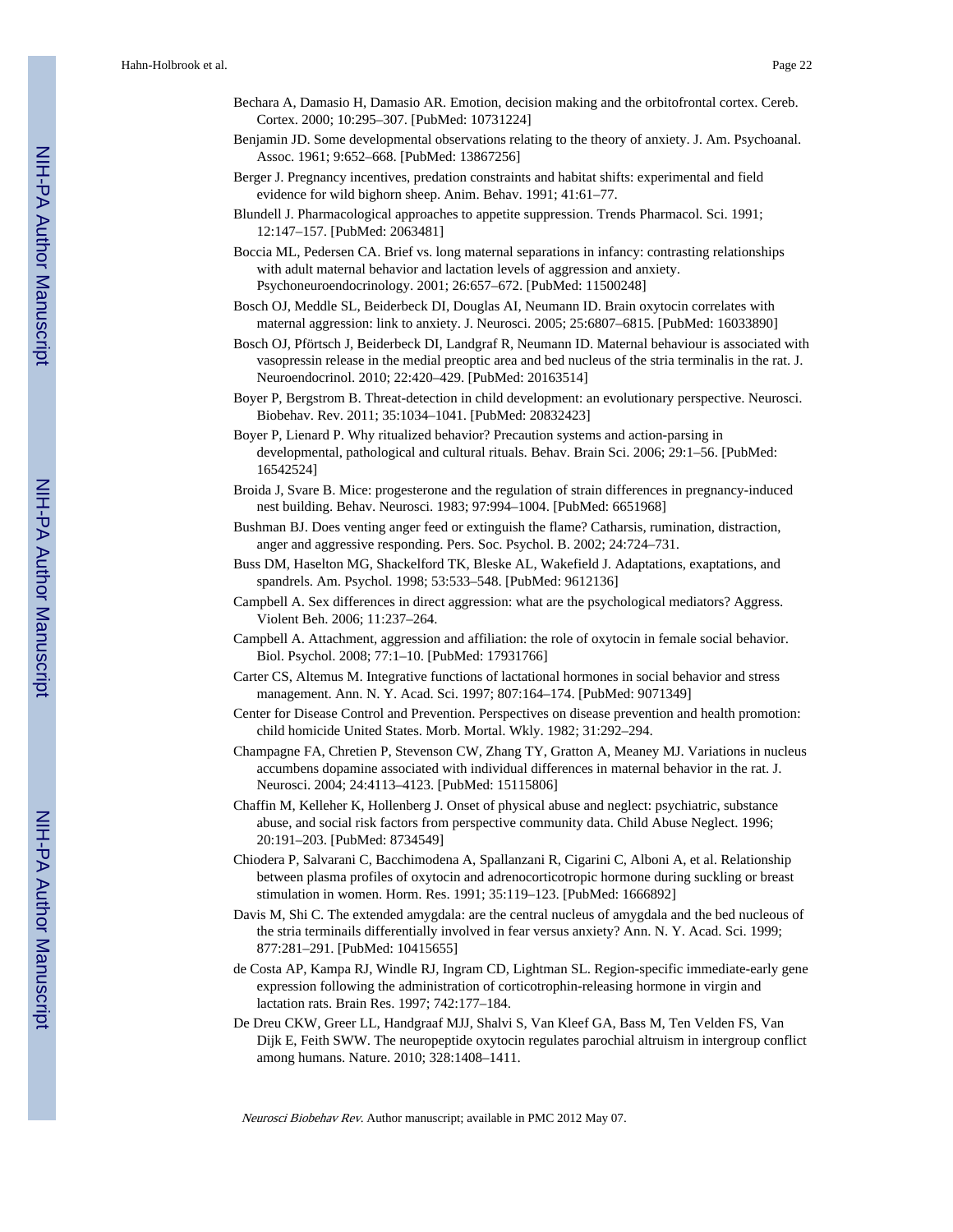- Depue RA, Morrone-Strupinsky JV. A neurobehavioral model of affiliative bonding: implications for conceptualizing a human trait of affiliation. Behav. Brain Sci. 2005; 28:313–350. [PubMed: 16209725]
- Dillon DG, Holmes AJ, Jahn AL, Bogdan R, Wald LL, Pizzagalli DA. Dissociation of neural regions associated with anticipatory versus consummatory phases of incentive processing. Psychophysiology. 2008; 45:36–49. [PubMed: 17850241]
- Donner N, Bredewold R, Maloumby R, Neumann ID. Chronic intracerebral prolactin attenuates neuronal stress circuitries in virgin rats. Eur. J. Neurosci. 2007; 25:1804–1814. [PubMed: 17432967]
- Early, JD.; Headland, TN. Population Dynamics of a Philippine Rain Forest People. Gainesville: University Press of Florida; 1998.
- Elwood R, Nesbitt AA, Kennedy HF. Maternal aggression in response to risk of infanticide by male mice (Mus domesticus). Anim. Behav. 1991; 40:1080–1086.
- Erskine MS, Barfield RJ, Goldman BD. Intraspecific fighting during late pregnancy and lactation in rats and effects of litter removal. Behav. Biol. 1978; 23:206–218. [PubMed: 567060]
- Fairbanks LA, Melega WP, McGuire MT. CSF 5-HIAA is associated with individual differences in maternal protectiveness in velvet monkeys. Am. J. Primatol. 1998; 45:179–180.
- Feinman S. Infant response to race, size, proximity, and movement of strangers. Infant Behav. Dev. 1980; 3:187–204.
- Feldman HN. Maternal care and differences in the use of nests in the domestic cat. Anim. Behav. 1993; 45:13–23.
- Feldman R, Weller A, Zagoory-Sharon O, Levine A. Evidence for a neuroendocrinological foundation of human affiliation: plasma oxytocin levels across pregnancy and the postpartum period predict mother-infant bonding. Psyc. Sci. 2007; 18:965–970.
- Ferreira A, Hansen S, Nielsen M, Archer T, Minor BG. Behaviour of mother rats in conflict tests sensitive to antianxiety agents. Behav. Neurosci. 1989; 103:193–201. [PubMed: 2564276]
- Ferris CF, Foote KB, Meltser HM, Plenby MG, Smith KL, et al. Oxytocin in the amygdala facilitates maternal aggression. Ann. N. Y. Acad. Sci. 1992; 652:456–457. [PubMed: 1626847]
- Fessler DMT. Reproductive immunosuppression and diet: an evolutionary perspective on pregnancy sickness and meat consumption. Curr. Anthropol. 2002; 43:19–39. [PubMed: 14992226]
- Feygin DL, Swain JE, Leckman JF. The normalcy of neurosis: Evolutionary origins of obsessivecompulsive disorder and related behaviors. Prog. Neuro-Psychopharmacol. Biol. Psychiatry. 2006; 30:854–864.
- Flannelly K, Kemble ED. The effect of presence and intruder behavior on maternal aggressive behavior. B. Psychonomic. Soc. 1988; 25:133–135.
- Flaxman SM, Sherman PW. Morning sickness: a mechanism for protecting mother and embryo. Q. Rev. Biol. 2000; 75:113–148. [PubMed: 10858967]
- Flaxman SM, Sherman PW. Morning sickness: adaptive cause or nonadaptive consequence of embryo viability? Am. Nat. 2008; 172:54–62. [PubMed: 18500939]
- Fleischman, DS.; Fessler, DMT. Progesterone effects on women's psychology: support for the compensatory prophylaxis hypothesis. Paper presented at the 21st Annual Human Behavior and Evolution Society Conference; Fullerton, CA. 2009.
- Fleming AS, Luebke C. Timidity prevents the virgin female rat from being a good mother: emotionality differences between nulliparous and parturient females. Physiol. Behav. 1981; 27:863–868. [PubMed: 7323193]
- Fleming AS, Steiner M, Anderson V. Hormonal and attitudinal correlates of maternal behavior during the early postpartum period in first-time mothers. J. Reprod. Inf. Psychol. 1987; 5:193–205.
- Fleming A, Ruble D, Flett G, Van Wagner V. Adjustment in first time mothers: changes in mood and mood content during the early postpartum months. Dev. Psychol. 1990; 26:137–143.
- Fleming AS, Steiner M, Corter C. Cortisol, hedonics, and maternal responsiveness in human mothers. Horm. Behav. 1997; 32:85–98. [PubMed: 9367716]
- Forbes S. Pregnancy sickness and embryo quality. Trends Ecol. Evol. 2002; 17:115–120.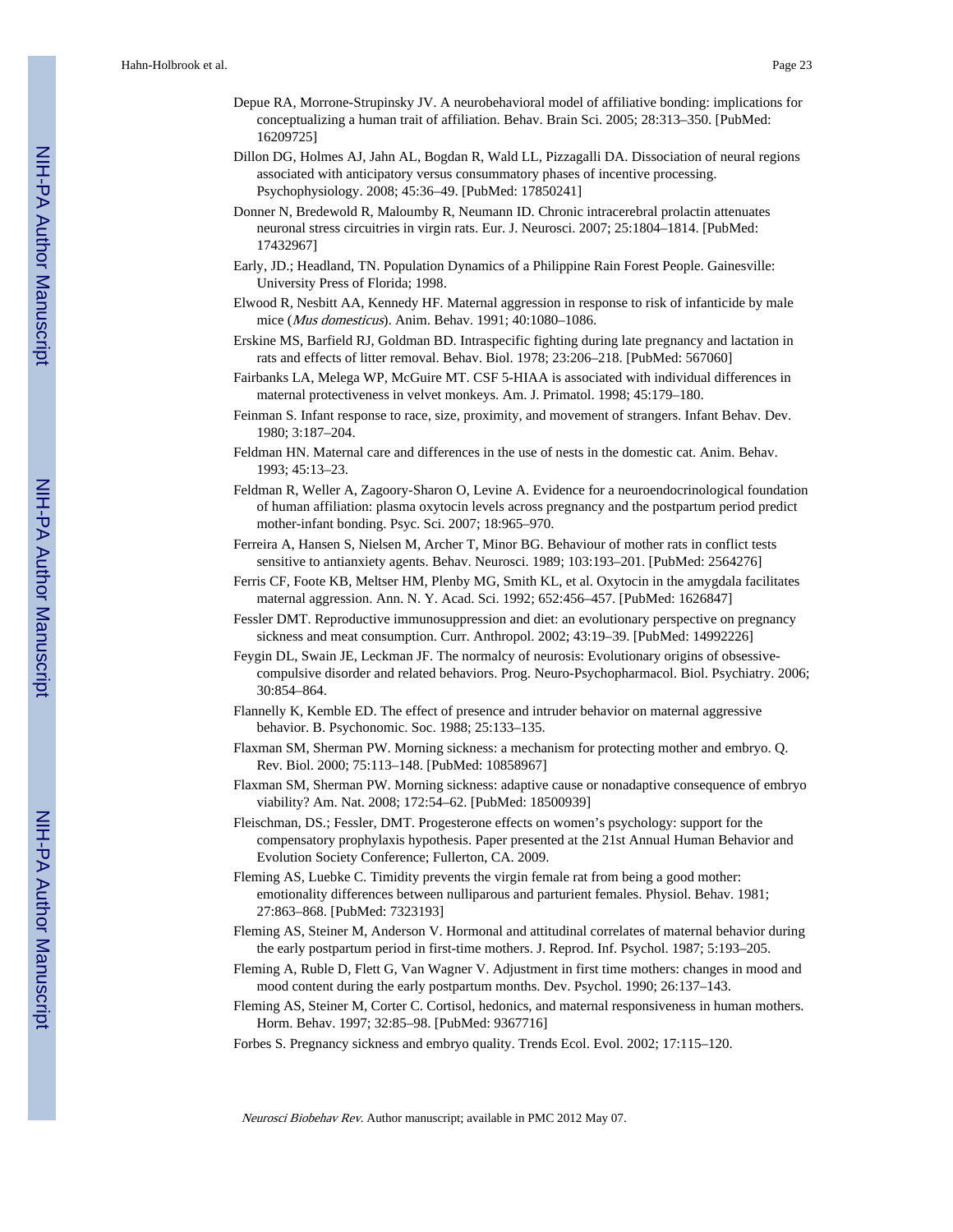- Furneaux EC, Langley-Evans AJ, Langley-Evans SC. Nausea and vomiting of pregnancy: endocrine basis and contribution to pregnancy outcome. Obstet. Gynecol. Surv. 2001; 56:775–782. [PubMed: 11753180]
- Gadsby R, Barnie-Adshead AM, Jagger C. A prospective study of nausea and vomiting during pregnancy. Br. J. Gen. Pract. 1993; 43:245–248. [PubMed: 8373648]
- Gammie, SC.; D'Anne, KL.; Lee, G.; Stevenson, SA. Role of corticotropin releasing factor-related peptides in the neural regulation of maternal defense. In: Bridges, RS., editor. Neurobiology of the Parental Brain. Oxford: Academic Press; 2008. p. 103-114.
- Gammie SC, Nelson RJ. cFOS and pCREB activation and maternal aggression in mice. Brain Res. 2001; 898:232–241. [PubMed: 11306009]
- Ghiraldi LL, Plonsky M, Svare BB. Postpartum aggression in mice: the role of ovarian hormones. Horm. Behav. 1993; 27:251–268. [PubMed: 8349283]
- Gimpl G, Fahrenholz F. The oxytocin receptor system: structure, function, and regulation. Psychol. Rev. 2001; 81:629–683.
- Gottfried JA, O'Doherty J, Dolan RJ. Encoding predictive reward value in human amygdala and orbitofrontal cortex. Science. 2003; 22:1104–1107. [PubMed: 12934011]
- Gould BR, Zingg HH. Mapping oxytocin receptor gene expression in the mouse brain and mammary gland using an oxytocin receptor-lacZ reporter mouse. Neuroscience. 2003; 122:155–168. [PubMed: 14596857]
- Grinnell J, McComb K. Maternal grouping as a defense against infanticide by males: evidence from field playback experiments on African lions. Behav. Ecol. 1996; 7:55–59.
- Groenewegen HJ, Trimble M. The ventral striatum as an interface between the limbic and motor systems. CNS Spectr. 2007; 12:887–892. [PubMed: 18163034]
- Groer MW. Differences between exclusive breastfeeders, formula-feeders and control: a study of stress mood and endocrine variables. Biol. Res. Nurs. 2005; 7:106–117. [PubMed: 16267372]
- Hahn, J. New evidence for lactation aggression in humans (Doctoral Dissertation). Belfast: Queen's University Belfast; 2010.
- Hahn-Holbrook, J.; Holbrook, C.; Bering, J. Snakes, spiders, strangers: how the evolved fear of strangers may misdirect efforts to protect children from harm. In: Lampinen, JM.; Sexton-Radek, K., editors. Protecting Children from Violence: Evidence Based Interventions. New York: Psychology Press; 2010a. p. 263-289.
- Hahn-Holbrook, J.; Holt-Lunstad, J.; Holbrook, C. New evidence for lactation aggression in humans. Paper Presented at the 21st Annual Human Behavior and Evolution Society Conference; Fullerton, CA. 2010b.
- Hansen S. Maternal behavior of female rats with 6-OHDA lesions in the ventral striatum: characterization of the pup retrieval deficit. Physiol. Behav. 1994; 55:615–620. [PubMed: 8190785]
- Hansen S, Ferreira A, Selart ME. Behavioural similarities between mother rats and benzodiazepinetreated non-maternal animals. Psychopharmacology. 1985; 86:344–347. [PubMed: 2994146]
- Hansen S, Ferreira A. Food intake, aggression, and fear behavior in the mother rat: Control by neural systems concerned with milk ejection and maternal behavior. Behav. Neurosci. 1986; 100:64–70. [PubMed: 3754145]
- Hard E, Hansen S. Reduced fearfulness in the lactating rat. Physiol. Behav. 1985; 35:641–643. [PubMed: 4070441]
- Hausfater, G.; Hrdy, SB. Infanticide: Comparative and Evolutionary Perspectives. New York: Aldine; 1984.
- Hersher, L.; Richmond, JB.; Moore, AU. Maternal behavior in sheep and goats. In: Rheingold, HL., editor. Maternal Behavior in Mammals. New York: John Wiley and Sons; 1963. p. 203-232.
- Hewlett BS. Demography and children in preindustrial societies. J. Anthropol. Res. 1991; 47:1–37. [PubMed: 12317265]
- Hill, K.; Hurtado, AM. Ache Life History: The Ecology and Demography of a Foraging People. New York: Aldine de Gruyter, Hawthorne; 1996.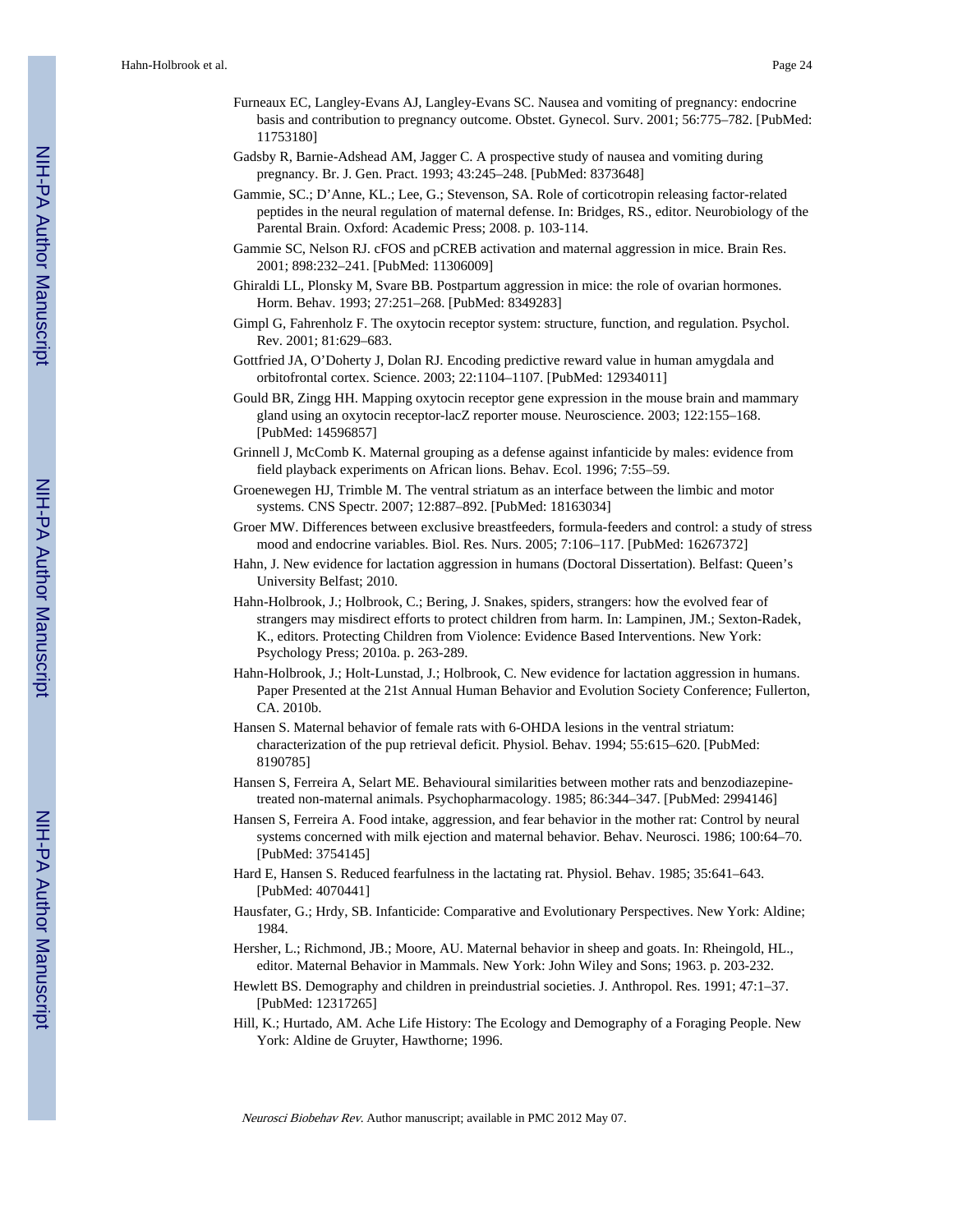- Hill K, Hurtado AM, Walker R. High adult mortality among Hiwi hunter-gatherers: implications for human evolution. J. Hum. Evol. 2007; 52:443–454. [PubMed: 17289113]
- Holbrook, C. Unconcious vigilance: worldview defense without adaptions for terror, uncertainty or coalition management (Doctoral Dissertation). Belfast: Queens University; 2010.
- Hook EB. Nausea and vomiting of pregnancy: feto-protective mechanism against embryotoxins. Pediatr. Res. 1974; 8:344.
- Howell, N. Demography of the Dobe Area! Kung. New York: Academic Press; 1979.
- Hrdy, SB. Mother Nature: A History of Mothers, Infants and Natural Selection. New York: Pantheon; 1999.
- Hurtado, AM.; Hill, K. Parental effect on offspring survivorship among Ache and Hiwi hunter-gathers: implication for modeling pair-bonding stability. In: Hewlett, B., editor. Father-Child Relations: Cultural and Biosocial Contexts. New York: Aldine de Gruyter; 1992.
- Jacobson CD, Terkel, Gorski J, Sawyer CH. Effects of small medial preoptic area lesions on maternal behavior: retreiving and nest building in the rat. Brain Res. 1980; 194:471–478. [PubMed: 7388622]
- Jarnfelt-Samsioe A, Bremme K, Eneroth P. Steroid hormones in emetic and non-emetic pregnancy. Eur. J. Obstet. Gyn. R. B. 1986; 21:87–100.
- Johnson MR, Abbas A, Nicolaides KH. Maternal plasma levels of human chorionic gonadotrophin, oestradiol, and progesterone in multifetal pregnancies before and after fetal reduction. J. Endocrinol. 1994; 143:309–312. [PubMed: 7829994]
- Jones B, Perrett D, Little A, Boothroyd L, Cornwell R, et al. Menstrual cycle, pregnancy and oral contraceptive use alter attraction to apparent health in faces. P. R. Soc. Lond. B. Bio. 2005; 272:347–354.
- Jueckstock JK, Kaestner I, Mylonas R. Managing hyperemesis gravidarum: a multimodal challenge. BMC Med. 2010; 8:46. [PubMed: 20633258]
- Kantrowitz B. Off to a good start: why the first few years are so crucial to a child's development. Newsweek Spec. Issue. 1997; 7:6–9.
- Kavaliers M, Choleris E, Pfaff DW. Genes, odours and the recognition of parasitized individuals by rodents. Trends Parasitol. 2005; 21:423–429. [PubMed: 16043413]
- Kidscape. A Kidscape Special Report. London: Kidscape; 1993. How Safe are Our Children?.
- Kim P, Leckman JF, Mayes LC, Newman M, Feldman R, Swain J. Perceived quality of maternal care in childhood and structure and function of mothers' brain. Dev. Sci. 2010; 13:662–673. [PubMed: 20590729]
- Kirsch P, Esslinger C, Chen Q, Mier D, Lis M, Siddhanti S, Harald G, Mattay VS, Gallhofer B, Meyer-Lindenberg A. Oxytocin modulates neural circuitry for social cognition and fear in humans. J. Neurosci. 2005; 7:11489–11493. [PubMed: 16339042]
- Lamb ME, Hwang CP, Frodi AM, Frodi M. Security of mother- and father-infant attachment and its relation to sociability with strangers in traditional and non-traditional Swedish families. Infant Behav. Dev. 1982; 5:355–367.
- Lancaster, B.; Kaplan, H.; Hill, K.; Hurtado, AM. The evolution of life history, intelligence, and diet among Chimpanzees and human foragers. In: Tonneau, F.; Thompson, NS., editors. Perspectives in Ethology: Evolution, Culture and Behavior. New York: Plenum; 2000. p. 47-72.
- Leckman JF, Feldman R, Swain JE, Eicher V, Thompson N, Mayes LC. Primary parental preoccupation: circuits, genes, and the crucial role of the environment. J. Neural. Transm. 2004; 111:753–771. [PubMed: 15205997]
- Leckman JF, Mayes LC, Feldman R, Evans D, King RA, Cohen DJ. Early parental preoccupations and behaviors and their possible relationship to the symptoms of obsessive compulsive disorder. Acta. Psychiatr. Scand. 1999; 100:1–26. [PubMed: 10442433]
- LeDoux, J. The Emotional Brain. New York: Simon and Schuster; 1996.
- Lee R, Ferris C, Van de Kar LD, Coccaro EF. Cerebrospinal fluid oxytocin, life history of aggression, and personality disorder. Psychoneuroendocrinology. 2009; 34:1567–1573. [PubMed: 19577376]
- Li XB, Inoue T, Nakagawa S, Koyama T. Effect of mediodorsal thalamic nucleus lesion on contextual fear conditioning in rats. Brain Res. 2004; 1008:261–272. [PubMed: 15145764]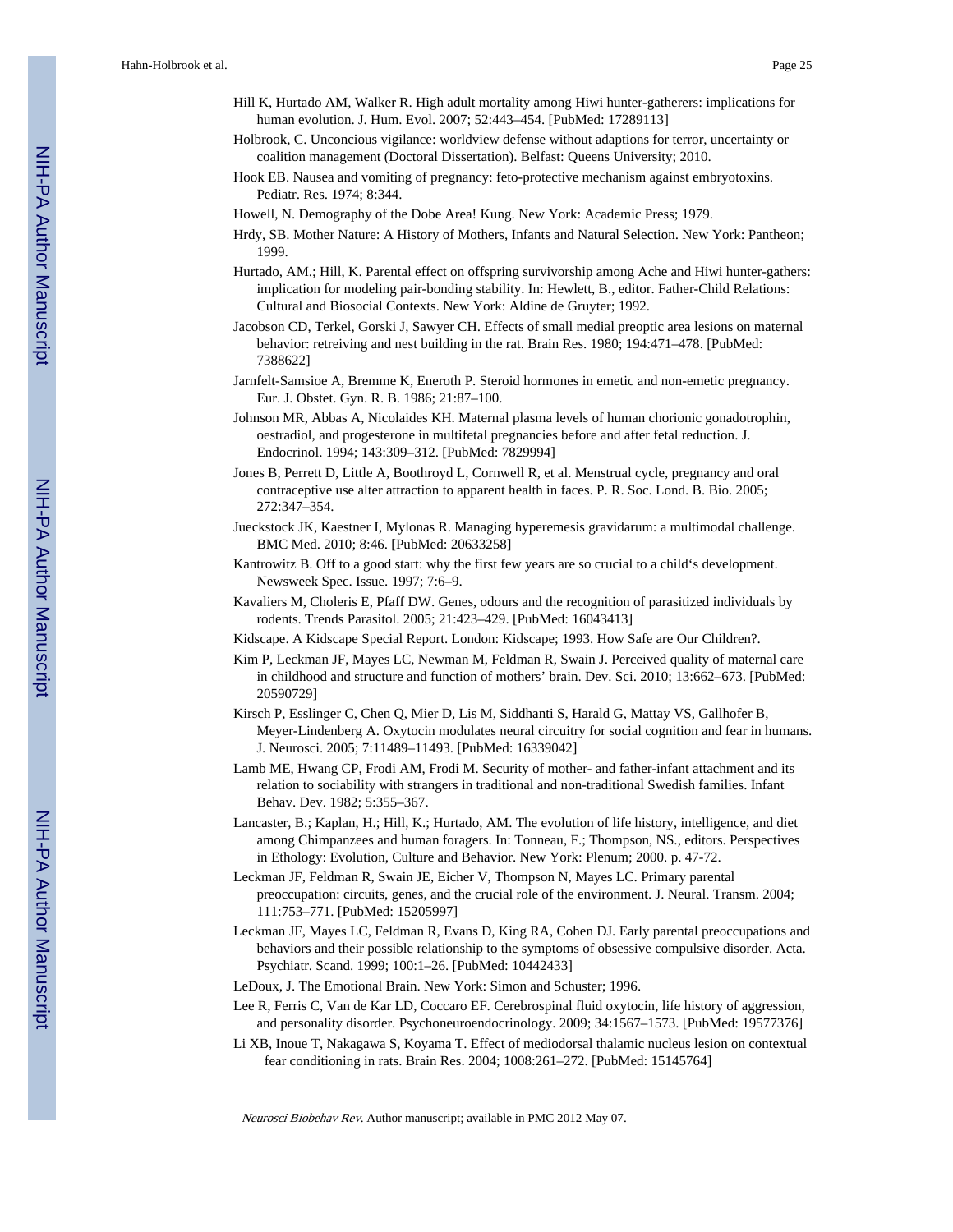- Lindell SG, Higley J, Shannon C, Linnoila M. Low levels of CSF 5-HIAA in female rhesus macaques predict mother–infant interaction patterns and mother's CSF 5-HIAA correlates with infant's CSF 5-HIAA. Am. J. Primatol. 1997; 42:129.
- Linnoila VM, Virkkunen M. Aggression, suicidality, and serotonin. J. Clin. Psychiatr. 1992; 53:46–51.
- Lonstein JS. Regulation of anxiety during the postpartum period. Front. Neuroendocrinol. 2007; 28:115–141. [PubMed: 17604088]
- Lonstein JS, Gammie SC. Sensory, hormonal and neural control of maternal aggression in the laboratory rodent. Neurosci. Biobehav. R. 2002; 26:869–888.
- Lorberbaum JP, Newman JD, Horwitz AR, Dubno JR, Lydiard RB, Hamner MB, Bohning DE, George MS. A potential role for thalamocingulate circuitry in human maternal behavior. Biol. Psychiatry. 2002; 51:431–445. [PubMed: 11922877]
- Lukhanina EP. Role of the ventrolateral nucleus of the thalamus in extrapyramidal motor pathology. Neurophysiology. 1995; 27:303–315.
- Maclean, PD. Role of Paleocerebral Functions. New York: Plenum Press; 1990. The Triune Brain in Evolution.
- Maestripieri D. Costs and benefits of maternal aggression in lactating female rhesus macaques. Primates. 1994; 35:443–453.
- Maestripieri, D. The role of the brain serotonergic system in the origin and transmission of adaptive and maladaptive variations in maternal behavior in rhesus macaques. In: Bridges, R., editor. Neurobiology of the Parental Brain. Amsterdam: Elsevier; 2008.
- Maestripieri D, D'Amato FR. Anxiety and maternal aggression in house mice (Mus musculus): a look at interindividual variability. J. Comp. Psychol. 1991; 105:295–301. [PubMed: 1935008]
- Manning CJO, Wakeland EK, Potts WK. Communal nesting patterns in mice implicate MHC genes in kin recognition. Nature. 1992; 360:581–583. [PubMed: 1461279]
- Maina G, Albert U, Bogetto F, Vaschetto P, Ravizza L. Recent life events and obsessive compulsive disorder (OCD): the role of pregnancy and delivery. Psychiatry Res. 1999; 89:49–58. [PubMed: 10643877]
- Masson GM, Anthony G, Chau E. Serum chorionic gonadotropin, schwangerschaftsprotein 1, progesterone, and estradiol levels in patients with nausea and vomiting in early pregnancy. Brit. J. Obstet. Gynaec. 1985; 92:211–215.
- Mataix-Cols D, Wooderson S, Lawrence N, Brammer MJ, Speckens A, Phillips ML. Distinct neural correlates of washing, checking, and hoarding symptom dimensions in obsessive compulsive disorder. Arch. Gen. Psychiatry. 2004; 61:564–576. [PubMed: 15184236]
- Mattson BJ, Williams SE, Rosenblatt JS, Morrell JI. Preferences of cocaine- or pup-associated chambers differentiates otherwise behaviorally identical postpartum maternal rats. Psychopharmacology. 2003; 167:1–8. [PubMed: 12607073]
- Mayes, LC.; Magidson, JF.; Lejuez, CW.; Nichols, S. Social relationships as primary rewards: the neurobiology of attachment. In: DeHaan, M.; Gunnar, MR., editors. Handbook of Developmental Social Neuroscience. New York: Guilford; 2009.
- McGaugh JL. Memory: a century of consolidation. Science. 2000; 287:248–251. [PubMed: 10634773]
- Meredith M, Westberry JM. Distinctive responses in medial amygdala to same- and different-species pheromones. J. Neurosci. 2004; 24:5719–5725. [PubMed: 15215294]
- Mezzacappa ES. Breastfeeding and maternal stress response and health. Nutr. Rev. 2004; 67:261–268. [PubMed: 15384916]
- Mezzacappa ES, Kelsey RM, Katkin ES. Breast feeding, bottle feeding, and maternal autonomic responses to stress. J. Psychosom. Res. 2005; 58:351–365. [PubMed: 15992571]
- Moses-Kolko, E.; Meltzer, CC.; Berga, SL.; Wisner, KL. Postpartum depression: the clinical disorder and application of PET imaging research methods. In: Bridges, RS., editor. Neurobiology of the Parental Brain. London: Elsevier; 2008.
- Navarrete C, Fessler D, Eng SJ. Elevated ethnocentrism in the first trimester of pregnancy. Evol. Hum. Behav. 2007; 28:60–65.
- Navarrete CD, Olsson A, Ho A, Mendes W, Thomsen L, Sidanius J. Fear extinction to an out group face: the role of target gender. Psych. Sci. 2009; 20:155–158.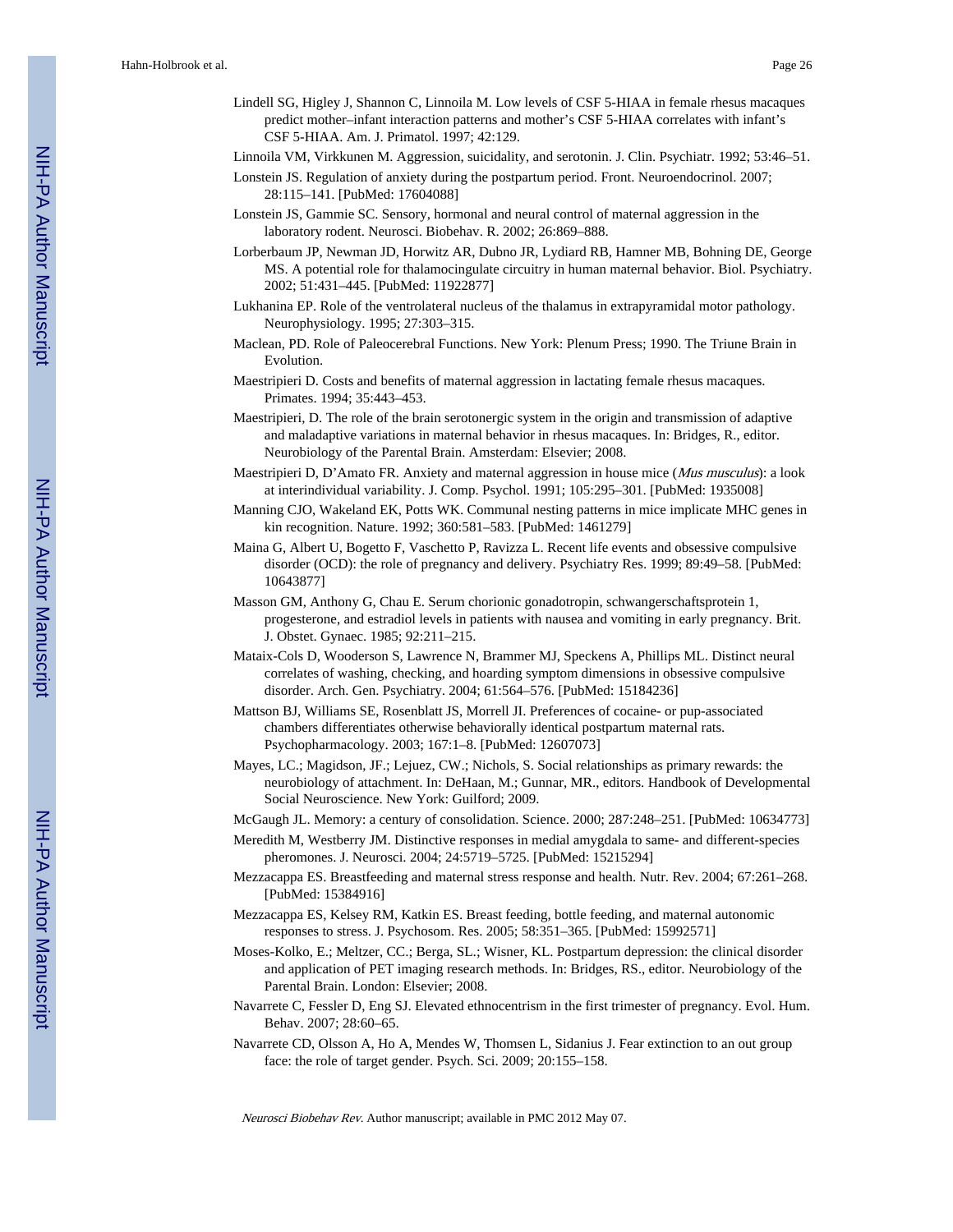- Neumann, ID.; Bosch, OJ. Maternal stress adaptations peripartum: mom's innate anxiety determines maternal care and aggression. In: Bridges, R., editor. Neurobiology of the Parental Brain. London: Academic Press; 2008. p. 115-130.
- Nissen E, Gustavsson P, Widström AM, Uvnäs-Moberg K. Oxytocin, prolactin, milk production and their relationship with personality traits in women after vaginal delivery or Cesarean section. J. Psychosom. Obstet. Gynecol. 1998; 19:49–58.
- Nissen E, Lilja G, Widstrom AJ, Uvnas-Moberg K. Elevation of oxytocin levels early postpartum in woman. Acta Obstet. Gynecol. Scand. 1995; 74:530–533. [PubMed: 7618451]
- Nitschke JB, Nelson EE, Rusch BD, Fox AS, Oakes TR, Davidson RJ. Orbitofrontal cortex tracks positive mood in mothers viewing pictures of their newborn infants. NeuroImage. 2004; 21:583– 592. [PubMed: 14980560]
- Numan, M. Maternal behavior. In: Knobil, E.; Neill, JD., editors. The Physiology of Reproduction. New York: Raven Press; 1994.
- Numan, M.; Insel, TR. The Neurobiology of Parental Behavior. New York: Springer; 2003.
- Numan, M.; Sheehan, TP. Neuroanatomical circuitry for mammalian maternal behavior. In: Carter, S.; Lederhendler, I.; Kirkpatrick, B., editors. The Integrated Neurobiology of Affililation. New York: The New York Academy of Science; 1996.
- O'Connor KA, Holman DJ, Brindle E, Barsom SH, Wood JW. Reproductive hormones and pregnancy-related sickness in a prospective study of Bangladeshi women. Am. J. Phys. Anthropol. Suppl. 1998; 26:172.
- O'Donnell P. Mesolimbic-mesocortical loops may encode saliency, not just reward. Behav. Brain Sci. 2005; 28:360–361.
- Panksepp, J. Brain opioids: a neurochemical substrate for narcotic and social dependence. In: Cooper, SJ., editor. Theory in Psychopharmacology. London: Academic Press; 1981. p. 149-175.
- Parmigiani S, Rodgers RJ, Palanza P, Mainardi M, Brain PF. The inhibitory effects of fluprazine on parental aggression in female mice are dependent upon intruder sex. Physiol. Behav. 1989; 46:455–459. [PubMed: 2623070]
- Pedersen CA, Caldwell JD, Walker C, Ayers G, Mason GA. Oxytocin activates the postpartum onset of rat maternal behavior in the ventral tegmental and medial preoptic areas. Behav. Neurosci. 1994; 108:1163–1171. [PubMed: 7893408]
- Pedersen CA, Prange AJ. Induction of maternal behavior in virgin rats after intracerebroventricular administration of oxytocin. Proc. Natl. Acad. Sci. USA. 1979; 76:6661–6665. [PubMed: 293752]
- Pepper GV, Roberts SC. Rates of nausea and vomiting in pregnancy and dietary characteristics across populations. P. Roy. Soc. B-Biol. Sci. 2006; 273:2675–2679.
- Penn DJ, Damjanovich K, Potts W. MHC heterozygosity confers a selective advantage against multiple-strains infections. Proc. Natl. Acad. Sci. USA. 2002; 99:11260–11264. [PubMed: 12177415]
- Pillsworth EG, Haselton MG. Women's sexual strategies: the evolution of long-term bonds and extrapair sex. R. Sex Res. 2006; 17:59–100.
- Profet M. The evolution of pregnancy sickness as protection to the embryo against Pleistocene teratogens. Evol. Theory. 1988; 8:177–190.
- Quinlin RJ, Quinlin MB. Human lactation, pair-bonds, and alloparents. Hum. Nat. 2008; 19:87–102.
- Reynolds SM, Berridge KC. Positive and negative motivation in nucleus accumbens shell: bivalent rostrocaudal gradients for GABA-elictied eating, taset 'liking'/'disliking' reactions, place preference/avoidance, and fear. J. Neurosci. 2002; 22:7308–7320. [PubMed: 12177226]
- Roberts SC, Gosling LM, Carter V, Petrie M. MHC-correlated odour preferences in humans and the use of oral contraceptives. Proc. Biol. Sci. 2008; 275:2715–2722. [PubMed: 18700206]
- Rose LM. Sex differences in diet and foraging behavior in white-faced capuchins (*Cebus capucinus*). Int. J. Primatol. 1994; 15:95–114.
- Ross, S.; Sawin, PB.; Zarrow, MX.; Denenberg, VH. Maternal behavior in the rabbit. In: Rheingold, HL., editor. Maternal Behavior in Mammals. New York: Wiley; 1963. p. 94-121.
- Sander K, Frome Y, Henning S. FMRI activations of amygdala, cingulate cortex, and auditory cortex by infant laughing and crying. Hum. Brain map. 2007; 28:1007–1022.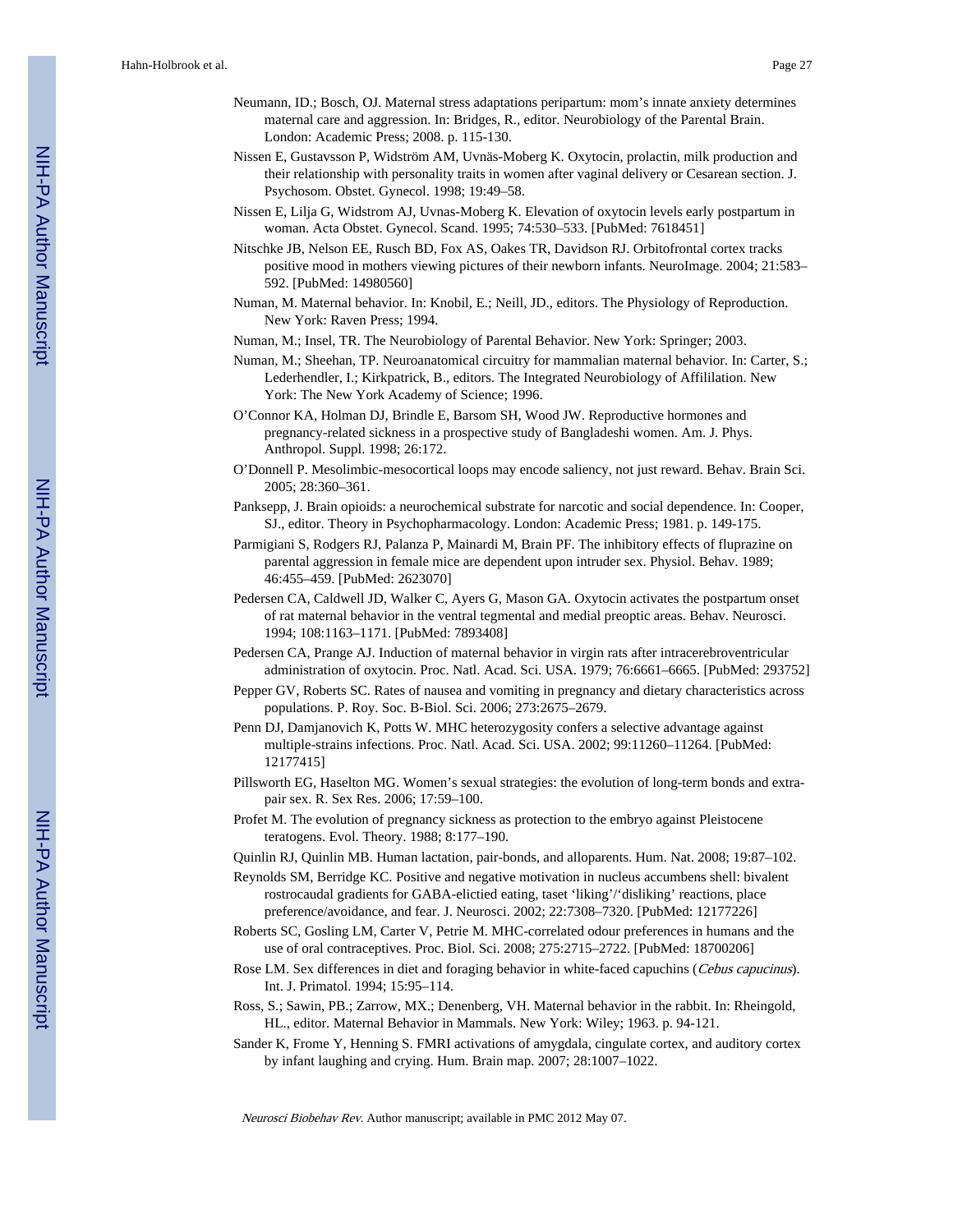- Skarin K. Cognitive and contextual determinants of stranger fear in six- and eleven-month old infants. Child Dev. 1977; 48:537–544. [PubMed: 880837]
- Schino G, D'Amato FR, Troiso A. Maternal aggression in lactating female Japanese macaques: time course and inter individual variation. Can. J. Zool. 2004; 82:1975–1979.
- Schneirla, TC.; Rosenblatt, JS.; Tobach, E. Maternal behavior in the cat. In: Rheingold, HL., editor. Maternal Behavior in Mammals. New York: John Wiley; 1963. p. 122-168.

Schultz W. Behavioral dopamine signals. Trends Neurosci. 2007; 5:203–210. [PubMed: 17400301]

Selden NR, Everitt BJ, Jarrard LE, Robbins TW. Complementary roles for the amygdala and hippocampus in aversive conditioning to explicit and contextual cues. Neuroscience. 1991; 42:335–350. [PubMed: 1832750]

Seligman MEP. Phobias and peparedness. Behav. Ther. 1971; 2:307–321.

- Seifritz E, Esposito F, Neuhoff JG, Luthi A, Musto-vic H, Dammann G, von Bardeleben U, Radue EW, Cirillo S, Tedeschi G, Di Salle F. Differential sex-independent amygdala response to infant crying and laughing in parents versus non-parents. Biol. Psychiatry. 2003; 54:1367–1375. [PubMed: 14675800]
- Skenazy L. America's worst mom? 2008 Retrieved, from [http://creators.com/opinion/lenore-skanazy/](http://creators.com/opinion/lenore-skanazy/-america-s-worst-mom.html) [america-s-worst-mom.html](http://creators.com/opinion/lenore-skanazy/-america-s-worst-mom.html).
- Skolnik D. A need to nest. Parents Magazine, March Issue. 2003 Retrieved at: [http://](http://www.parents.com/parents/printableStory.jsp?storyid=/templatedata/parents/story/data/5241.xml) [www.parents.com/parents/printableStory.jsp?storyid=/templatedata/parents/story/data/5241.xml.](http://www.parents.com/parents/printableStory.jsp?storyid=/templatedata/parents/story/data/5241.xml)
- Smith WP. Maternal defense in Columbian White-Tailed deer: when is it worth it? Am. Nat. 1987; 130:310–316.
- Squire S, Stein A. Functional MRI and parental responsiveness: a new avenue into parental psychopathology and early parent-child interactions? Br. J. Psychiatry. 2003; 183:481–483. [PubMed: 14645017]
- Stallings J, Fleming AS, Corter C, Worthman C, Steiner M. The effect of infant cries and odors on sympathy, cortisol, and autonomic responses in new mothers and nonpostpartum women. Parenting. 2001; 1:71–100.
- Stickler M, Salter M, Broughton DD, Alario A. Parents' worries about children compared to actual risks. Clin. Pediatr. 1991; 30:522–528.
- Strathearn L, Fonagy P, Amico J, Montague R. Adult attachment predicts maternal brain and oxytocin response to infant cues. Neuropsychopharmacology. 2009; 34:2655–2666. [PubMed: 19710635]
- Strathearn L, Li J, Fonagy P, Montague PR. What's in a smile? Maternal brain responses to infant facial cues. Pediatrics. 2008; 122:40–51. [PubMed: 18595985]
- Swain JE. Interpretations of the brain imaging of early parent-infant interactions. Psychiatry. 2008; 5:28–36. [PubMed: 19727273]
- Swain, JE.; Leckman, JF.; Mayes, LC.; Feldman, R.; Eicher, V.; Schultz, RT. Neural Circuitry of Human Parent-Infant Attachment in the Early Postpartum. American College of Neuropsychopharmacology; American College of Neuropsychopharmacology 42nd Annual Meeting; 2003.
- Swain JE, Leckman JF, Mayes LC, Feldman R, Constable RT, Schultz RT. Neural substrates and psychology of human parent–infant attachment in the postpartum. Biol. Psychiat. 2004; 55:153S.
- Swain JE, Lorberbaum JP, Kose S, Strathearn L. Brain basis of early parent-infant interactions: psychology, physiology, and invivo functional neuroimaging studies. J. Child Psychol. Psych. 2007; 48:262–287.
- Swain JE, Tasgin E, Mayes LC, Feldman R, Constable RT, Leckman JF. Cesarean delivery affects maternal brain response to own baby cry. J. Child Psychol. Psych. 2008; 49:1042–1052.
- Szechtman H, Woody E. Obsessive-compulsive disorder as a disturbance of security motivation. Psychol. Rev. 2004; 111:111–127. [PubMed: 14756589]
- Taylor JC. Home range and agonistic behaviour in the grey squirrel. Symp. Zool. Soc. Lond. 1966; 18:229–234.
- Taylor SE. Tend and befriend: biobehavioral bases of affiliation under stress. Curr. Dir. Psychol. Sci. 2006; 15:273–277.

 NIH-PA Author ManuscriptNH-PA Actros Manuscript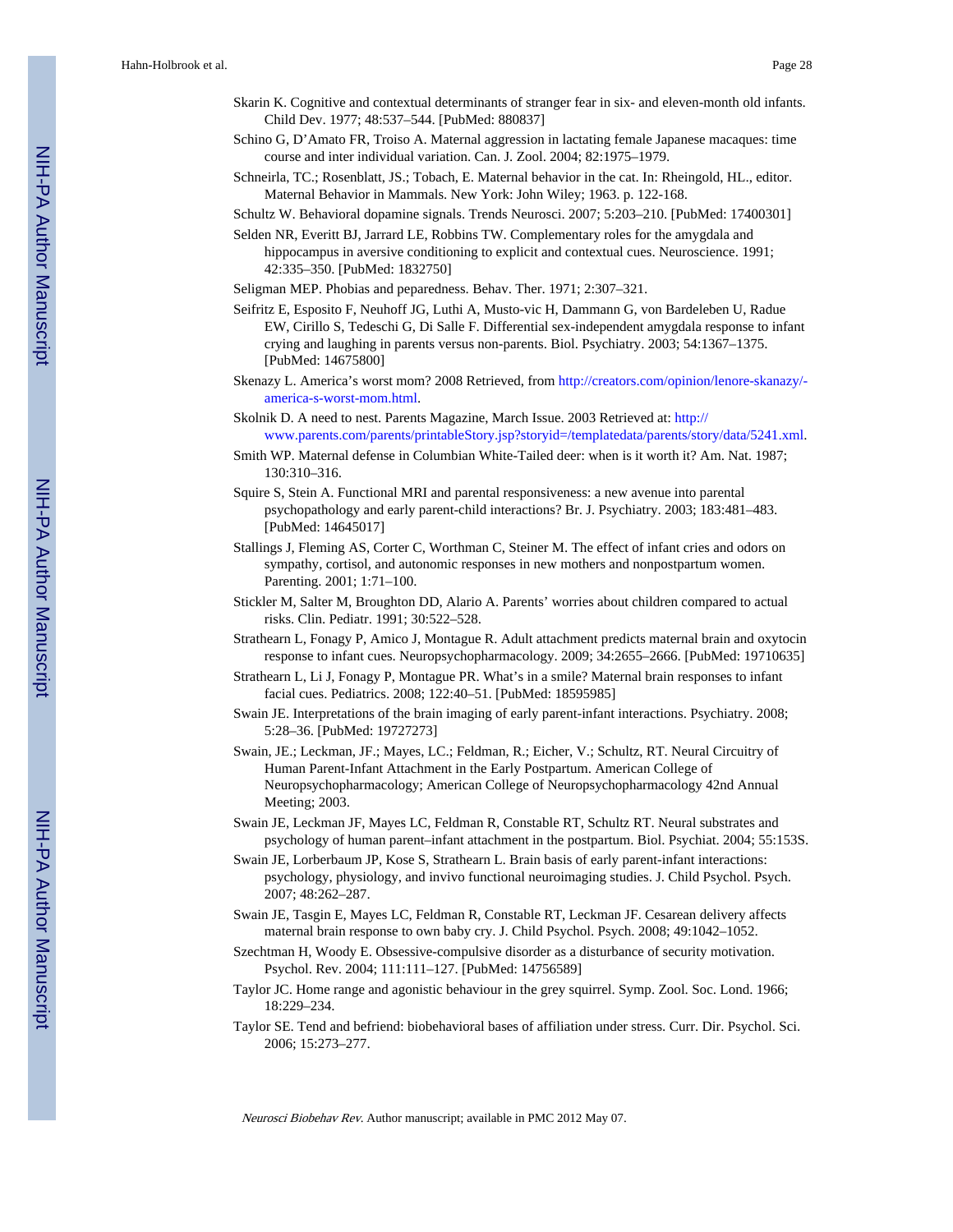- Thornhill, R. The concept of an evolved adaptation. In: Bock, G.; Cardew, G., editors. Chariterizing Human Psycholigcal Adaptations. New York: Wiley; 1997. p. 4-13.
- Thornhill R, Gangestad SW, Miller R, Scheyd G, McCollough JK, Franklin M. Major histocompatibility complex genes, symmetry, and body scent attractiveness in men and women. Behav. Ecol. 2003; 5:668–678.
- Tooby, J.; Cosmides, L. Evolutionary psychology: conceptual foundations. In: Buss, DM., editor. Handbook of Evolutionary Psychology. New York: Wiley; 2005. p. 5-67.
- Tomizawa K, Iga N, Lu YF, Moriwaki A, Matsushita M, Li ST, Miyamoto O, Itano T, Matsui H. Oxytocin improves long-lasting spatial memory during motherhood through MAP kinase cascade. Nat. Neurosci. 2003; 6:384–390. [PubMed: 12598900]
- Trivers, RL. Parental investment and sexual selection. In: Campbell, B., editor. Sexual Selection and the Descent of Man, 1871–1971. Chicago: Aldine Publishing Company; 1972. p. 36-179.
- Troisi AD, Amato FR, Carnera A, Trinca L. Maternal aggression by lactating group-living Japanese macaque females. Horm. Behav. 1988; 22:444–452. [PubMed: 3235061]
- UNICEF. A league table of child deaths by injury in rich nations (Pamphlet). Florence: Innocenti Research Centre; 2001.
- Uvnäs-Moberg K, Widström AM, Nissen E, Björvell H. Personality traits in women 4 days postpartum and their correlation with plasma levels of oxytocin and prolactin. J. Psychosom. Obstet. Gyn. 1990; 11:261–273.
- van Leegoed E, Kerker E, Swanson HH. Inhibition of postpartum maternal behavior in the rat by injecting an oxytocin antaconist into the cerebral ventricles. J. Endocrinol. 1987; 112:275–282. [PubMed: 3819639]
- Van Schaik CP, Kappeler PM. Infanticide risk and the evolution of male-female association in primates. P. R. Soc. Lond. B. Bio. 1997; 264:1687–1694.
- Walsh JW, Hasler WL, Nugent CE, Owyang C. Progesterone and estrogen and potential mediators of gastric slow-wave dysrhythmias in nausea of pregnancy. Am. J. Physiol. 1996; 270:506–514.
- Weigel MM, Weigel RM. Nausea and vomiting of pregnancy and pregnancy outcome: An epidemiological study. Br. J. Obstet. Gynaecol. 1989; 96:1304–1311. [PubMed: 2611169]
- Wedekind C, Füri S. Body odor preference in men and women: do they aim for specific MHC combinations or simply heterozygos-ity? Proc. R. Soc. Lond. B. 1997; 264:1471–1479.
- Wedekind C, Seebeck T, Bettens F, Paepke AJ. MHC-dependent mate preferences in humans. Proc. R. Soc. Lond. B. 1995; 260:245–249.
- Williams, G. Adaptation and Natural Selection. Princeton, NJ: Princeton University Press; 1966.
- Williamson, P. Mind, Brain and Schizophrenia. Oxford: Oxford University Press; 2006.
- Winnicott, DW. Primary maternal preoccupation. In: Winnicott, DW., editor. Collected Papers: Through Paediatrics to Psychoanalysis. London: Tavistock; 1956. p. 300-305.
- Winocur G. Hippocampal lesions alter conditioning to conditional and contextual stimuli. Behav. Brain Res. 1997; 88:219–229. [PubMed: 9404631]
- Wisner KL, Peindl KS, Gigliotti T, Hanusa BH. Obsessions and compulsions in women with postpartum depression. J. Clin. Psychiatry. 1999; 60:176–180. [PubMed: 10192593]
- Woody EZ, Szechtman H. Adaptation to potential threat: the evolution, neurobiology, and psychopathology of the security motivation system. Neurosci. Biobehav. Rev. 2011; 35:1019– 1033. [PubMed: 20727910]
- Yoneyama Y, Suzuki S, Sawa R, Yoneyama K, Doi D, Otsubo Y, Araki T. The T-helper 1/T-helper 2 balance in peripheral blood of women with hyperemesis gravidarum. Am. J. Obstet. Gynecol. 2002; 187:1631–1635. [PubMed: 12501075]
- Zhou Q, O'Brien B, Relyea J. Severity of nausea and vomiting during pregnancy: what does it predict? Birth. 1999; 26:108–114. [PubMed: 10687575]
- Zimmermann LK, Stansbury S. The influence of emotion regulation, level of shyness, and habituation on the neuroendocrine response of three-year-old children. Psychoneuroendocrinology. 2004; 29:973–982. [PubMed: 15219647]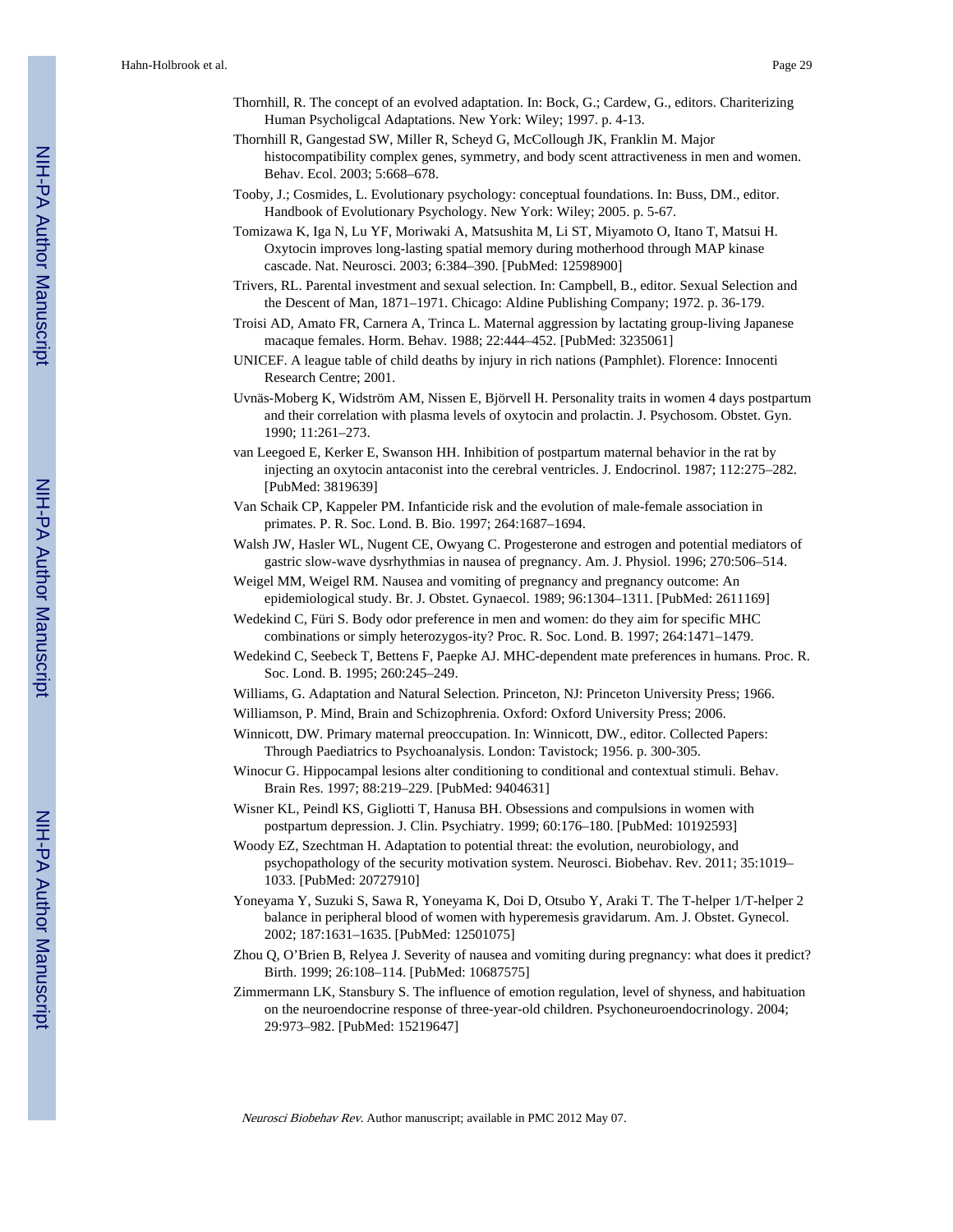#### **Table 1**

Taxonomy of precautions during pregnancy.

| <b>Offspring threat</b> | <b>Function</b>                                      | Psychological or behavioral shift                                                                                                                                                         | <b>Possible biological mediators</b>                                                                                                                                                                                                              |
|-------------------------|------------------------------------------------------|-------------------------------------------------------------------------------------------------------------------------------------------------------------------------------------------|---------------------------------------------------------------------------------------------------------------------------------------------------------------------------------------------------------------------------------------------------|
| Disease                 | Prevent congenital defects                           | Increased olfactory acuity, disgust<br>proneness, aversion to eating foods<br>likely to harbor pathogens (Fessler,<br>2002; Flaxman and Sherman, 2000,<br>2008; Hook, 1974; Profet, 1988) | hCG (see Jueckstock et al., 2010);<br>Progesterone (Flaxman and Sherman, 2000)                                                                                                                                                                    |
|                         | Prevent congenital defects                           | Preference for social cues (facial<br>features: Jones et al., 2005; in-group<br>membership: Navarrete et al., 2007)<br>indicative of decreased likelihood of<br>pathogen exposure         | Progesterone (Jones et al., 2005)                                                                                                                                                                                                                 |
|                         | Decrease infant exposure to<br>pathogens after birth | Intensive cleaning/nesting of home<br>environment late in pregnancy<br>(Leckman et al., 2004)                                                                                             | Progesterone (Broida and Svare, 1983)<br>acting on the medial preoptic area (Jacobson<br>et al., 1980) in association with security<br>motivation circuits involved in ritualistic<br>behavior (Swain et al., 2007; Szechtman and<br>Woody, 2004) |
| Attack                  | Avoid predators during period<br>of poor mobility    | Reduced foraging, staying near home<br>(Bauwens and Thoen, 1981)                                                                                                                          | Unknown                                                                                                                                                                                                                                           |
|                         | Increase protection from kin                         | Odor preference for MHC similarity<br>thought to index kin (Roberts et al.,<br>2008; Wedekind et al., 1995)                                                                               | Changes in estradiol and progesterone<br>associated with pregnancy (Roberts et al.,<br>2008; Wedekind et al., 1995)                                                                                                                               |
| Accidents               | Reduce risk of injury due to<br>poor mobility        | Heightened risk aversion                                                                                                                                                                  | Unknown                                                                                                                                                                                                                                           |
|                         | Reduce risk of home accidents<br>after birth         | Intense nesting (e.g. organizing/<br>cleaning) late in pregnancy (Leckman<br>et al., 2004)                                                                                                | Progesterone (Broida and Svare, 1983)<br>acting on the medial preoptic area (Jacobson<br>et al., 1980) in association with security<br>motivation circuits involved in ritualistic<br>behavior (Swain et al., 2007; Szechtman and<br>Woody, 2004) |